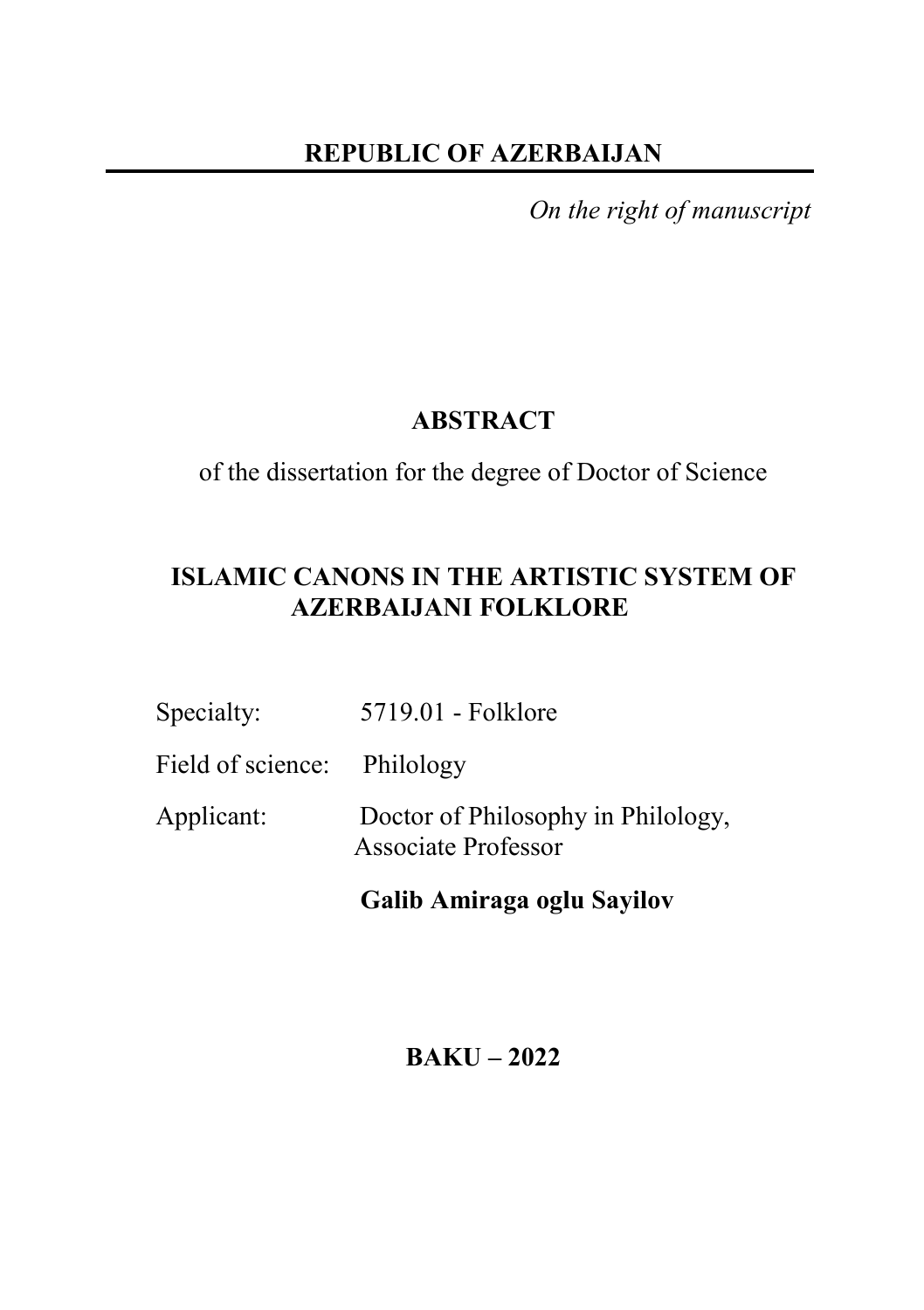The dissertation work was conducted in the Department of Ceremony Folklore of Institute of Folklore the Azerbaijan National Academy of Sciences

Supervisor: Active member of ANAS, Doctor of Science in Philology, Professor

# **Vasim Mammadali oglu Mammadaliyev**

Official opponents: Active member of ANAS, Doctor of Science in Philology, Professor **Rafael Baba oglu Huseynov** 

> Doctor of Science in Philology, Professor **Asif Abbas oglu Hajiyev**

Doctor of Science in Philology, Associate Professor **Ramazan Oruj oglu Gafarov**

Doctor of Science in Philology, Associate Professor

 **Ulkar Azad gizi Nabiyeva** 

ED 1.27 Dissertation Council of the Higher Attestation Commission under the President of the Republic of Azerbaijan operating under the Institute of Folklore of ANAS

Chairman of the Dissertation Council: Active member of ANAS, Doctor of Science in Philology, Professor,

\_\_\_\_\_\_\_\_\_\_\_\_\_\_\_\_\_\_ **Mukhtar Kazim oglu Imanov**

Scientific Secretary of the Dissertation Council: Doctor of Philosophy in Philology, Associate Professor

\_\_\_\_\_\_\_\_\_\_\_\_\_\_\_\_\_ **Afag Khurram gizi Ramazanova**

Chairman of the Scientific Seminar: Doctor of Science in Philology, Associate Professor,

\_\_\_\_\_\_\_\_\_\_\_\_\_\_ **Afzaladdin Dagbeyi oglu Asgarov**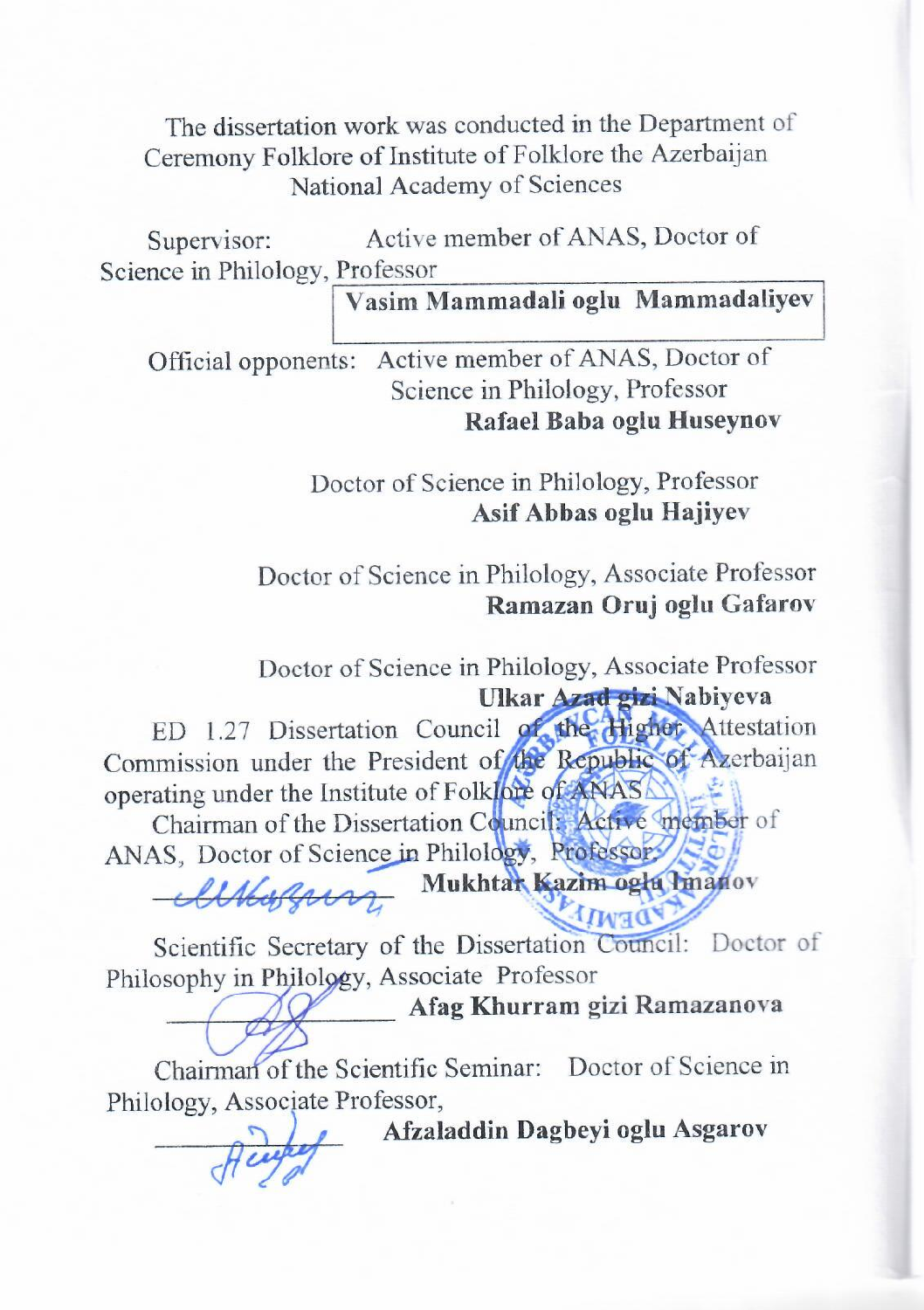### **GENERAL CHARACTERISTICS**

**Relevance and research degree.** The relationship between folklore and religion has always been one of the most important areas of research in folklore studies. It is the dynamics of the subject conditioned by the development of public consciousness that makes it a priority topic of folklore studies. The subject of "folklore-religion" has never remained within the framework of a stable cognition, but has become the subject of a constantly evolving and changing system of views. Any changes in the anthropological and humanitarian spheres of public consciousness, regardless of where they occur in the world of science, modify the views on the subject of "folklore-religion".

The subject of "folklore-religion" is inextricably linked with the worldview. Approaches to the developmental history of social consciousness forms, conditioned by materialist and idealistic views, make it possible to solve the problem in the most different, diverse, opposite, and even completely contradictory ways.

Modern Azerbaijani folklore studies, in terms of its theoretical and methodological basis, stands on the science of twentieth-century Soviet folklore studies. Soviet science as a whole was established on Marxist-Leninist philosophy supporting the ideology of materialism. In this regard, Azerbaijani Soviet folklore studies was one of the local branches of Soviet folklore studies, based entirely on the materialist worldview, and approached folklore-religion relations from this perspective without exception.

The relevance of the topic is due to the danger that these misunderstandings in folklore studies will gradually become a stream and an irresistible process. Scientific research, by its nature and structure, always requires the methodology and depends on it. Theoretical and methodological gaps and philosophical-cognitive inaccuracies related to the subject of "folklore-religion" are already becoming a blind methodology.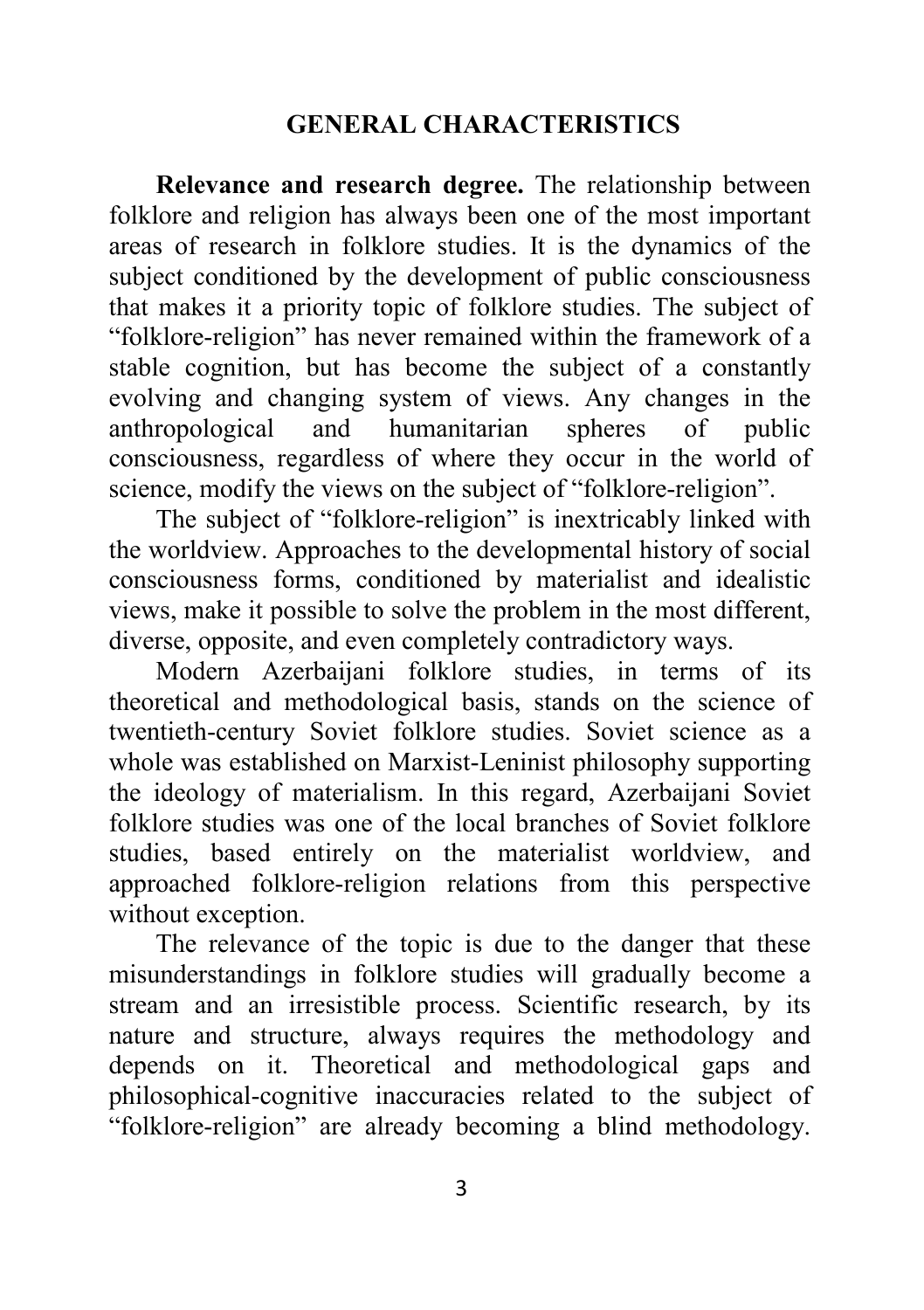This, in turn, requires conducting fundamental-monographic research in this area, including the topic of "folklore and Islam".

As for the degree of research of the subject in Azerbaijani folklore studies, in general, the topic "Azerbaijani folklore and Islamic religion" has not yet been the subject of any monographic research. However, this topic has been the subject of many articles with its own problems. These articles served to propagate the "Godless" Soviet ideology in their general mass. The main purpose of these writings, based on the primitive materialist scheme of the creation of the world, and the tasks arising from it, is to expose religion as a futile, false and baseless ideology and to propagate it as a harmful way of thinking and living that diverts the masses from the "straight path" of communism. Of course, none of these writings reflected the individual intellectual views of their authors and served to "nationalize" the settings from the center (Moscow) among the Azerbaijani people, who had lived an Islamic way of life for centuries. From this point of view, these writings have no significance for science today.

**The object and subject of research.** The object of the dissertation consists of the folklore examples of epic, lyrical and dramatic types of Azerbaijan folklore, but the subject is formed by the study of Islamic canons in those examples.

**Research purpose and objectives.** The main purpose of the dissertation is to study the subject of "Azerbaijani folklore and Islam." The fulfillment of this purpose involves the implementation of the following five main tasks:

1. The study of theoretical and methodological problems of "folklore and religion";

2. The study of transformative processes, doctrinal changes, and epoch-making transitions related to Islam in the "Oghuzname";

3. The study of the levels of motivation of the Islamic idea in the system of epic genres;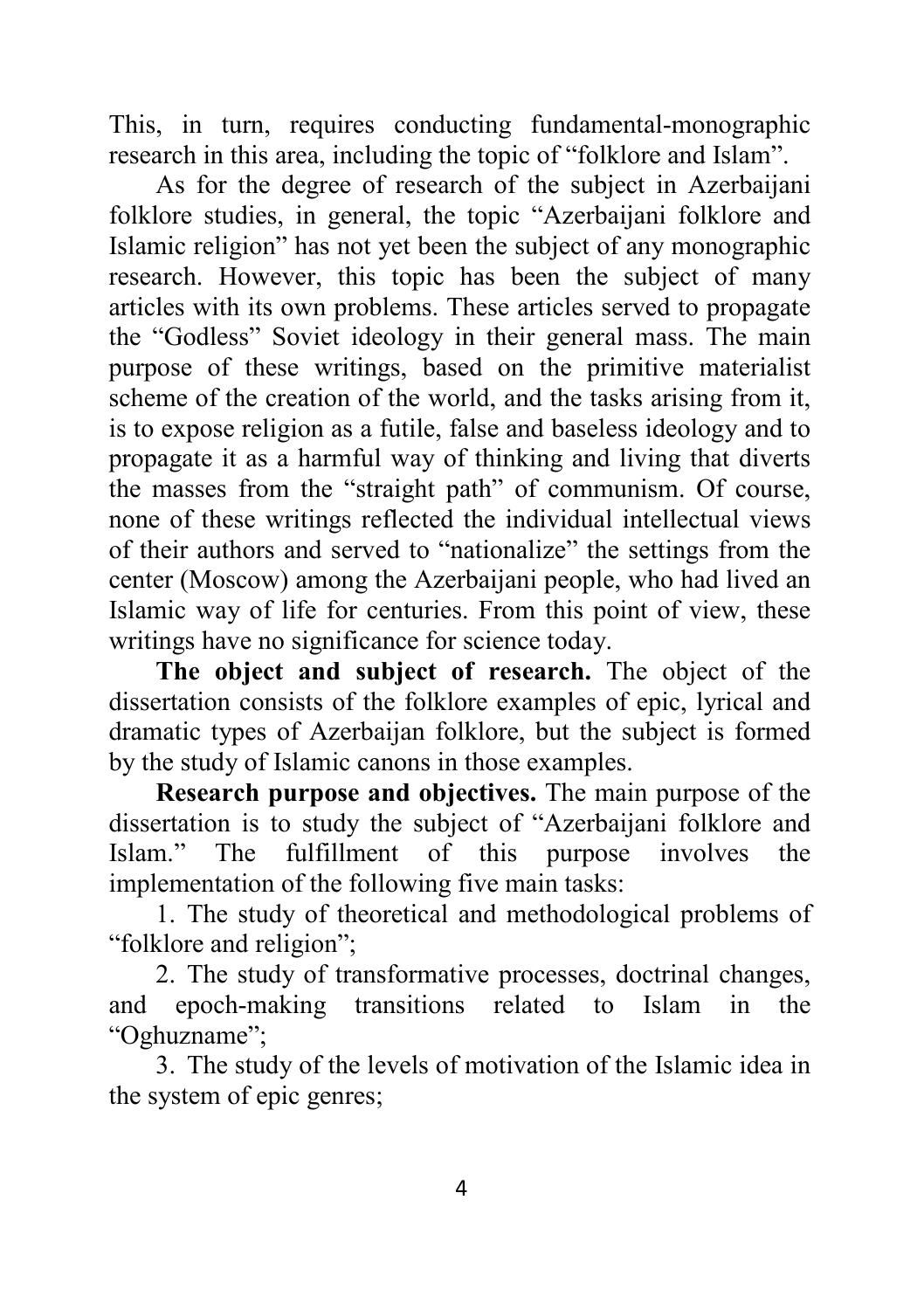4. The study of the manifestations of the Islamic idea in the lyrical folklore system;

5. The study of Islamic motifs in ceremonial folklore.

**Research methods.** The main source of research is the Holy Quran. Islam, as a system of thought, is based on the Quran as a whole and without exception. The Quran is a divine book that has not been exposed to any slightest change since its revelation. Although the text of other heavenly books (the Torah, the Psalms, and the Bible) has been interfered with by human beings as a result of certain historical circumstances and the divine information contained therein has been distorted, the Quran has never been subjected to such interference. This factor has always kept Islamic culture around a single axis and given theocosmic harmony to its development. This, in turn, allows us today to study the topic of "Islamic canons in the artistic system of Azerbaijani folklore" on a clear, unadulterated theoretical and methodological basis.

As for the sources, the research is intended to refer to works written for scientific purposes, which, regardless of their personal and philosophical views, take a healthy, insidious position, and do not serve unpleasant ideological goals.

The dissertation mainly uses historical-comparative, comparative-typological approaches. The poetic-semantic analysis of folklore samples is based on the experience of decades of Azerbaijani folklore studies. In the formation of this theoretical and scientific base, academician Nizami Jafarov's researches<sup>[1](#page-4-0)</sup> on

<span id="page-4-0"></span><sup>1</sup> Cəfərov N. "Koroğlu"nun poetikası [Poetics of Koroglu]. Bakı: BDU, 1997, 46 s.; Azərbaycan xalqının şah əsəri [Masterpiece of Azerbaijani people]// "Azərbaycan" jur., № 9, 1998, s. 4-6; Eposdan kitaba [From epos to book]. Bakı: Maarif, 1999, 220 s.; Azərbaycanşünaslığa giriş [Introduction to Azerbaijan studies]. Bakı: AzAtaM, 2002, 600 s.; Qədim Türk ədəbiyyatı [Ancient Turkish literature]. Bakı: AzAtaM, 2004, 322 s.; Azərbaycanşünaslığın əsasları [Fundamentals of Azerbaijan studies]. Bakı: Pedaqogika, 2005, 256 s.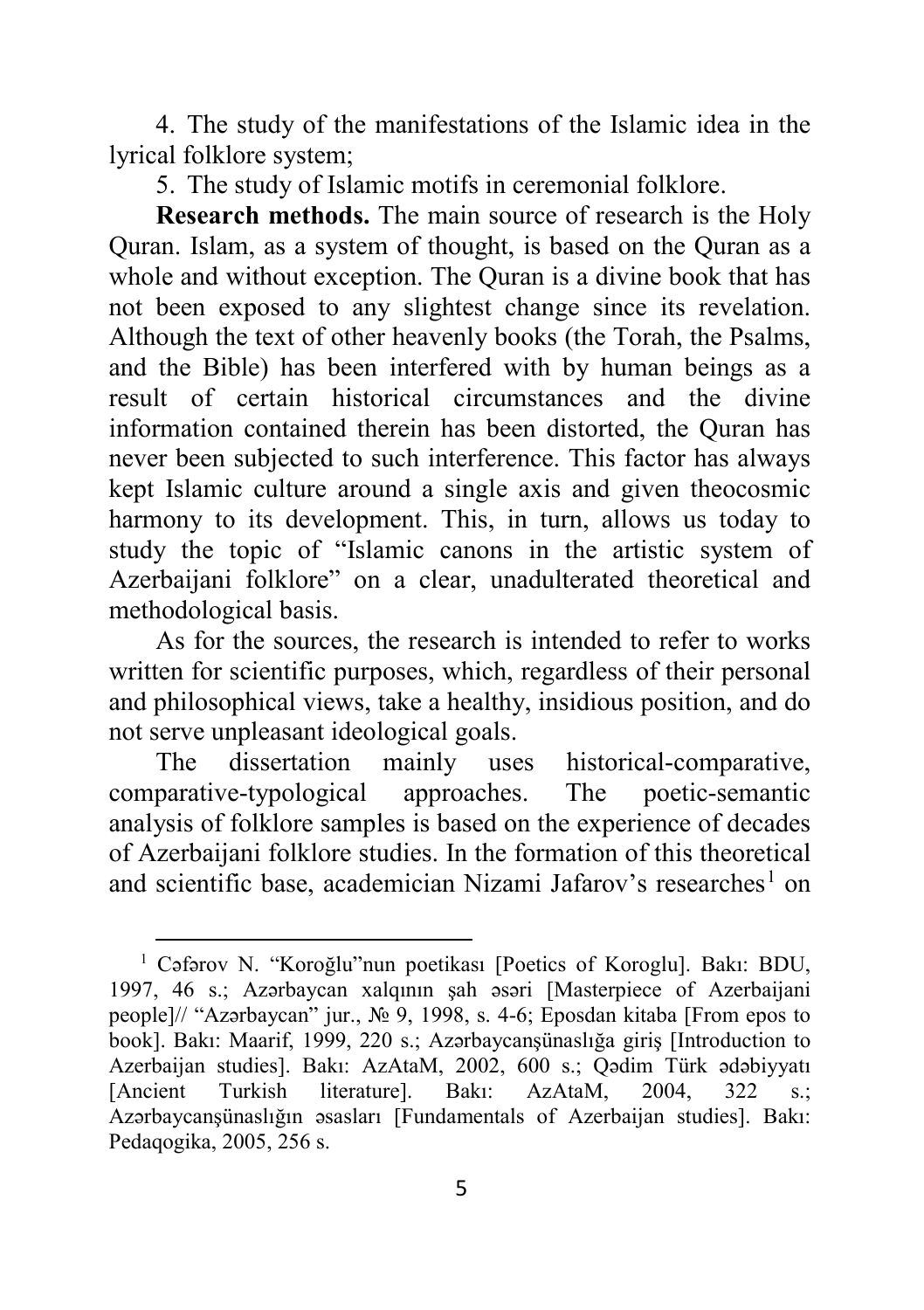the poetics of the "Koroglu" and the "Kitabi-Dede Gorgud" (the Book of Dede Gorgud), ancient Turkish literature and the fundamentals of Azerbaijani studies, academician Kamal Abdulla's researches<sup>[2](#page-5-0)</sup> in the "Kitabi-Dede Gorgud" in the context of myth and written artistic thought, academician Mukhtar Kazimoglu's monographs<sup>[3](#page-5-1)</sup> on archaic roots and poetics of laughter, prof. Azad Nabiyev's research works<sup>[4](#page-5-2)</sup> dedicated to various problems of Azerbaijani folklore, prof. Kamran Aliyev's researches<sup>[5](#page-5-3)</sup> on Gorgud studies, prof. Pasha Efendiyev's researches<sup>[6](#page-5-4)</sup> on Azerbaijan oral folk literature, prof. Mirali Seyidov's books<sup>[7](#page-5-5)</sup> on myth, prof. Mammadhuseyn Tahmasib's

 $\ddot{\phantom{a}}$ 

<span id="page-5-0"></span><sup>2</sup> Abdulla K. Gizli Dədə Qorqud [Secret Dede Gorgud] Bakı: Yazıçı, 1991, 152 s.; Mifdən Yazıya və yaxud gizli Dədə Qorqud [From myth to writing or secret Dede Gorgud] . Bakı: Mütərcim, 2009, 376 s.

<span id="page-5-1"></span><sup>3</sup> Kazımoğlu M. Gülüşün arxaik kökləri [Archaic roots of laughter]. Bakı: Elm, 2005, 186 s.; Kazımoğlu M. Xalq gülüşünün poetikası [Poetics of folk laughter]. Bakı: Elm, 2006, 268 s.

<span id="page-5-2"></span><sup>4</sup> Nəbiyev A. İlaxır çərşənbələr [Ilakhir Charshanbas]. Bakı: Azərnəşr, 1992, 62 s.; İlin əziz günləri [Good days of the year]. Bakı: Maarif, 1999, 104 s.; Azərbaycan xalq ədəbiyyatı. I hissə [Azerbaijani folk literature. Part 1] / Ali məktəblər üçün dərslik. Bakı: Turan, 2002, 680 s.; Azərbaycan xalq ədəbiyyatı. II hissə [Azerbaijani folk literature. Part 2] / Ali məktəblər üçün dərslik Bakı: Elm, 2006, 648 s.; Azərbaycan aşıq məktəbləri [Azerbaijan ashug school]. Bakı, Elm, 2009, 312 s.

<span id="page-5-3"></span><sup>5</sup> Əliyev K. Eposun poetikası: "Dədə Qorqud" və "Koroğlu" [Poetics of epos: 'Dede Gorgud' and 'Koroglu']. Bakı: Elm və təhsil, 2011, 164 s.; Açıq kitab – "Dədə Qorqud" [Open book – 'Dede Gorgud']. Bakı: Elm və təhsil, 2015, 116 s.

<span id="page-5-4"></span><sup>6</sup> Əfəndiyev P. Azərbaycan şifahi xalq ədəbiyyatı [Azerbaijan oral folk literature]. Bakı: Maarif, 1992, 477 s.; Dastan yaradıcılığı [Art of epos]. Bakı: ADPU, 1999, 166 s.

<span id="page-5-5"></span><sup>7</sup> Seyidov M. "Qorqut" sözünün etimoloji təhlili və obrazının kökü haqqında [On the etymological analysis of the word 'Qorqut' and origin of his image] // "Azərbaycan" jur., 1979, № 1, s. 179-207; Azərbaycan mifik təfəkkürünün qaynaqları [Origins of Azerbaijani mythical thinking]. Bakı: Yazıçı, 1983, 326 s.; Azərbaycan xalqının soykökünü düşünərkən [Thinking about the roots of the Azerbaijani people]. Bakı: Yazıçı, 1989, 496 s.; Seyidov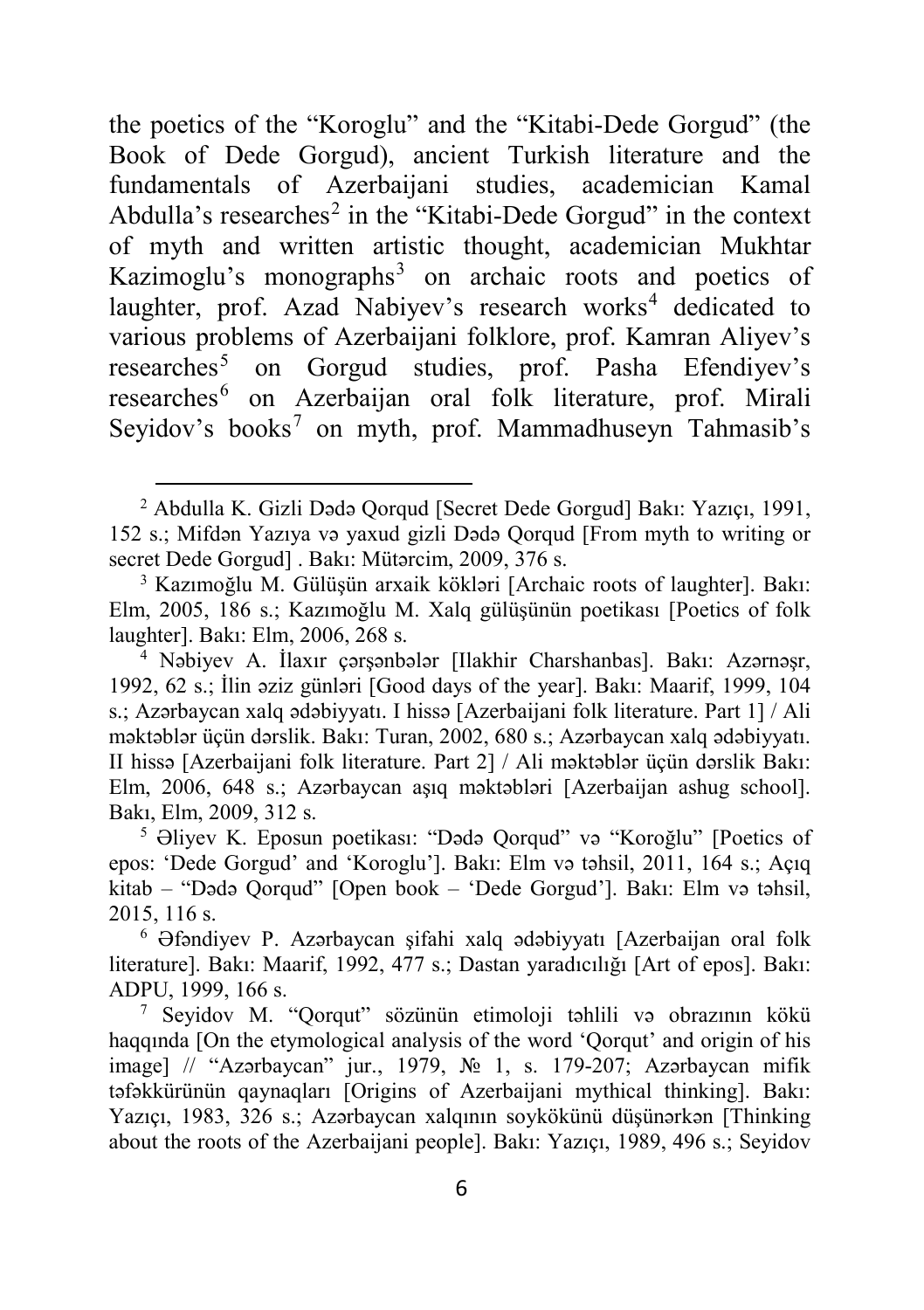researches<sup>[8](#page-6-0)</sup> on folklore, prof. Israfil Abbasli's researches<sup>[9](#page-6-1)</sup> on Azerbaijani epic folklore, genre specificity, spread and influence of epics, prof. Bahlul Abdulla's researches<sup>[10](#page-6-2)</sup> on poetics of the "Kitabi-Dede Gorgud" and its Islamic layer, as well as ceremonial folklore, prof. Sadnik Pashayev's (Pirsultanli) research works<sup>11</sup>,

-

<span id="page-6-1"></span><sup>9</sup> Abbaslı İ. Əfsanə və rəvayətlərin janr özünəməxsusluğu [Genre specificity of myths and legends]./ Azərbaycan şifahi xalq ədəbiyyatına dair tədqiqlər. XI cild, Bakı: Səda, 2002, s. 3-19; Abbaslı İ. Azərbaycan dastanlarının yayılması və təsiri məsələləri [Issues of spread and influence of Azerbaijani epics]. Bakı: Nurlan, 2007, 272 s.

<span id="page-6-2"></span><sup>10</sup> Abdulla B. Dəli Domrul "Kitabi-Dədə Qorqud"da və qorqudşünaslıqda [Deli Domrul in 'Kitabi-Dede Gorgud and Gorgud studies]. Bakı: Təhsil, 2002, 60 s.; "Kitabi-Dədə Qorqud"da rəng simvolikası [Color symbolism in 'Kitabi-Dede Gorgud]. Bakı: Çaşıoğlu, 2004, 128 s.; İslam dini / Dədə Qorqud kitabı [Islamic religion / Kitabi-Dede Gorgud]. Ensiklopedik lüğət. Bakı: Öndər Nəşriyyat, 2004, s. 176-178; Azərbaycan mərasim folklore [Azerbaijan ceremonial folklore]. Bakı: Qismət, 2005, 208 s.; Salur Qazan tarix, yoxsa mif... [ Salur Gazan history or myth.. ] Bakı: Ozan, 2005, 223 s.; Folklorda say simvolikası [Number symbolism in folklore]. Bakı: Elm, 2006, 148 s.; Gizli Dədə Qorqud [Secret Dede Gorgud]. Bakı: Yazıçı, 1991, 152 s.; Mifdən Yazıya və yaxud gizli Dədə Qorqud [From myth to writing or secret Dede Gorgud]. Bakı: Mütərcim, 2009, 376 s.; Haqqın səsi [The voice of truth]. Bakı: Azərnəşr, 1989, 138 s.; "Kitabi-Dədə Qorqud"un poetikası [Poetics of 'Kitabi-Dede Gorgud]. Bakı: Elm, 1999, 224 s.

<span id="page-6-3"></span><sup>11</sup> Paşayev S. Azərbaycan əfsanələrinin öyrənilməsi [Study of Azerbaijani myths]. Bakı: Bilik, 1985, 70 s.; Pirsultanlı S.P. Azərbaycan eposunun əfsanə qaynaqları [Legendary sources of Azerbaijani epics]. Bakı: Azərnəşr, 2002, 163 s.; Azərbaycan əfsanə və rəvayətlərinin ədəbi abidələrimizlə müqayisəli tədqiqi [Comparative study of Azerbaijani myths and legends with our literary monuments]. Bakı: Nurlan, 2007, 308 s.; Poeziyamızda Sarı Aşığın bayatı zirvəsi [The peak point of Sari Ashug bayatis in our poetry]. Bakı: Azərnəşr, 2011, 156 s.; Azərbaycan ağız ədəbiyyatında bayatılar [Bayatis in Azerbaijani oral literature]. Gəncə: GDU, 2012, 377 s.

M. Yaz bayramı [Spring holiday]. Bakı: Gənclik, 1990, 96 s.; Qam-Şaman və onun qaynaqlarına ümumi baxış. Bakı [An overview of Gam-Shaman and its sources]: Gənclik, 1994, 232 s.

<span id="page-6-0"></span><sup>8</sup> Təhmasib M.H. Azərbaycan xalq dastanları (orta əsrlər) [Azerbaijani folk epics (medieval)]. Bakı: Elm, 1972, 400 s.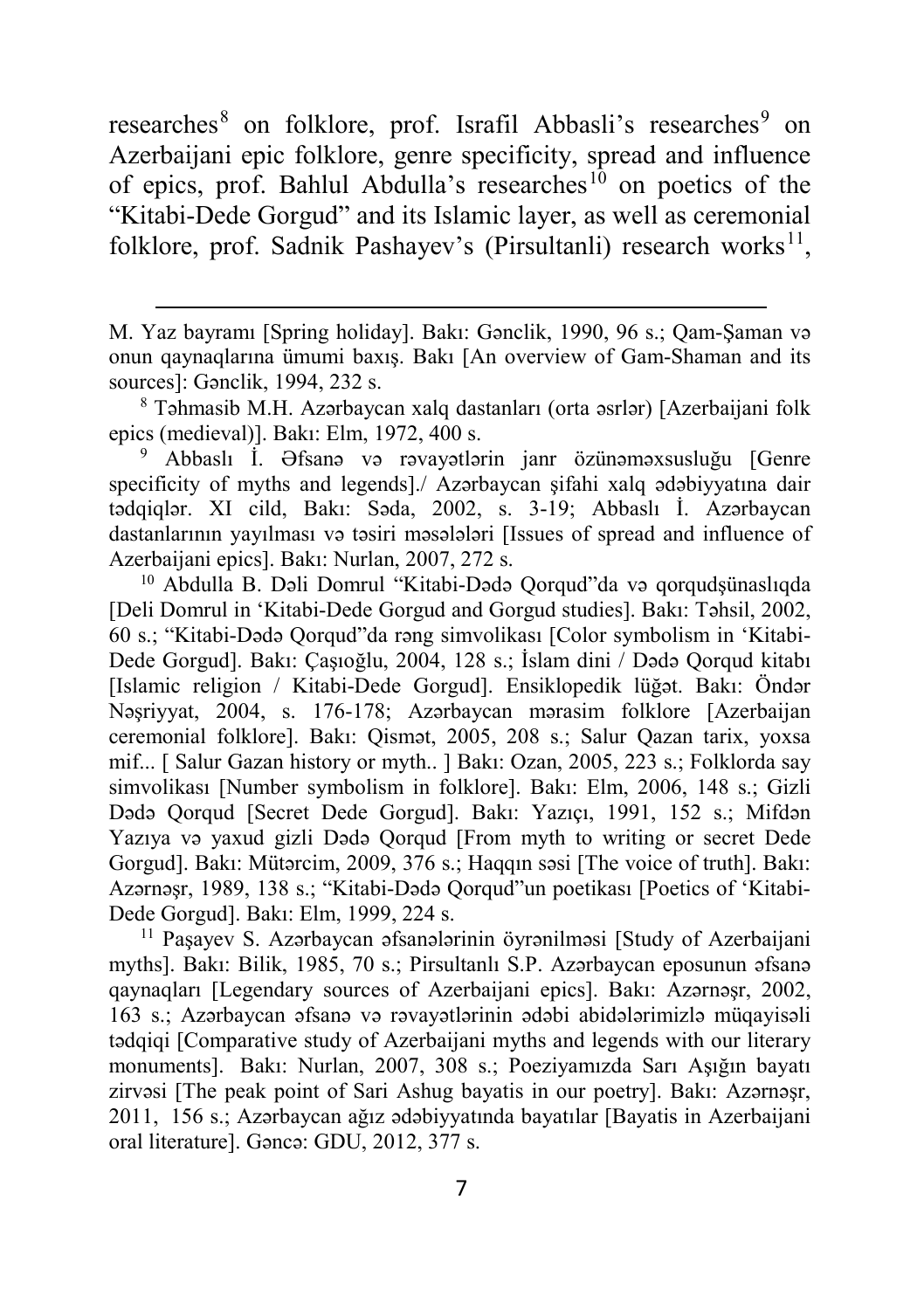prof. Maharram Jafarli's researches<sup>[12](#page-7-0)</sup> on the structural poetics of Azerbaijani love epics, prof. Fuzuli Bayat's researches<sup>[13](#page-7-1)</sup> on Oghuz epic traditions and "Oghuz Khagan" epos, Oghuz epics in general, divinity, theoretical issues of folklore, especially Turkish mystic (Sufi) literature, Karbala folklore, Turkish mythology, prof. Huseyn Ismayilov's research works<sup>[14](#page-7-2)</sup> dedicated to the origin and developmental stages of ashug folklore, Ph.D. Seyfaddin Ganivev's research<sup>[15](#page-7-3)</sup> on Shirvan folklore environment, prof. Mahmud Allahmanli's research<sup>[16](#page-7-4)</sup> work about the Turkish epos,

 $\ddot{\phantom{a}}$ 

<span id="page-7-1"></span><sup>13</sup> Bayat F. Oğuz epik ənənəsi və "Oğuz kağan" dastanı [Oghuz epic traditions and the epic 'Oghuz Khagan']. Bakı: Sabah, 1993, 194 s.; Folklor haqqında yazılar (nəzəri məsələlər) [Writings about Oghuzs (theoretical issues)]. Bakı: Elm və təhsil, 2010, 224 s.; Türk təkkə (təsəvvüf) ədəbiyyatı [Turkish mystic literature]. Bakı: Elm və təhsil, 2011, 440 s.; Kərbəla folkoru. Məhərrəmlik rituallarından şəbih meydan tamaşalarına [Karbala folklore. From Muharram rituals to Shabih street performances]. Bakı: Elm və təhsil, 2014, 272 s.; Korkut Ata. Mitolojiden Gerçekliğe Dede Korkut [Korkut Ata. From Mythology to Reality Dede Korkut]. Ankara: Kara M, 2003, 89 s.; Oğuz Destan Dünyası, Oğuznamlerin Tarihi, Mitolojik Kökenleri ve Teşekkülü [Oghuz Epic World, History of Oghuz Names, Mythological Roots and Formations]. Ankara: Ötüken, 2006, 328 s.; Mitolojiye Giriş [Introduction to Mythology]. Çorum: Kara M, 2005, 150 s.; Türk Mitolojik Sistemi. Cilt 1 [Turkish mythological system. Volume I]. İstanbul: Ötüken, 2007, 380 s.; Türk Mitolojik Sistemi. Cilt 1[Turkish mythological system. Volume I]. İstanbul: Ötüken, 2007, 368 s.

<span id="page-7-2"></span><sup>14</sup> İsmayılov H. Aşıq yaradıcılığı: mənşəyi və inkişaf mərhələləri [Ashug creativity: origin and stages of development]. Bakı: Elm, 2002, 311 s.; Göyçə aşıq mühiti: təşəkkülü və inkişaf yolları [Goycha ashug environment: ways of formation and development]. Bakı: Elm, 2002, 404 s.

<span id="page-7-3"></span><sup>15</sup> Qəniyev S. Şirvan folklor mühiti [Shirvan folklore environment]. Bakı: Ozan, 1997, 260 s.

<span id="page-7-4"></span><sup>16</sup> Allahmanlı M. Türk dastan yaradıcılığı [Turkish epic creation]. Bakı: Ağrıdağ, 1998, 144 s.

<span id="page-7-0"></span><sup>12</sup> Cəfərli M. Dastan yaradıcılığı. Bakı: Elm, 2007, 108 s.; Azərbaycan məhəbbət dastanlarının poetikası [Poetics of Azerbaijani love epics]. Bakı: Elm, 2000, 264 s.; Dastan və mif. Bakı [Epics and myths]: Elm, 2001, 188 s.; Azərbaycan məhəbbət dastanlarının struktur poetikası [Structural poetics of Azerbaijani love epics]. Bakı: Nurlan, 2010, 404 s.;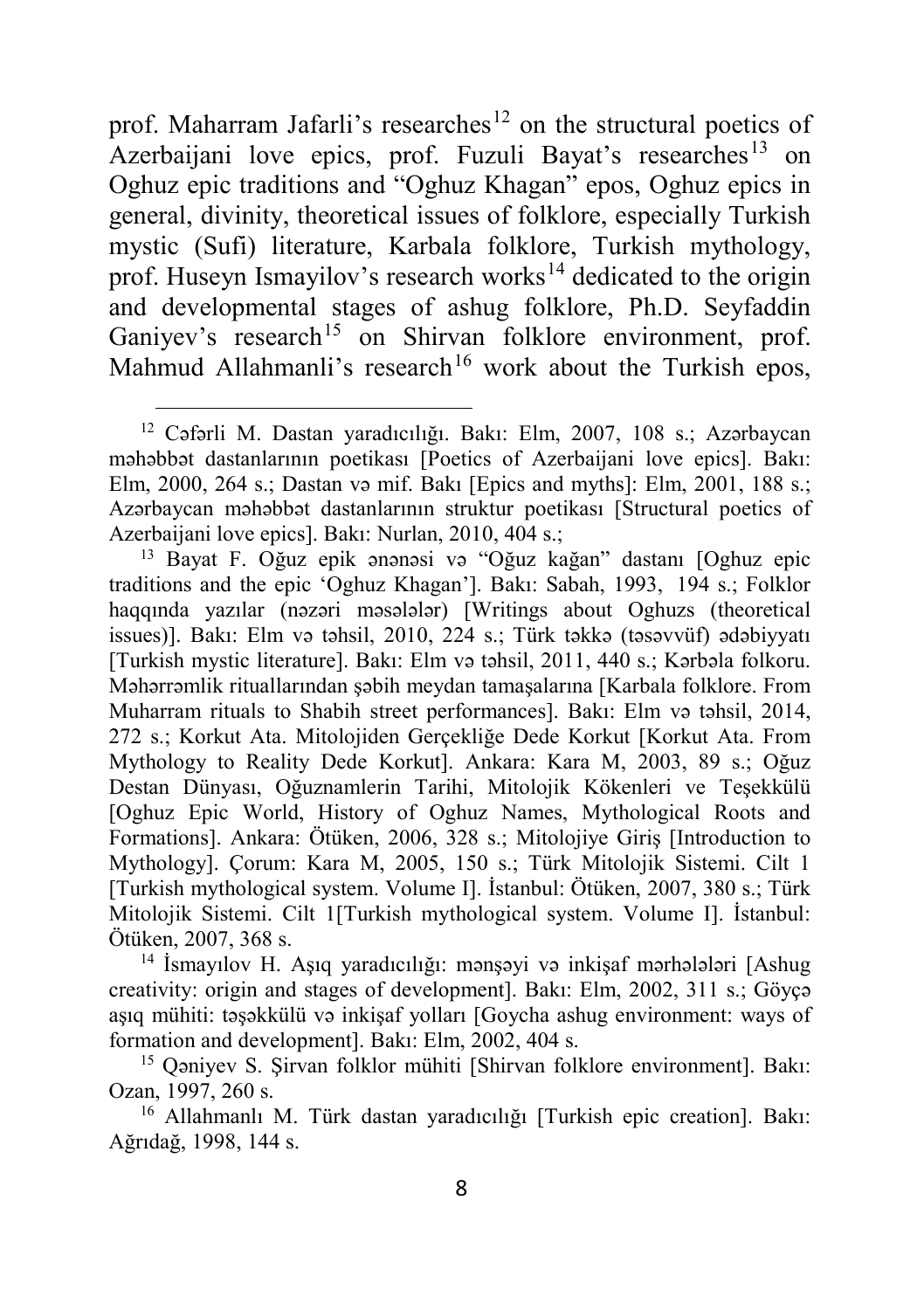Ph.D. Jalal Beydili's (Mammadov) monograph<sup>[17](#page-8-0)</sup> on the structure and function of the system of Turkish mythological images, prof. Asif Hajili's researches<sup>[18](#page-8-1)</sup> on the philosophy of mythopoetic thinking, prof. Ramil Aliyev's researches<sup>[19](#page-8-2)</sup> in the epic-mythological sphere, Ph.D. Ramazan Gafarli's research works<sup>[20](#page-8-3)</sup>

1

<span id="page-8-2"></span><sup>19</sup> Əliyev R. Azərbaycan nağıllarında mifik görüşlər [Mythical views in Azerbaijani tales]. Bakı: Elm, 1992, 118 s.; Mifoloji şüurun bədii spesifikası [Artistic specifics of mythological consciousness]. Bakı: Qartal, 2001, 100 s.; Mifoloji şüur və onun strukturu [Mythological consciousness and its structure] (<http://www.achiq.org/yazi%204/> mitiloji%20dL.pdf); Mif və folklor: genezisi və poetikası [Myth and folklore: genesis and poetics]. Bakı: Elm, 2005, 224 s.; Türk mifoloji düşüncəsi və onun epik transformasiyaları (Azərbaycan mifoloji mətnləri əsasında) [Turkish mythological thought and its epic transformations (based on Azerbaijani mythological texts)]: Fil. elm. dok. ...dis. Bakı, 1991, 259 s.; Riyazi mifologiya [Mathematical philosophy]. Bakı: Nurlan, 2008, 182 s.

<span id="page-8-3"></span><sup>20</sup> Qafarlı R. Mif və nağıl (Epik ənənədə janrlararası əlaqə) [Myth and tale (inter-genre connection in the epic tradition)]. Bakı: ADPU nəşri, 1999, 448 s.; Mif, əfsanə, nağıl və epos (şifahi epik ənənədə janrlararası əlaqə) [Myth, legend, tale and epic (inter-genre connection in the oral epic tradition)]. Bakı: ADPU nəşri, 2002, 758 s.; Azərbaycan türklərinin mifologiyası (bərpa, genezis) [Mythology of Azerbaijani Turks (restoration, genesis)]. Bakı: Ağrıdağ, 2004, 232 s.; Azərbaycan türklərinin mifologiyası (mifik dünya modeli, təsnifat) [Mythology of Azerbaijani Turks (mythical world model, classification)]. Bakı: Ağrıdağ, 2004, 236 s.; Uşaq folklorunun janr sistemi və poetikası [Genre system and poetics of children's folklore]. Bakı: Elm və təhsil, 2013, 540 s.; Azərbaycan türklərinin mifologiyası (qaynaqları, təsnifatı, obrazları, genezisi, evolyusiyası və poetikası) [Mythology of Azerbaijani Turks (sources, classification, images, genesis, evolution and poetics)]. Fil. elm. dok., dis. avtoref. Bakı, 2010, 59 s.; Mifologiya. 6 cilddə. I cild. Mifogenez: rekonstruksiya, struktur, poetika [Mythology. In 6 volumes. Volume I. Mythogenesis: reconstruction, structure, poetics]. Bakı: Elm və təhsil, 2015, 454 s.; Mifologiya. 6 cilddə. II cild. Ritual-mifoloji rekonstruksiya problemləri

<span id="page-8-0"></span><sup>17</sup> Bəydili (Məmmədov) C. Türk mifoloji obrazlar sistemi: stuktur və funksiya [The system of Turkish mythological images: structure and function]. Bakı: Mütərcim, 2007, 272 s.

<span id="page-8-1"></span><sup>18</sup> Hacılı A. Mifopoetik təfəkkür fəlsəfəsi. Bakı [Philosphy of mythopoetic thinking]: Mütərcim, 2002, 164 s.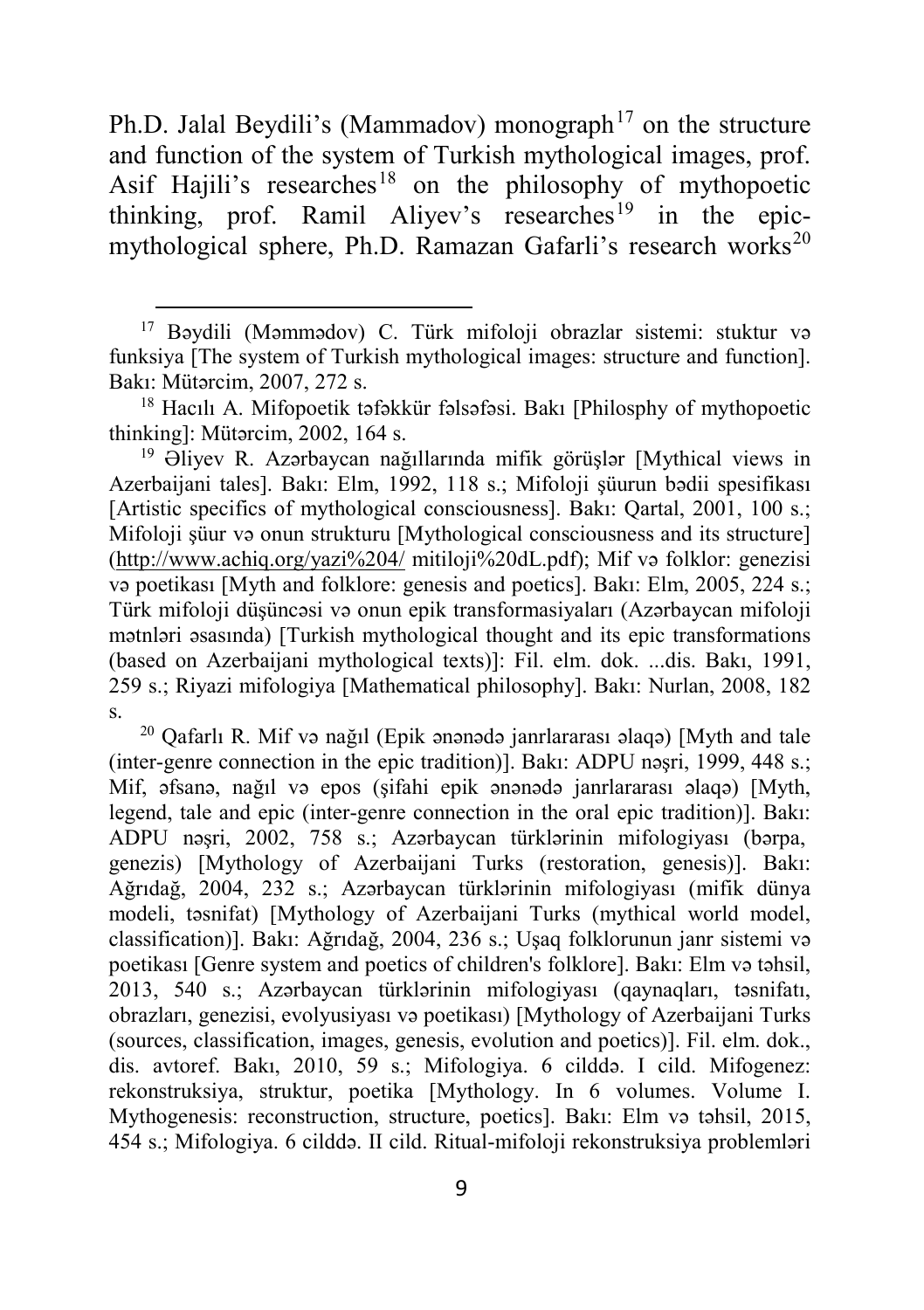on inter-genre association and mythology in the oral epic tradition, prof. Kamil Huseynoglu's research works<sup>[21](#page-9-0)</sup> on myth-history, Seyfaddin Rzasoy's researches<sup>[22](#page-9-1)</sup> carried out by structural-semiotic method, Ph.D. Afzaladdin Asgar's research work<sup>[23](#page-9-2)</sup> on the Oghuz epos tradition, Ph.D. Yegana Ismayilova's monographs<sup>[24](#page-9-3)</sup> on the "Koroglu" and the "Kitabi-Dede Gorgud", Ph.D. Rustam Kamal's research works<sup>[25](#page-9-4)</sup> on metaphorical

[Mythology. In 6 volumes. Volume II. Problems of ritual-mythological reconstruction]. Bakı: Elm və təhsil, 2019, 432 s.

-

<span id="page-9-0"></span><sup>21</sup> Hüseynoğlu K. Dədə Qorqud və Oğuz xaqan tarixi şəxsiyyətlər kimi [Dede Gorgud and Oguz khagan as historical figures] // Folklorşünaslıq məsələləri (V buraxılış). Bakı: Nurlan, 2002, s. 93-108; Hüseynoğlu K. Qədim Turan: mifdən tarixə doğru [Ancient Turan: from myth to history]. Bakı: MBM, 2006, 120 s.

<span id="page-9-1"></span><sup>22</sup> Rzasoy S. Nizami poeziyası: Mif-Tarix konteksti [Nizami's poetry: Myth-History context]. Bakı: Ağrıdağ, 2003, 212 s.; Oğuz mifinin paradiqmaları [Paradigms of Oghuz myth]. Bakı: Səda, 2004, 200 s.; Oğuz mifi və Oğuznamə eposu. Bakı: Səda, 2007, 181 s.; Mifologiya və folklor: nəzərimetodoloji kontekst [Mythology and folklore: theoretical and methodological context]. Bakı: Nurlan, 2008, 188 s.; Oğuz mifologiyası [Oghuz mythology]. Bakı: Nurlan, 2009, 363 s. Əbülqazi "Oğuznamə"sində mif və ritual [Myth and ritual in Abulgazi's "Oghuzname"]. Bakı: Nurlan, 2013, 172 s.; Şüurun inkişaf mərhələləri: mifoloji və tarixi şüur [Stages of development of consciousness: mythological and historical consciousness] // Azərbaycan şifahi xalq ədəbiyyatına dair tədqiqlər, XLI kitab. Bakı, "Elm və təhsil", 2013, s. 168-201; Azərbaycan dastanlarında şaman-qəhrəman arxetipi [Shaman-hero archetype in Azerbaijani epics]. Bakı: Elm və təhsil, 2015, 436 s.

<span id="page-9-2"></span> $^{23}$  Əsgər Ə. Oğuznamə yaradıcılığı [Oghuzname creativity]. Bakı: Elm və təhsil, 2013, 340 s.

<span id="page-9-3"></span><sup>24</sup> İsmayılova Y. "Koroğlu" dastanında obrazlar sistemi [The system of images in the "Koroglu" epos]. Bakı: Nurlan, 2003, 174 s.; "Dədə Qorqud kitabı" və müasir Azərbaycan ədəbi düşüncəsi ["The Book of Dede Gorgud" and modern Azerbaijani literary thought]. Bakı: Elm, 2011; 368 s.

<span id="page-9-4"></span><sup>25</sup> Kamal (Rəsulov) R. "Kitabi-Dədə Qorqud"un poetikası (metaforik arxetiplər) [Poetics of "Kitabi-Dede Gorgud" (metaphorical archetypes)]: Fil. elm. nam. ...dis. avtoref. Bakı, 1995, 21 s.; "Kitabi-Dədə Qorqud": arxaik ritual semantikası ["Kitabi-Dada Gorgud": archaic ritual semantics]. Bakı: Elm, 1999, 72 s.; "Kitabi-Dədə Qorqud": nitq janrları və davranış poetikası ["Kitabi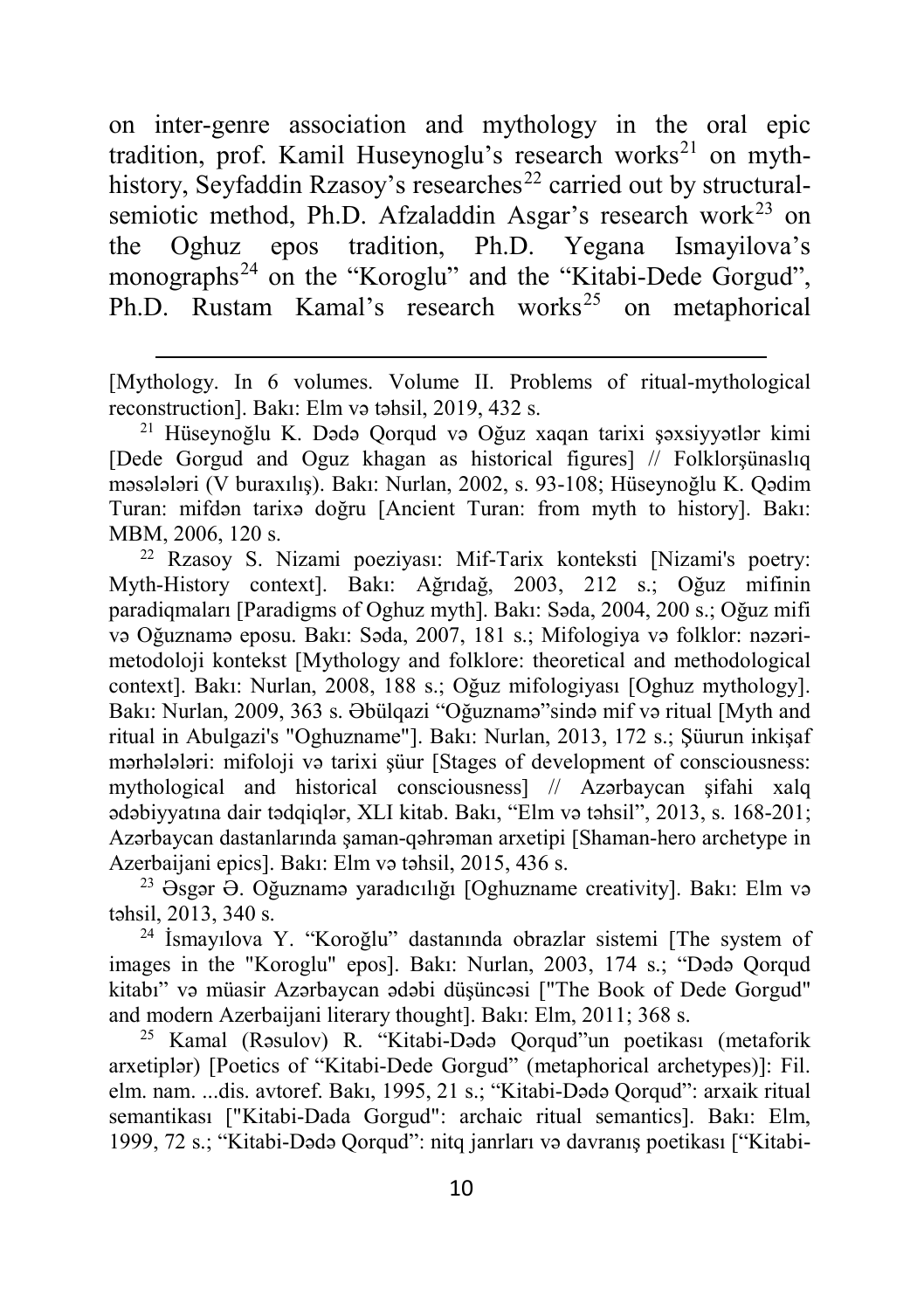archetypes, archaic ritual semantics, speech genres and behavioral poetics of the "Kitabi-Dede Gorgud", etc. are of great importance. The theoretical and methodological experience in this and other researches has also been taken into account in the dissertation.

**The main provisions of the defense.** The following provisions are defended in the dissertation:

1. The relationship between folklore and religion is one of the relevant areas of research in folklore. This problem, in essence, is closely related to the worldview. Approaches to the history of the developmental forms of social consciousness, conditioned by materialist and idealistic views, enable to solve the problem in the most different, diverse, opposite, and even completely contradictory ways.

2. Due to the fact that Islamic religious issues have not been studied as a subject in Azerbaijani folklore, the present theoretical and methodological experience in this field is not satisfactory. The "available experience", as noted in the introduction, belongs to the first decades of the Soviet era and is, without exception, ideological and propagandistic.

3. The study of folklore and religion in the context of their relationship is a complicated problem. Thus, both codes of sociocultural self-expression have historically been synchronous structural units of public consciousness. Religion and folklore are always forms of consciousness together. Religion, like both polytheistic belief and monotheistic revelation, is verbalized (translated into words) in all cases through "human speech". In this case, the narration of any event already makes it become folklore. So, the fact that religion is expressed orally as the knowledge of revelation, that is, theocosmic information,

**<sup>.</sup>** Dede Gorgud": speech genres and behavioral poetics]. Bakı, Nurlan, 2013, 148 s.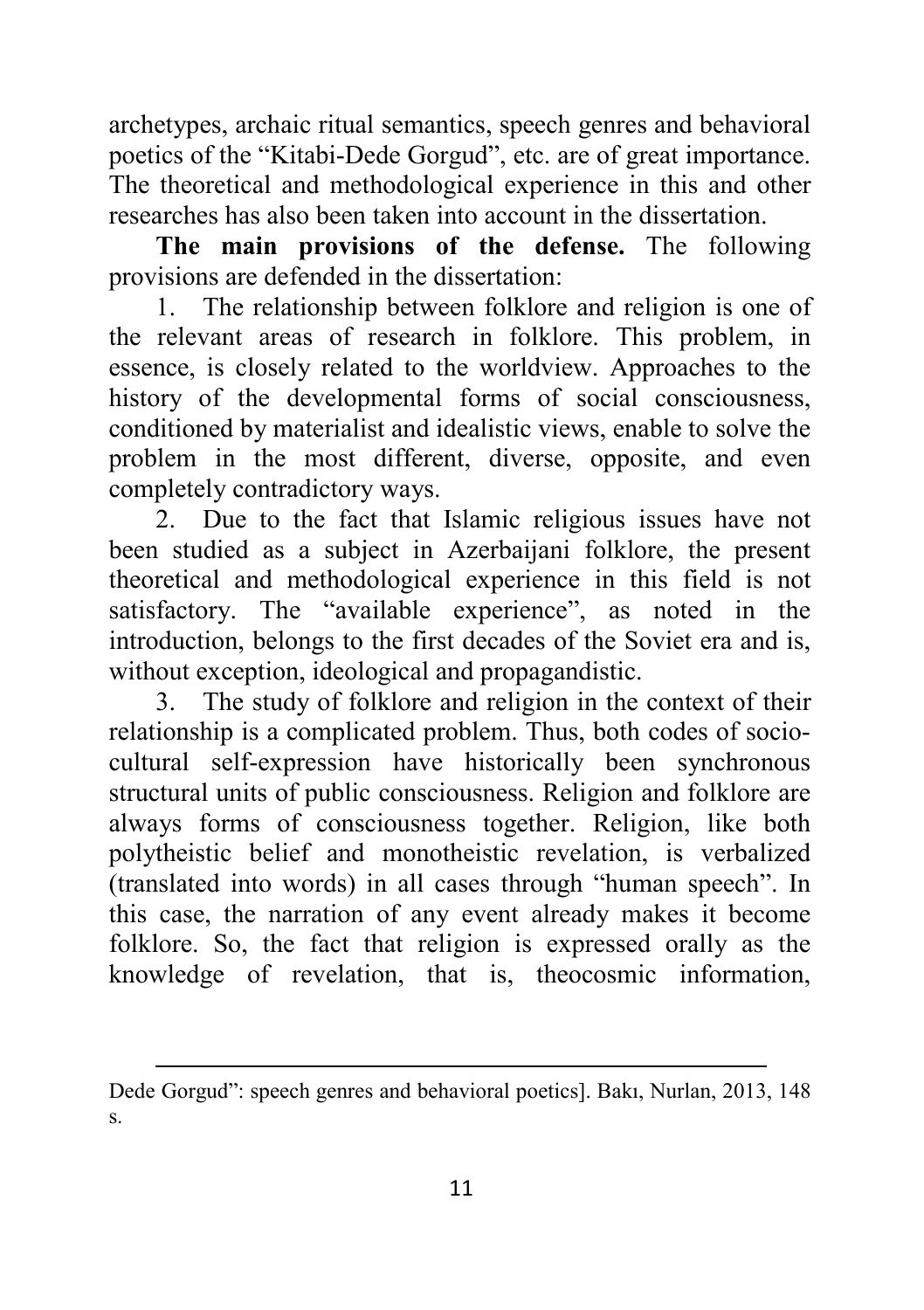connects it with folklore. But on the whole, religion and folklore are independent forms of public consciousness.

4. With the disintegration of mythological consciousness, many forms of consciousness develop. Religion and folklore are also transforming from mythological consciousness into independent forms of historical consciousness. In our approach, religion is in all cases a revelation - a phenomenon of divine message. Mythology and religion are inseparable phenomena, and they affirm the same fact of creation, both diachronically and synchronously.

5. Although there are different positions on religion, it can be considered in the most general sense as a creative ideology, worldview and system of socio-cultural behavior. From this aspect, religion is a system of ideological thoughts that deal with the creation of the whole universe as an ideology of creation, a system of complete notions of existence as a worldview, and a total model of behavior that has shaped human life throughout history on the basis of sacred behavioral patterns as a system of socio-cultural behavior.

6. The historical and cultural roots of Islamic views in Azerbaijani folklore go back centuries. This is a very complicated and controversial period. The interpretation of the facts sometimes depends on what the researcher has in mind and his purpose and intention. This is likely possible because of the essence of the facts - oral and collective, that is, the material of folklore.

7. Ideological and religious progresses in the ancient Turkic epic began with the idea of mythical creation and were systematized around the beliefs of tengrism.

8. The epic "Kitabi-Dede Gorgud" includes not only the views on Islam, but also the history, culture, ethno-psychology, etc. of our people in general. In the sayings of the epic, Allah and Tengri are identified with each other. There are two tendencies in this identification: a) the inclusion of the ideology of Islam / Allah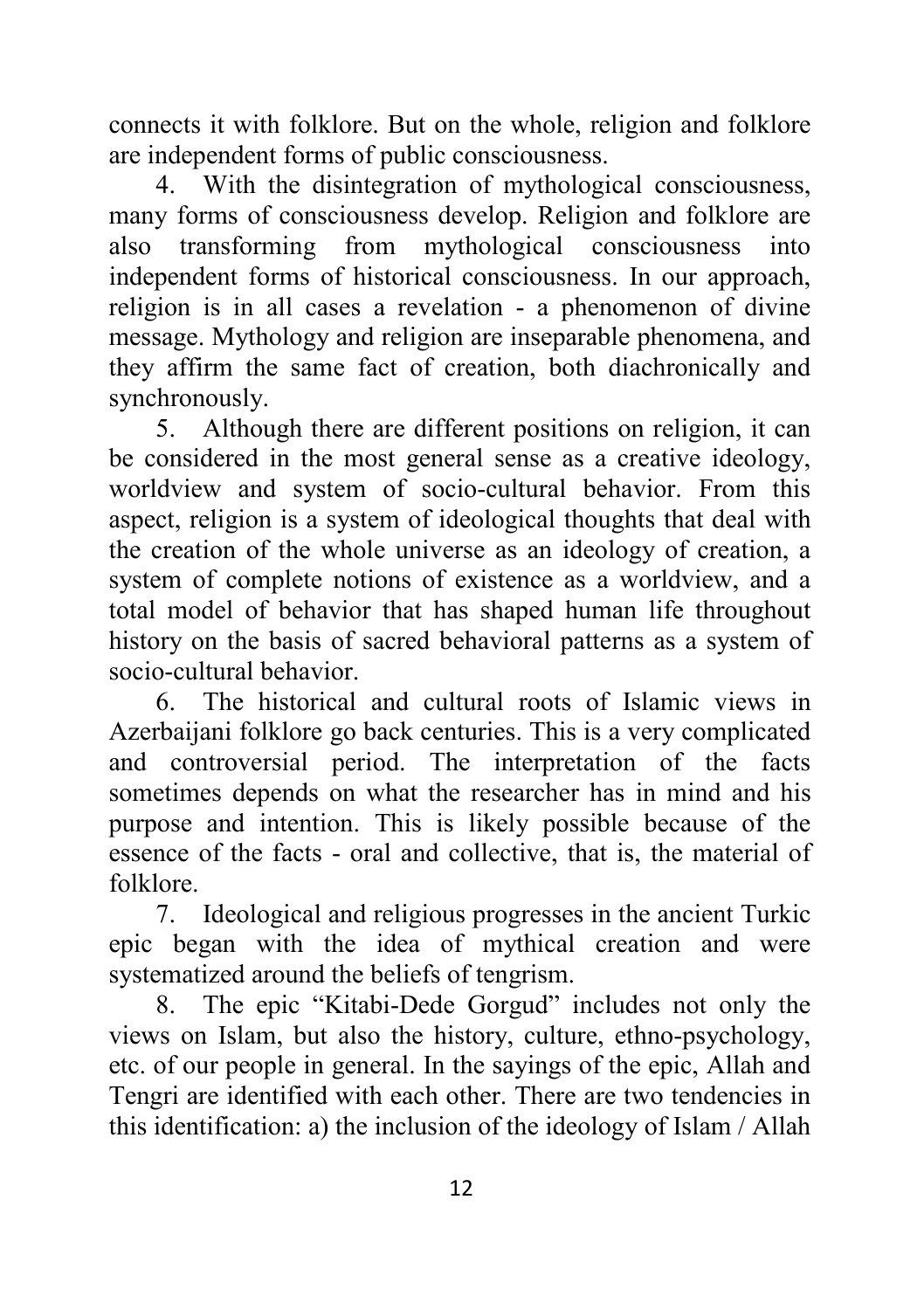in the Oghuz national public consciousness; b) the Oghuz ideology of tengrism tries to preserve and keep itself alive.

9. Among the genres of Azerbaijani folklore, the genre, which is rich in the most various forms of Islamic views, is undoubtedly love epics. In these epics, all the basic concepts, doctrinal ideas, theological metaphors related to Islam, as well as the names of the saints that are characteristic of the heavenly religions, including Islam, etc. are found in abundance.

10. In general, there is no genre that is not influenced in one way or another by the Islamic religious views we conceptualize as "Islamic ideas". The Islamic ideas have their own degree of manifestation in each genre.

11. The subject of "Azerbaijani folklore and Islam" has a common ground at the level of all folklore genres, as well as a different picture at the level of individual species and their constituent genres. This is because each genre of reality is a different form of reflection. The epic genre presents reality as a system of poetic arrangements of events. In the lyrical genre, the sense of reality is presented through images. As this difference shifts to genres, it becomes more individualized due to the differences in the poetic nature of each genre.

**Scientific novelties of the research.** The novelties obtained in the dissertation can be summarized as follows:

−"Mythology", "religion" and "folklore" were studied as concepts of public consciousness;

−The research directions and general picture of the subject of "Azerbaijan folklore and Islam " were created;

−Ideological-religious, transformative-epochal formations in the ancient Turkish epics were studied;

−In the tradition of the epic "Oghuzname", the poetics of Islamic ideas, images and motifs was studied;

−In the epic "Kitabi-Dede Gorgud", Islamic transformations and their doctrinal bases were studied;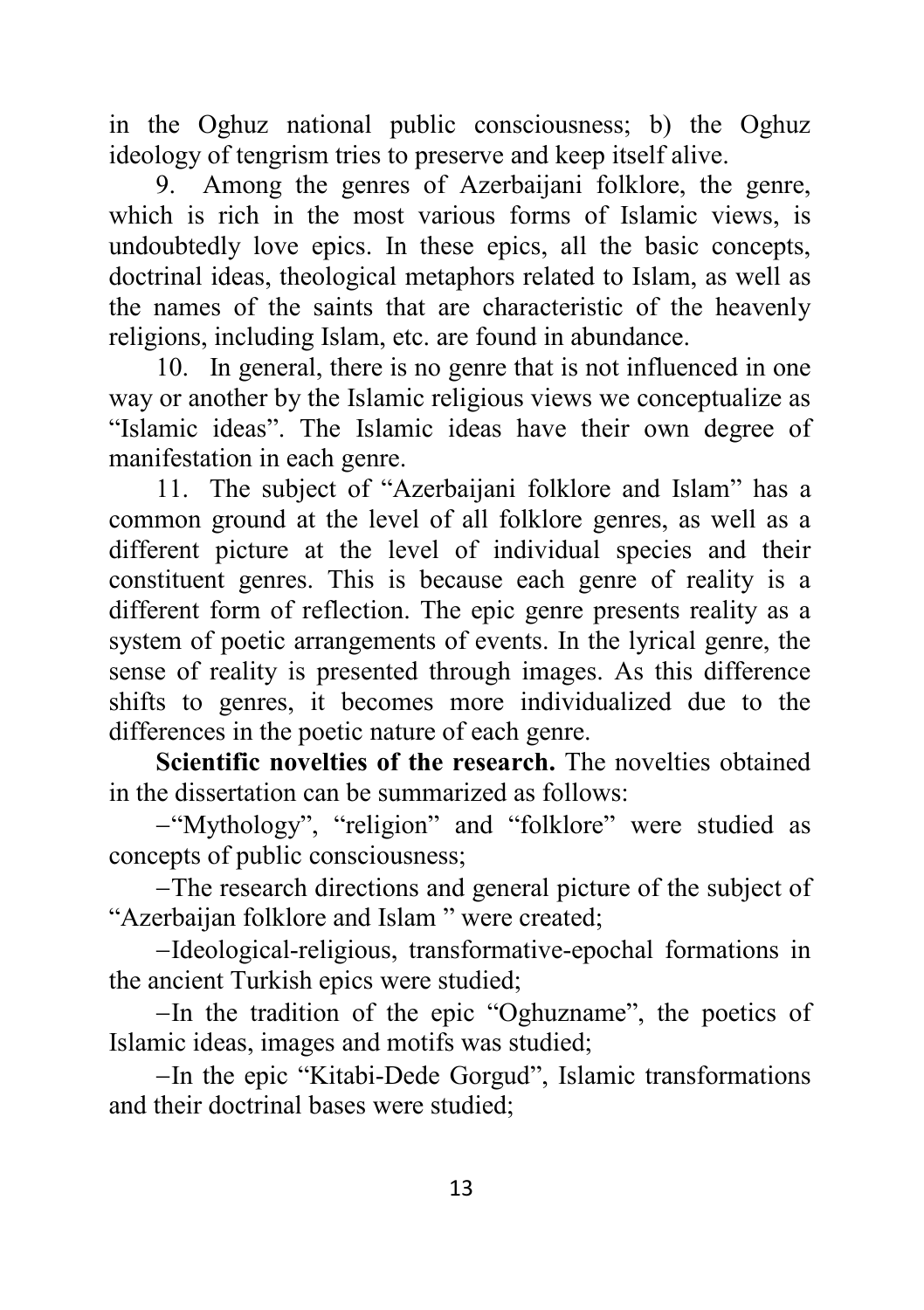−Mythical-gnosis, Sufi-Islamic motifs in the "Koroglu" epos were studied;

−In love epics, the level of mystical-gnosis motivation of Islamic views was determined;

−The idea of Islamic justice was explored in the model of social harmony of fairy tales;

−The poetic-semantics of myth-Islamic transformations in legends was revealed;

−The idea of Islamic justice in the poetic structural system of anecdotes was studied;

−The poetic-semantics of the divine-Islamic transition in proverbs was explored;

−The spiritual and psychological manifestations of the Islamic idea in lullabies and praising songs were studied;

−The metaphorical levels of the Islamic spirit in bayatis were clarified;

−The poetic-semantics of Islamic-gnosis motifs in ashug folklore was revealed;

−The folklore semantics of Islamic ceremonies were investigated;

−Islamic motifs in national ceremonial traditions were studied.

**Theoretical and practical significance of the research.** The dissertation has both theoretical and practical relevance. Its theoretical significance is determined by the possibility of applying the results obtained in folklore. This research topic covers many issues of folklore poetics in terms of main results and novelties. This, in turn, provides an opportunity to use the results and novelties of this research work in future researches in Azerbaijani folklore.

The practical significance of the work is determined primarily by the teaching process. It is expedient to use this dissertation as an additional practical textbook when teaching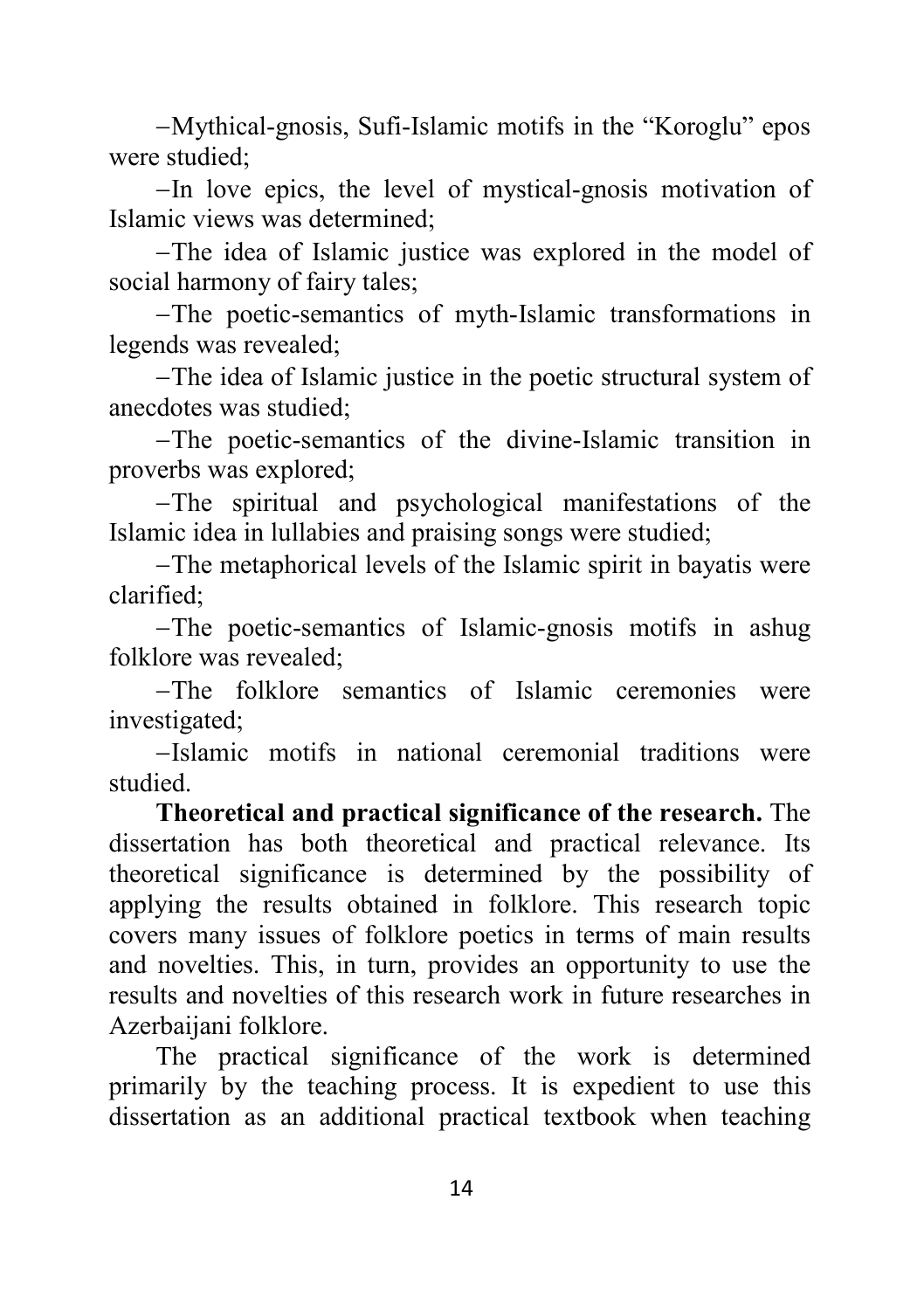Azerbaijani folklore in philological faculties of the country's universities.

**Approbation and application of the research.** The main results and innovations obtained in the dissertation are reflected in articles published by the author inside and outside the country and in a monograph, reports read at various international conferences and symposiums, in particular, 4 articles<sup>[26](#page-14-0)</sup> published in foreign scientific journals included in the Register of "Thomson Reuters".

**Name of the organization where the dissertation work is carried out:** The dissertation work was carried out in the Department of Ceremony Folklore of Institute of Folklore the Azerbaijan National Academy of Sciences (ANAS). The theme of the dissertation was affirmed at the meeting of the Scientific Council of the Institute of Folklore on the 17th 2014 (Protocol № 6) and at the meeting of the Scientific Council on Philological problems of the Scientific Research Coordination Council of the Republic of Azerbaijan on the 30th June, 2016 (Protocol № 6).

**Total volume of the dissertation.** The total volume of the research, consisting of introduction, five chapters and results: 383 pages; 670,000 characters (Chapter I: 90,000 signs; Chapter II: 172,000 signs; Chapter III: 164,000 signs; Chapter IV: 116,000 signs; Chapter V: 98,000 signs).

<span id="page-14-0"></span><sup>&</sup>lt;sup>26</sup> Galyautdinovna G.İ., Mingazova L.İ., Sayilov G.A. Creativity of Ahugs: An İnverstigation on Ashug Culture in Azerbaijan / Journal of History Culture and Art Research, 6 (6), Desember 2017, p. 145-152; Gimadieva G.İ., Mingazova L.İ., Sayilov G.A., Sayfulina F.S. General Roots, General Spirituality: Literary İnterrelations of Literatures in the Aspects of Cultural Dialogue / Journal of History Culture and Art Research, 6 (4), September 2017, p. 497-504; Mingazova L.İ., Sayfulina F.S., Sayilov G.A. Shirvan Woman Ashugs / Modern Philology, Number 4 (2), May 2018, The University og Chikago Press, p. 1040-1050; Ravilevna A.Z., Mingazova L.İ., Sayfulina F.S., Sayilov G.A. Novruz Holiday in Shirvan Region / Ad Alta. Journal of İnterdisciplinary Research, p. 97-99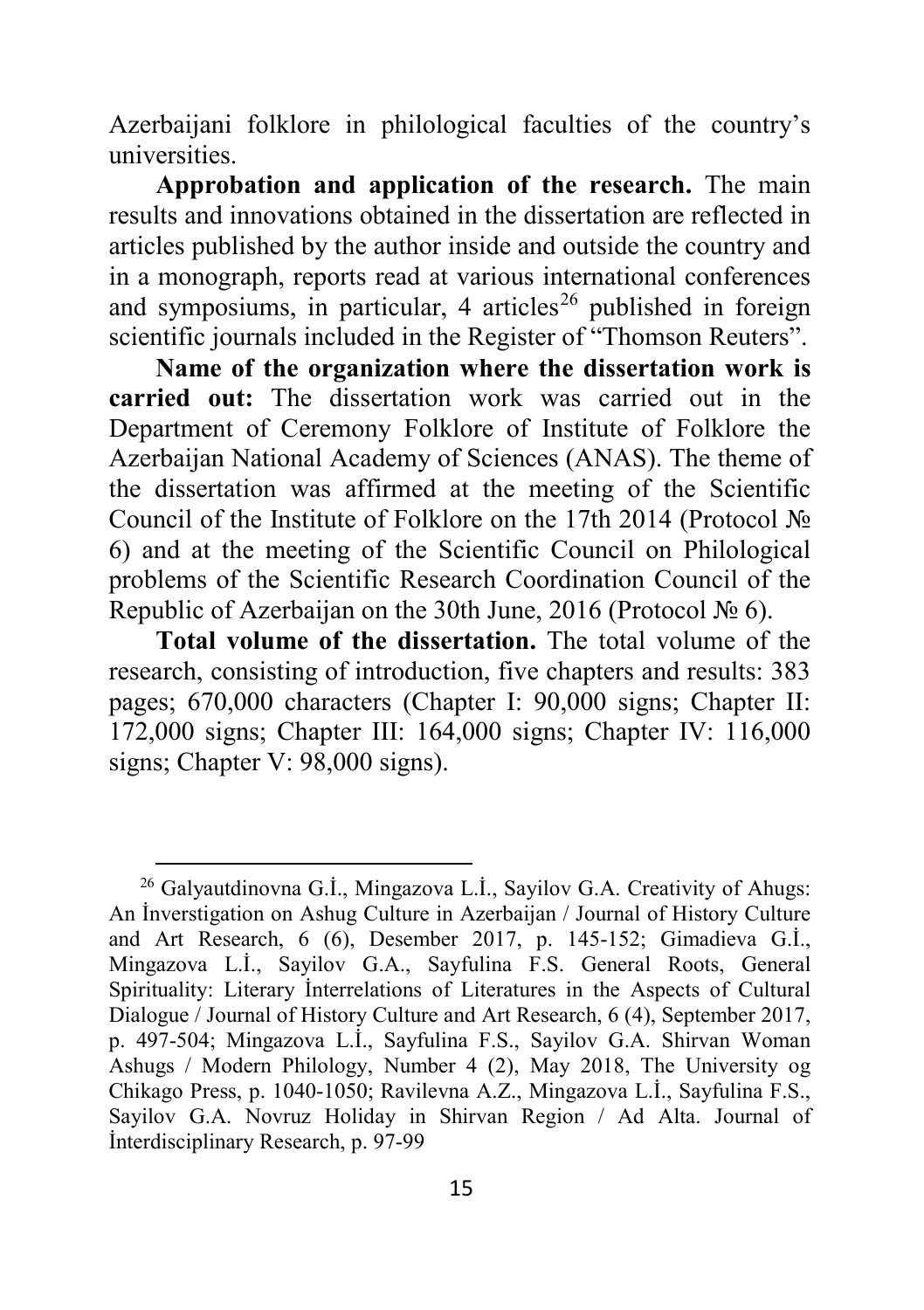#### **MAIN CONTENT OF THE RESEARCH**

The **"Introduction"** provides information on the relevance of the topic, the object, subject, purpose, objectives, scientific novelty, theoretical and methodological bases, theoretical and practical significance, approbation and structure of the research.

**The first chapter of the dissertation, entitled "Theoretical and methodological platform of the subject of folklore and religion,"** shows that the current theoretical and methodological experience in this field is not satisfactory, as the topic "Islamic canons in the artistic system of Azerbaijani folklore" has not been studied as a problem. The "available experience" belongs to the first decades of the Soviet era and is, without exception, ideological and propagandistic.<sup>[27](#page-15-0)</sup>

**The first sub-chapter of the first chapter**, entitled *"Mythology, religion and folklore as concepts of public consciousness,"* states that the study of folklore and religion in the context of their mutual relationship is a complex problem. Thus, both codes of socio-cultural self-expression have historically been synchronous structural units of public consciousness. Folklore and religion have almost the same historical origin in the history of public consciousness of any nation, including the people of Azerbaijan. From the diachronichistorical point of view, both appear in the context of the fragmentation of mythological consciousness and the transition to historical consciousness. In this case, it does not matter how either polytheistic or monotheistic forms of religion emerged. That is, religion and folklore are always parallel forms of consciousness. Religion, like both polytheistic beliefs and monotheistic revelation, is verbalized (translated into words) in all cases through the "human speech". In this instance, the narration

<span id="page-15-0"></span> $^{27}$  Sayılov Q. Mifologiya və din: İctimai şüur konseptləri kimi // Dövlət və din, İctimai fikir toplusu, – may-iyun, – 2018. №3 (56), – s. 28-33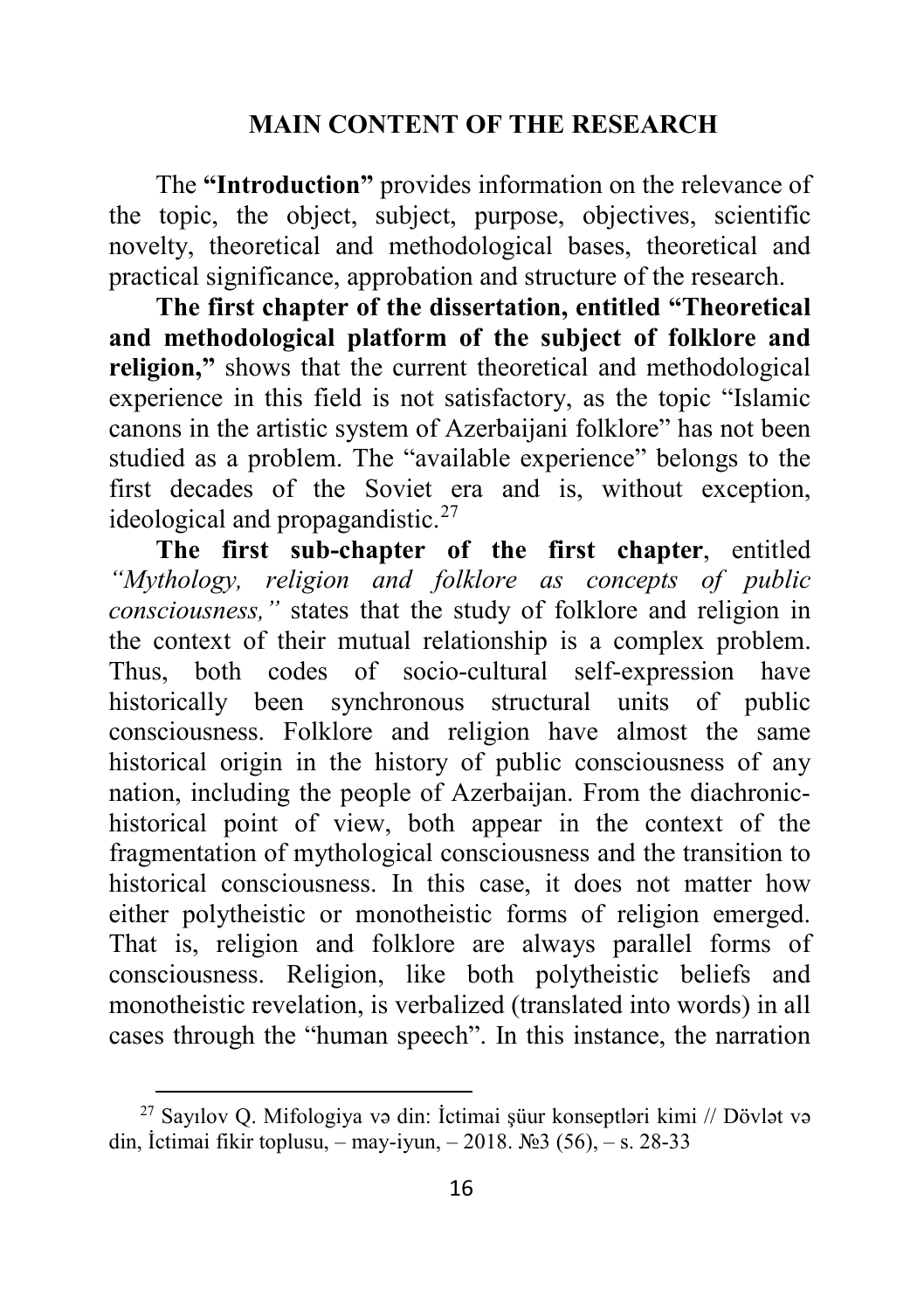of any event already makes it become folklore, because the entire essence of the concept of "folklore" is connected with the oral expression of thought. The "variation", "collectivization" and "improvisation" of the conscious, expressed through oral speech, also make it a folklore text. So, the fact that religion is expressed orally as the knowledge of revelation, that is, theocosmic information, connects it with folklore. Thus, one level of the complex relationship between religion and folklore can be thought of as the relationship between content (religion) and form (oral expression). But on the whole, religion and folklore are independent forms of public consciousness.

Mythology is considered to be the earliest stage of human history. All the meaningful elements of culture that we see today have their origins in mythology in one way or another. Mythology is the cradle of early culture. In this sense, religion and folklore are closely linked with mythology.

Folklore is a concept of public consciousness like mythology and religion. Mythology is the initial stage of public consciousness, and folklore is part of it in the process of transition from mythological consciousness to historical consciousness. Folklore, in general, is a model of ethno-cosmic thought, artistic self-expression and code of behavior. Although it is a member of mythology, it does not appear only as a continuation of it: the eloquence, tradition, and collectivism of mythical thought indicate that folklore is always in its "embryo". Religion is closely related to folklore as an ideology of creation, worldview and system of socio-cultural behavior. Revelation religions are a divinecanonical phenomenon. The propagation of the texts of revelation by oral interpretation constitutes the level of its folklore.

Religion as a form of social consciousness is an extremely complex phenomenon. The fact that we call the concept of "religion" a phenomenon, that is, an issue that has not yet been studied and understood, stems from the existing attitudes towards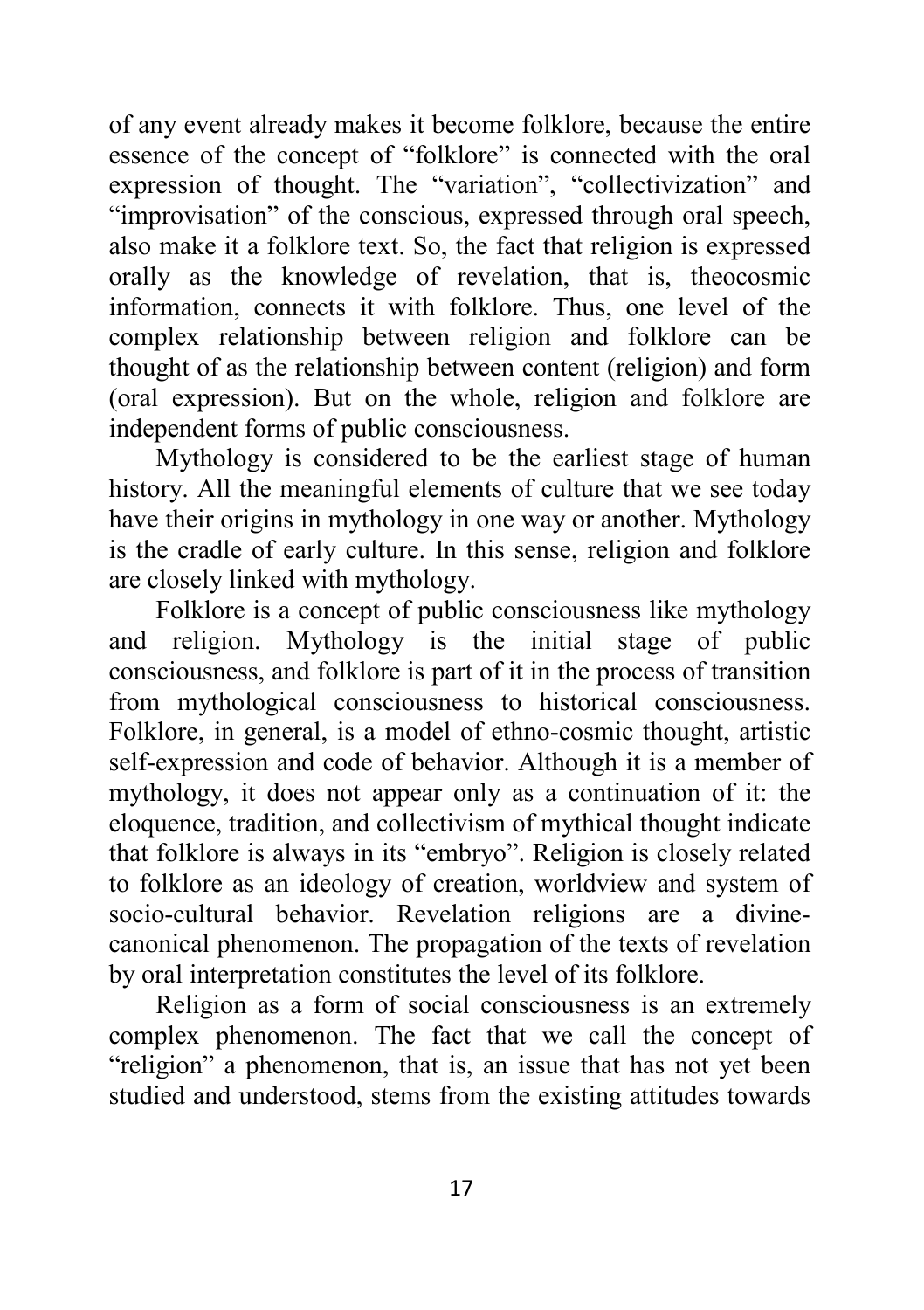it, about which countless opinions have been expressed, definitions and attitudes have been given.

According to our approach, despite the different positions on religion, it can be taken as the most common ideology of creation, worldview and system of socio-cultural behavior. In this regard, religion is:

- the system of ideological thinking that speaks of the creation of the whole universe as the ideology of creation;

- a system of complete (whole) ideas about existence as a worldview;

- a total model of behavior that organizes human life throughout history on the basis of sacred behavioral patterns as a system of socio-cultural behavior.<sup>[28](#page-17-0)</sup>

**The second sub-chapter of the first chapter**, entitled *"Research directions and general view of the subject of 'Azerbaijani folklore and Islam',"* shows that "religion" as a concept of thought and its meaning are still extremely controversial. Religious ideas have a polytheistic and monotheistic structure. Polytheism is scientifically considered as the initial stage of religion. The concept of "revelation" of religion does not coincide with this. However, it seems that people were not atheists before the religions of revelation. Various polytheistic beliefs are primitive forms of religion. Most importantly, in all these forms, there is a belief in the "Superior".

The most controversial issue in the history of religion of Turkic people is the concept of "divine religion". "Divinity" (also called "Tengrism or Tengrianism") is the name given to a system of beliefs in which the image of Tengri is at the center of research. The ancient Turks knew Tengri in the name of Allah. In tengrism, there is a transition from polytheistic beliefs to

<span id="page-17-0"></span><sup>&</sup>lt;sup>28</sup> Savılov O. Mədəniyyət tarixində "mif-din keçidi" problemi  $/ \sim$  Bakı: "Dədə Qorqud" jur.,– 2018. №1 (62), – s. 112-118; Sayılov G. Mit-Din Açıklamasında Magik-Din İlişkileri // Sosyal Bilimler, Akademik Araştırmalar,  $-2019$ . – c. 4. – s. 15-20.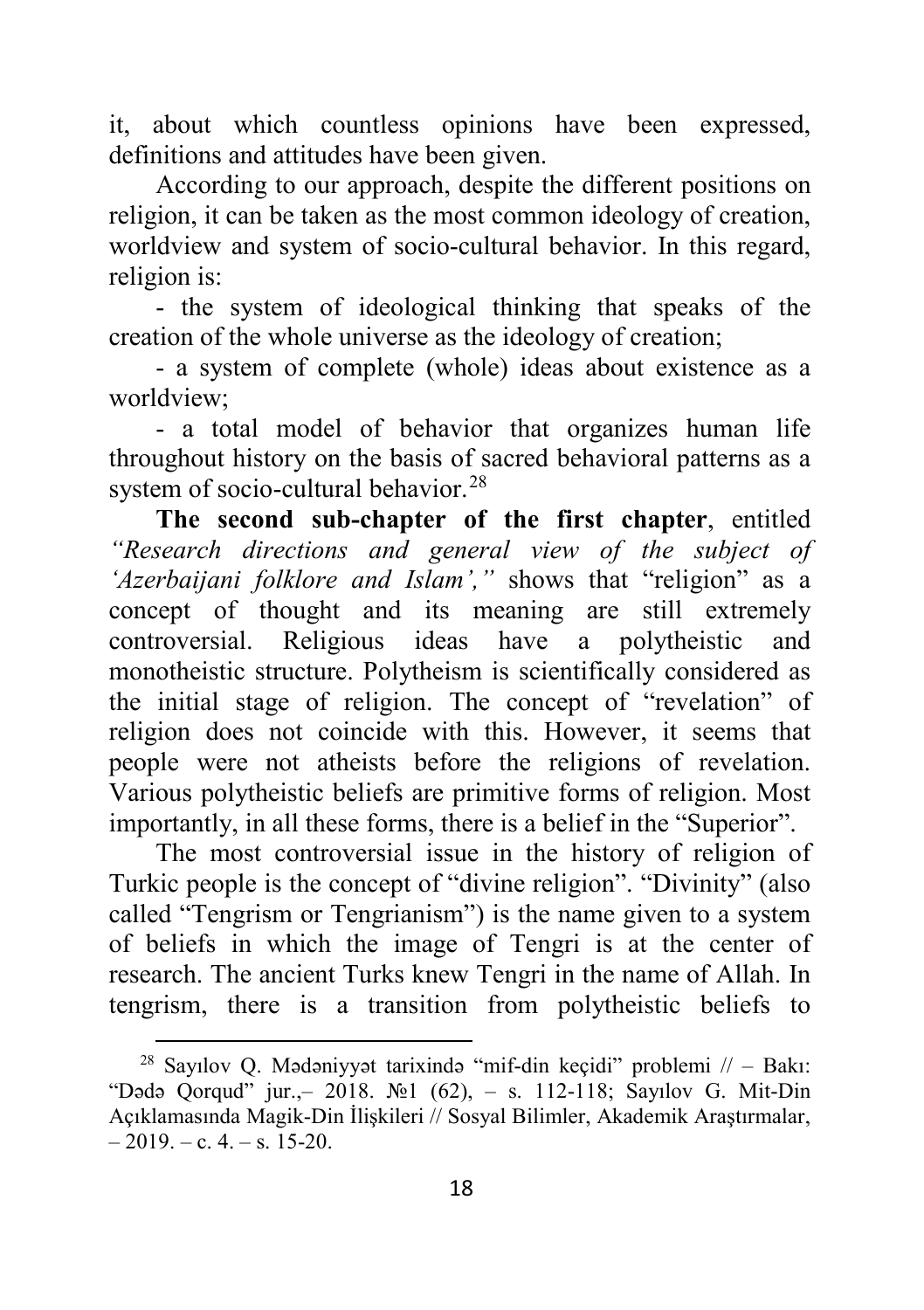monotheism. Traces of this are mostly found in the "Kitabi-Dede Gorgud".

The transition to Islam is a complex process. This is a very complex scientific issue, such as the total transformation of public consciousness into new content. In Azerbaijani folklore, the transition to Islam has preserved itself on many levels and related elements. The presence of these elements indicates that they are the main structural elements of the transition to Islam. These "transition structures" mainly include:

**Idea: Tengri – Allah.** Islam, as a monotheistic concept, is based entirely on the idea of Allah. In Islam, Allah, as the creator of the entire universe, is a superficial idea. The material world begins and ends with Allah. In folklore, the transition to Islam was first of all preserved in the transformation of "Tengri-Allah."

**Cosmography:** *Uçmaq (uchmag)* **– Heaven,** *damu (damu)* **– Hell.** In the ancient Oghuz epic, Heaven is called *Uçmaq* and Hell is called *Damu*, which demonstrates the cosmographic basis of the transition to Islam in folklore.

**Paremiology – speech folklore.** There are structures in Azerbaijani folklore that reflect the transition to Islam at the level of paremiological units.

**Ceremonial behavioral formulas: wedding, mourning, folk performances.** Azerbaijani culture is rich in ceremonies. Ceremonies are conservative forms of national memory. Even when every nation is influenced by new cultural ideologies, the ancient way of thinking continues to live on in ceremonies.

Islam has established itself in the Azerbaijani folklore in the brightest way with the sign "ashug". "Ashug" is a direct Islamic-Sufi concept. However, it is not a concept of "outside" bringing into the Azerbaijani thought sphere, but a transformation. "Ashug" is an Islamic-Sufi event in terms of ideological concept. He is the bearer of the doctrine of "unity" **on the basis of philosophical principles**, and "the lover of truth" **in terms of Islamic-Sufi status**.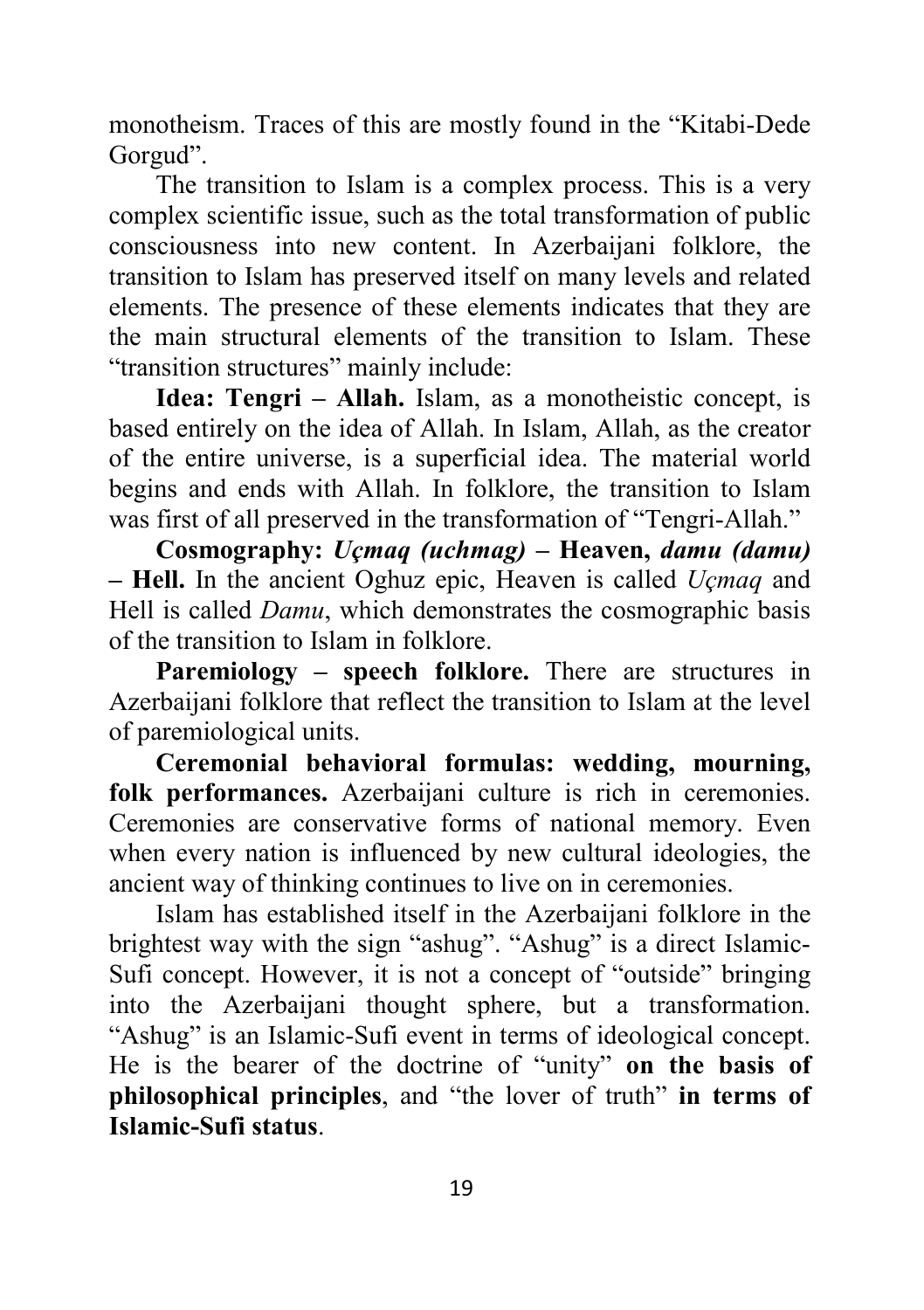Our observations show that **orthodox Islam** manifests itself in the structure of folk poetry on three main levels:

- the level of ideas;
- the level of images;
- the level of motifs  $29$

 $\ddot{\phantom{a}}$ 

**Heterodox-Islamic views**, along with many folk poets, manifested themselves mainly in the performances of ashugs, as ashug poetry is directly related to Sufi-Islamic meetings.

**The second chapter of the dissertation, entitled "Islam in the Oghuzname: transformative processes, doctrinal changes and the poetics of epoch-making transitions"** shows that the problem of "Islamic canons in the artistic system of Azerbaijani folklore" goes back centuries. This is a very complicated and controversial period.

**The first sub-chapter of the second chapter**, entitled *"Ideological-religious, transformative-epochal developments in the ancient Turkic epics,"* states that folklore, especially its epic genre, is an invaluable source in the study of history and ethnography of any nation. Ideological and religious developments in the ancient Turkish epic began with the idea of mythical creation and were systematized around the beliefs of tengrism.[30](#page-19-1) Epics such as "Alp Er Tonga", "Shu", "Ergenekon" differ from the "Kitabi-Dede Gorgud" as a result of the fact that these texts are connected with different stages of development of the ancient Turkish epic. Thus, the epics "Alp Er Tonga", "Shu",

<span id="page-19-0"></span><sup>29</sup> Sayılov Q. "Azərbaycan folkloru və islam dini" mövzusu nəzəri-fəlsəfi problem kimi // – Bakı: Dil və Ədəbiyyat, Beynəlxalq elmi-nəzəri jurnal, – 2018. №2 (106), – s. 193-197; Sayılov G. Azerbaycan Folklorunde Dine Materiyalist Bakış // Sosyal Bilimler, Akademik Araştırmalar, – 2019. – c. 4. – s. 13-15.

<span id="page-19-1"></span><sup>30</sup> Аникеева Т. Литература и фольклор древних тюрков Центральной Азии. «Центр Азия», 11.11.2012 [\(http://www.centrasia.ru/newsA.php?st=](http://www.centrasia.ru/newsA.php?st=%201352623800) [1352623800](http://www.centrasia.ru/newsA.php?st=%201352623800))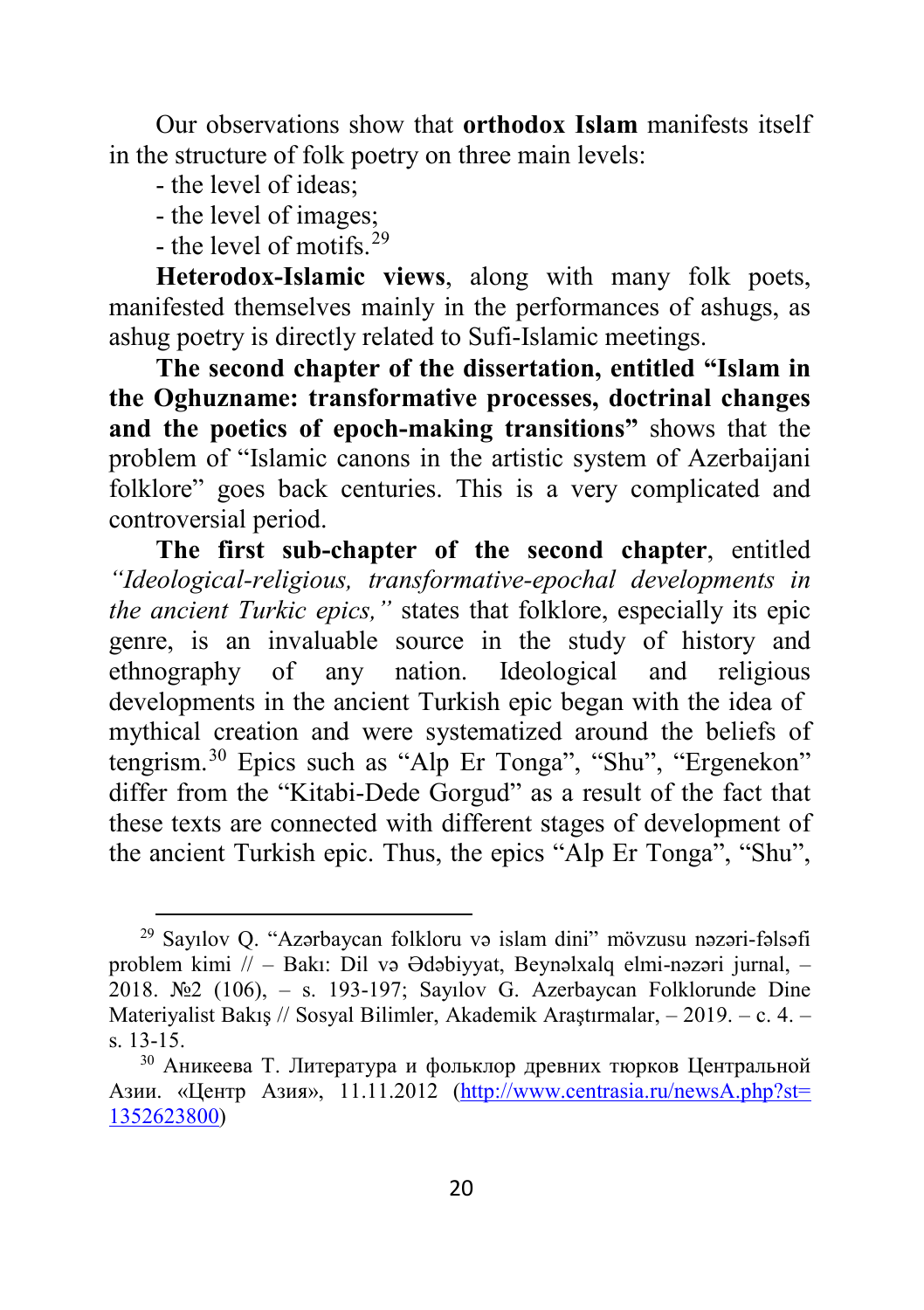"Ergenekon" are associated with older stages. However, this does not deny that the "Kitabi-Dede Gorgud" reflects the antiquity and archaic views.

*It should be noted that any epic has an "archaic base/foundation" on which it stands. There is no epic without it.*

The epic is the highest of all the genres included in the epos system. Undoubtedly, each epic system has a common feature that connects the genres, that is, unites them in a single system. This feature is a systemic structural phenomenon. Myth is at the beginning of the epic system. *Myth is the essence and means of creation in all cases. Creation takes place in myth and through myth.*

We see the creative power of myth in the epic. Both heroism and love epics are first and foremost about creation. The birth of the hero, or the ceremony of obtaining permission from the khan to travel in the "Kitabi-Dede Gorgud" epics, shows the existence of an archaic myth of creation, such as the creation of people and events. Thus, each epic is associated with archaic views with its own idea of creation. From this point of view, it is impossible to equate the antiquity of the "Kitabi-Dede Gorgud" with the antiquity of such epics as "Alp Er Tonga", "Shu", and "Ergenekon". The former are early mythological epics, and the "Kitabi-Dede Gorgud" is a classical heroic epic that preserves archaic views.

**The second sub-chapter of the second chapter**, entitled "Poetic-semantics of Islamic ideas, images and motifs in the tradition of the epic Oghuzname," states that the largest and richest source for studying the subject of "Azerbaijani folklore and Islam" based on the epic tradition is the epic "Oghuzname". This is due to the fact that *"The Oghuzname is a literaryhistorical source reflecting the life, struggle and spirituality of the*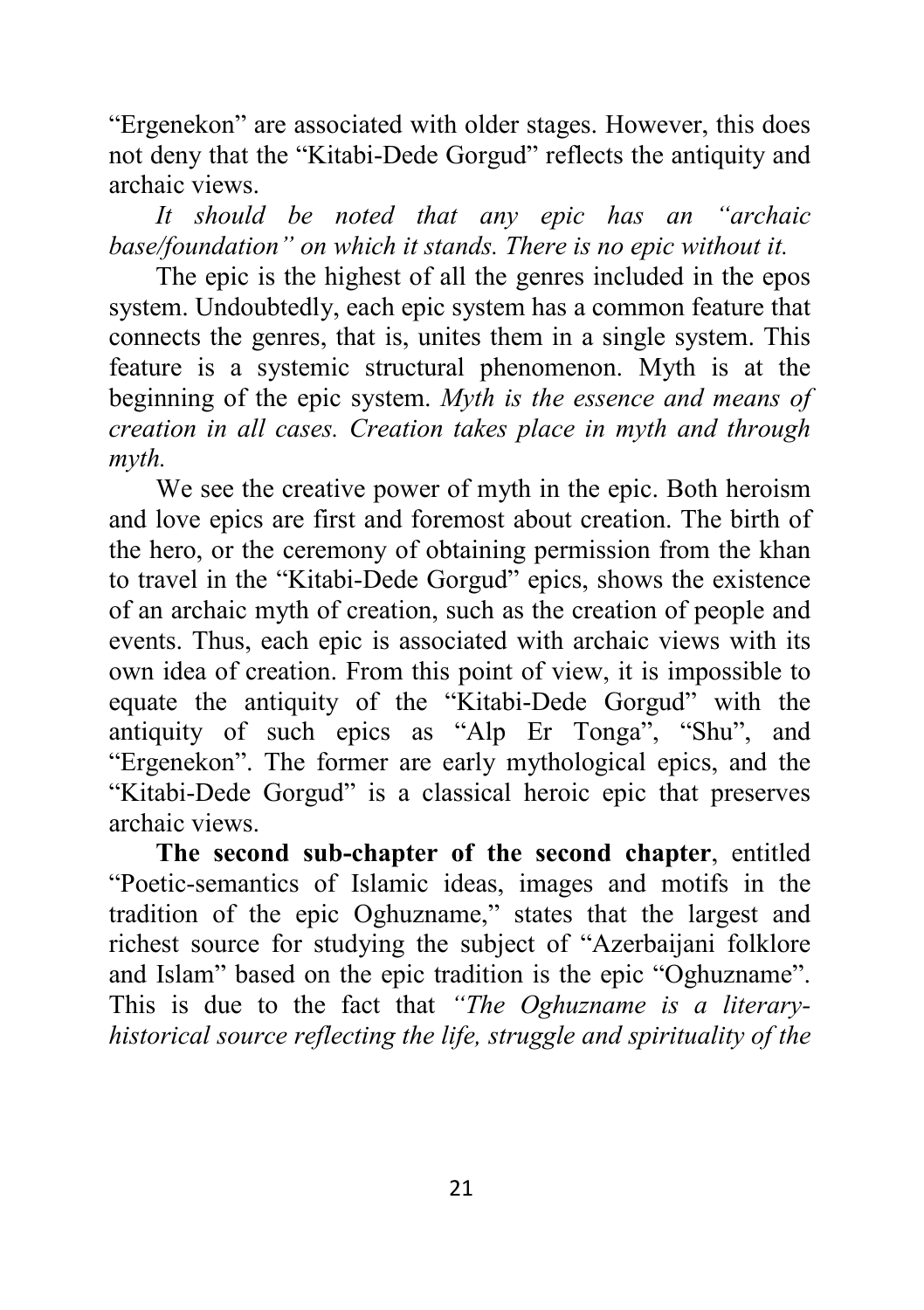*Turkish people. It is an Oghuz epic, Oghuz history, a book of life of Oghuz culture passed down from generation to generation."[31](#page-21-0)*

Here, the terms "literary-historical source", "epic", "history", "life book" confirm the "Oghuzname" at the level of a universal national book. The epic "Oghuzname" as the main book of the Oghuz Turks reflects all levels of development of its thought history. This can be observed in the poetic structure of the epic.

In the Turkish mythological system and epic tradition after the adoption of Islam, the replacement of old mythological characters with new religious ones is also evident in the comparison of the Uyghur version of the Oghuzname with the Islamic versions. For example, in the pre-Islamic version, while Oghuzs' mother was Ay Tengri (Moon God), however, in Rashidaddin's Oghuzname, we see that the genealogy of the epic hero is linked to Noah's son Japheth:

In the Islamic Oghuznames, we observe the disappearance of the old totemistic thinking, which has its roots in the depths of millennia, and where the role of the ancestor is not that of a totem, but that of Japheth, the son of Prophet Noah (peace be upon him). This tradition is reflected in many of our legends and narrations, not only in the folklore of the Turks who converted to Islam, but also in the folklore of the Turks who were once Christians and Jews. From this point of view, ethnographic legends and stories of the Christian Albanians, who are considered to be the direct ancestors of the Azerbaijani Turks, are not excluded.<sup>[32](#page-21-1)</sup>

The Noah tradition, which began with the Oghuzname, has always developed and enriched in the Oghuz-Azerbaijani epic tradition. S. Rzasoy writes that *"in Azerbaijani folklore, the legends about the Prophet Noah reflect not only the initial philosophical-cosmogonic concept of the origin of the* 

<span id="page-21-0"></span> $\overline{a}$ <sup>31</sup> Oğuznamələr [Oghuznames]. İşləyib çapa hazırlayanlar: K.V.Nərimanoğlu və F.Uğurlu. Bakı: Bakı Universiteti nəşriyyatı, 1993, s. 3

<span id="page-21-1"></span><sup>32</sup> Bayat F. Oğuz epik ənənəsi və "Oğuz kağan" dastanı. Bakı: Sabah, 1993, s. 124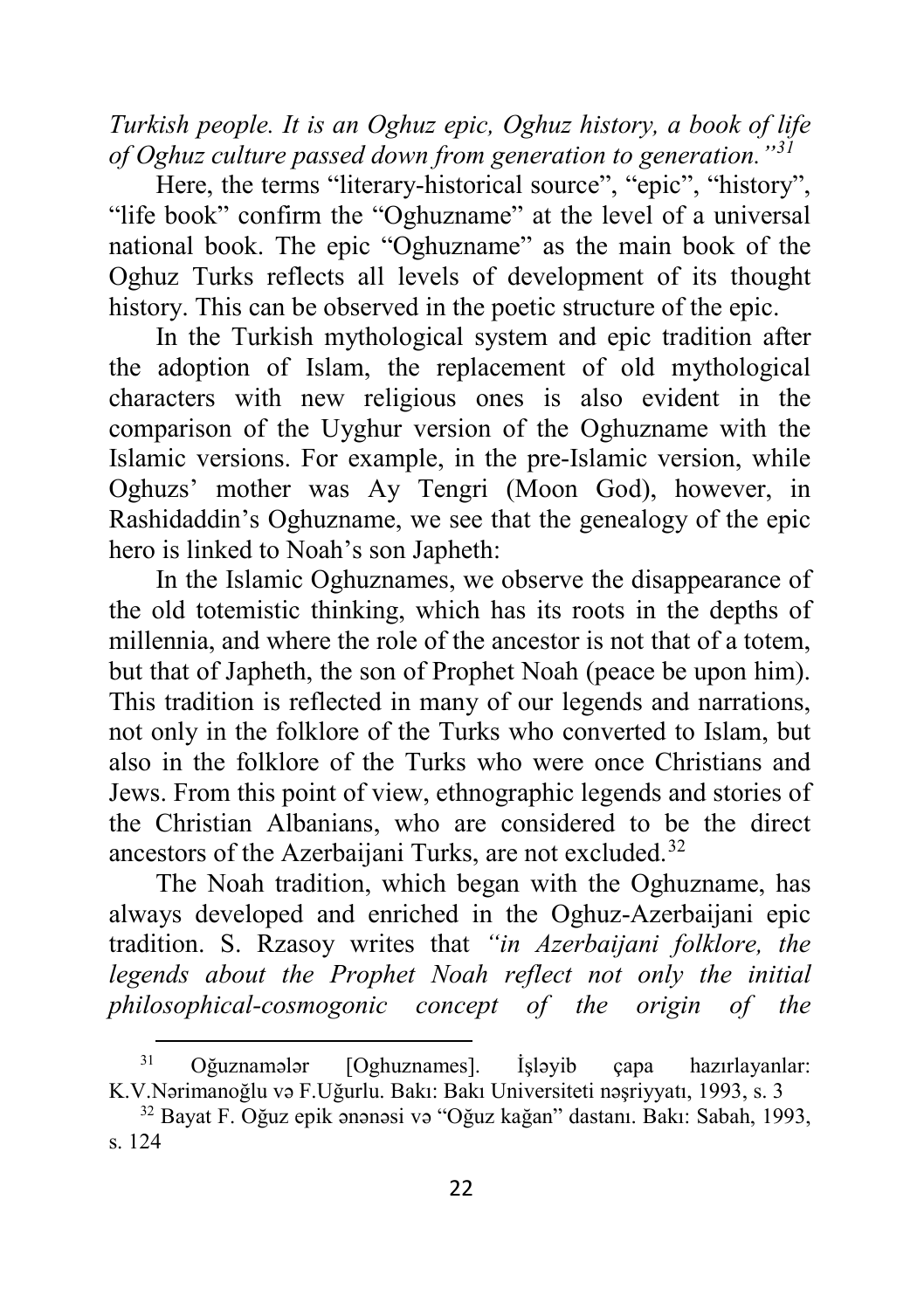*Azerbaijani-Turkish ethnos, but also the scenario of the creation of the whole world."[33](#page-22-0)*

In the Turkish mythological system and epic tradition after the adoption of Islam, not only old mythological characters, mythological beings, totems were replaced by new religious characters, but also old ideas were replaced by new ones in some cases. In this regard, the so-called monotheism (Tawhid) can be the best example.

The idea of Tawhid is the essence of the monotheistic tradition. All religions of revelation embody this idea. The epic "Oghuzname" reflects this idea in all its forms typical of Eurasia.

In this sense, the traces of this belief are evident in the Islamic version of the Oghuzname from the very first chapter. In Abul Gazi Bahadir khan's "Shajarei-Tarakime", (The Genealogical Tree of the Turkmen) Oghuz khan was born as a framework of Islam: "From the day Oghuz learned to speak, he said his first word 'Allah!'."<sup>[34](#page-22-1)</sup>

Oghuz khan is the bearer of the idea of tengrism in the pre-Islamic epic tradition. In the Uyghur version of the Oghuzname, his activity is characterized as God's will. In Abul Ghazi's Oghuzname, Oghuz's use of the word "Allah" rather than "Tengri" is an indication that the idea of Islamic monotheism has already penetrated the conceptual core of the Oghuz epic tradition. Thus, Oghuz, the bearer of the idea of tengrism in the

<span id="page-22-0"></span><sup>33</sup> Rzasoy S. Nuh peyğəmbər haqqında Azərbaycan əfsanələri [Azerbaijani legends about the prophet Noah] // "Axtarışlar (folklor, ədəbiyyat, dil, incəsənət və tarix)" jur., №1, Naxçıvan, 2012, s. 24-25

<span id="page-22-1"></span><sup>34</sup> Əbülqazi Bahadır xan. Şəcərei-Tərakimə (Türkmənlərin soy kitabı) [Shajarei-Tarakime (Turkmen genealogy book)]. Rus dilindən tərcümə edən, ön söz və göstəricilərin müəllifi və biblioqrafiyanın tərtibçisi İ.M.Osmanlı. Bakı: Azərbaycan Milli Ensiklopediyası N-PB, 2002, s. 52-53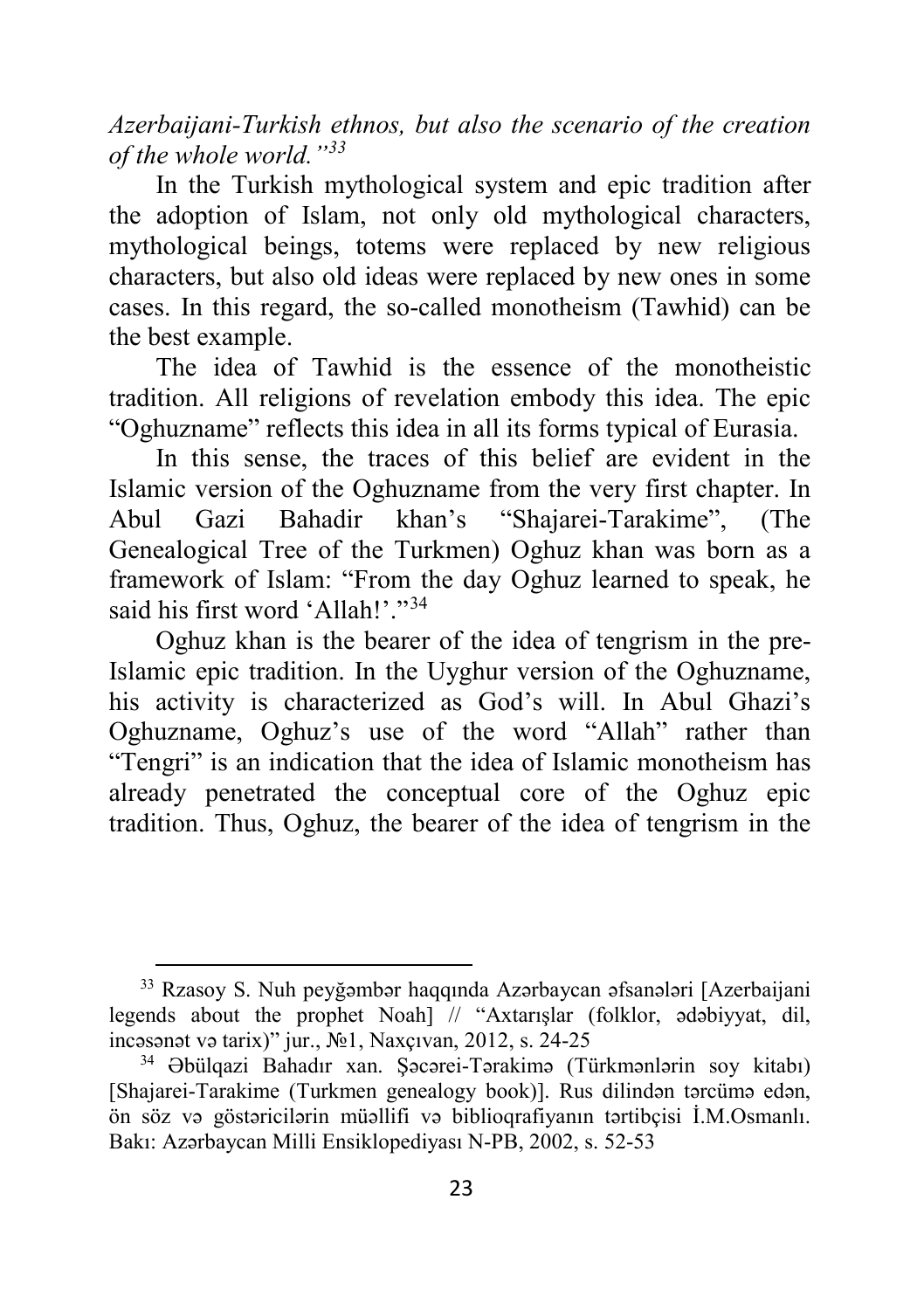pre-Islamic epic tradition, became the framework of a new religion in the Oghuz-Islam epoch.<sup>[35](#page-23-0)</sup>

**The third sub-chapter of the second chapter**, entitled *"Islamic transformations in the epos "Kitabi-Dede Gorgud", their doctrinal bases and poetry,"* shows that the "Kitabi-Dede Gorgud" epic is another invaluable source for studying the subject of "Islamic canons in the artistic system of Azerbaijani folklore." This epic includes not only views on Islam, but also the history, culture, ethno-psychology, etc. of our people in general.

According to its typology, the epic "Kitab-Dede Gorgud" is an "Oghuzname". This epic is such a rich source of national history and culture that it has been called the "mother's book", "masterpiece" or "father's book" of our people.<sup>[36](#page-23-1)</sup>

All the history, culture, spirituality, past, present and future of the Azerbaijani people are concentrated on this monument. The "Kitabi-Dede Gorgud" is not just an epos about the past, it is an epos that exists today and will exist tomorrow. We believe that all the freshness, vitality and historicity of the presentation of Islam in the epic depend on this power of the epic.

Nizami Jafarov writes: *"The leading heroes of the epic "Kitabi-Dede Gorgud" are not only the people who converted to Islam, but also Muslim Turks, who have the authority to spread this religion, in the language of the "Book", "gazi eren"* 

 $\ddot{\phantom{a}}$ 

<span id="page-23-0"></span><sup>35</sup> Sayılov Q. "Oğuznamə" dastanında islam dini motivləri // – Bakı: Filologiya məsələləri, – 2018. №6, – s. 281-287; Sayılov Q. "Oğuznamə" epik ənənəsində islami baxışlar // – Bakı: Dövlət və din, İctimai fikir toplusu, – 2018.  $\mathcal{N}$   $\mathcal{Q}$  4 (57), – s. 71-77.

<span id="page-23-1"></span><sup>36</sup> Anar. Sizsiz Bakı: Gənclik: 1992, s. 11; Nəbiyev B., Qarayev Y. Xalq mənəviyyatının güzgüsü ("Kitabi-Dədə Qorqud") [The mirror of folk spirituality (the "Kitabi-Dede Gorgud")]. Bakı: Elm, 1999, s. 16-17; Cəfərov N. Azərbaycan xalqının şah əsəri [Masterpiece of the Azerbaijani people] // "Azərbaycan" jur., № 9, 1998, s. 4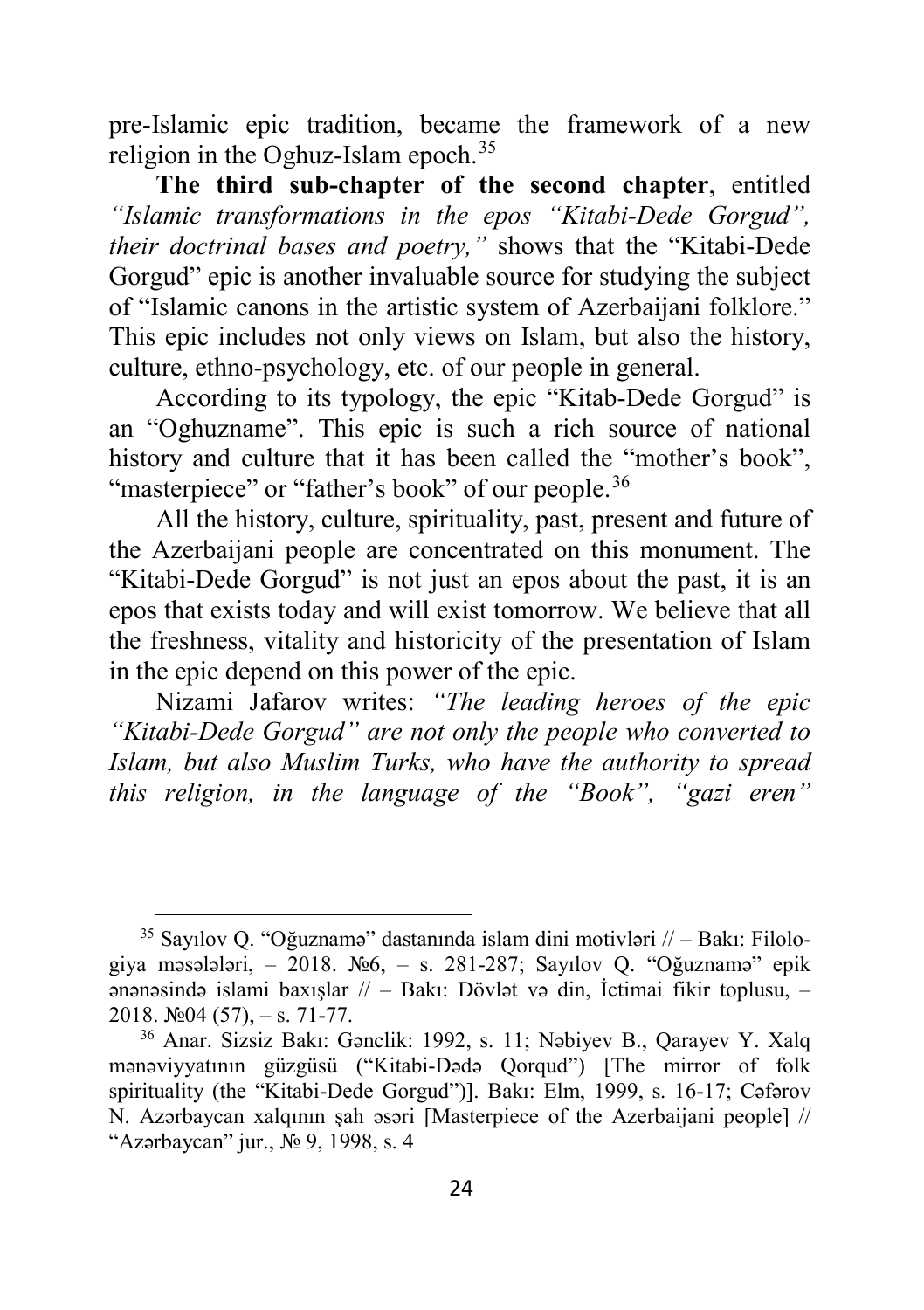*(warriors of the faith). The epos or epic "Kitabi-Dede Gorgud" is their epic."*[37](#page-24-0)

This is the first sentence of the monument: "Near the time of the Prophet Muhammad (peace be upon him), there was a man called Gorgut Ata from Bayats. He was the perfect connoisseur of the Oghuz. Whatever he said used to realize. He would tell different stories about the unseen. Almighty Allah would inspire his heart. Gorgud Ata said: "In the end, the khanate will be invaded by the Gayi and nobody can return the khanate back until the Day of Judgment." They are the Ottoman dynasty, they are coming."[38](#page-24-1) The "Kitabi-Dede Gorgud" and Islam allow us to understand the whole essence of the subject. Ata / Dede Gorgud is a symbol of the Oghuz national identity, and the epic confirms this national identity for a new era, a new time and a new epoch the Islamic epoch, by mentioning the Prophet Muhammad (peace be upon him).

In the epic, Allah and Tengri are identified with each other. There are two tendencies in this identification:

First, the inclusion of Islam / Allah ideology in the Oghuz national public consciousness;

Second, the Oghuz ideology of tengrism tries to preserve and keep itself alive.

In the introduction to the epos "Kitabi-Dede Gorgud", the Prophet Muhammad (peace be upon him), who was praised as a friend of God, a master of religion, and Abu Bakr, nicknamed "Siddiq", who prayed to his right, were not mentioned directly,

<span id="page-24-0"></span><sup>&</sup>lt;sup>37</sup> Cəfərov N. Azərbaycanşünaslığın əsasları [Fundamentals of Azerbaijan studies]. Bakı: Pedaqogika, 2005, s. 44

<span id="page-24-1"></span><sup>38</sup> Kitabi-Dədə Qorqud / Müqəddimə, tərtib və transkripsiya [Kitabi-Dada Gorgud / Introduction, compilation and transcription] F.Zeynalov and S.Alizade. Bakı: Yazıçı, 1988, s. 31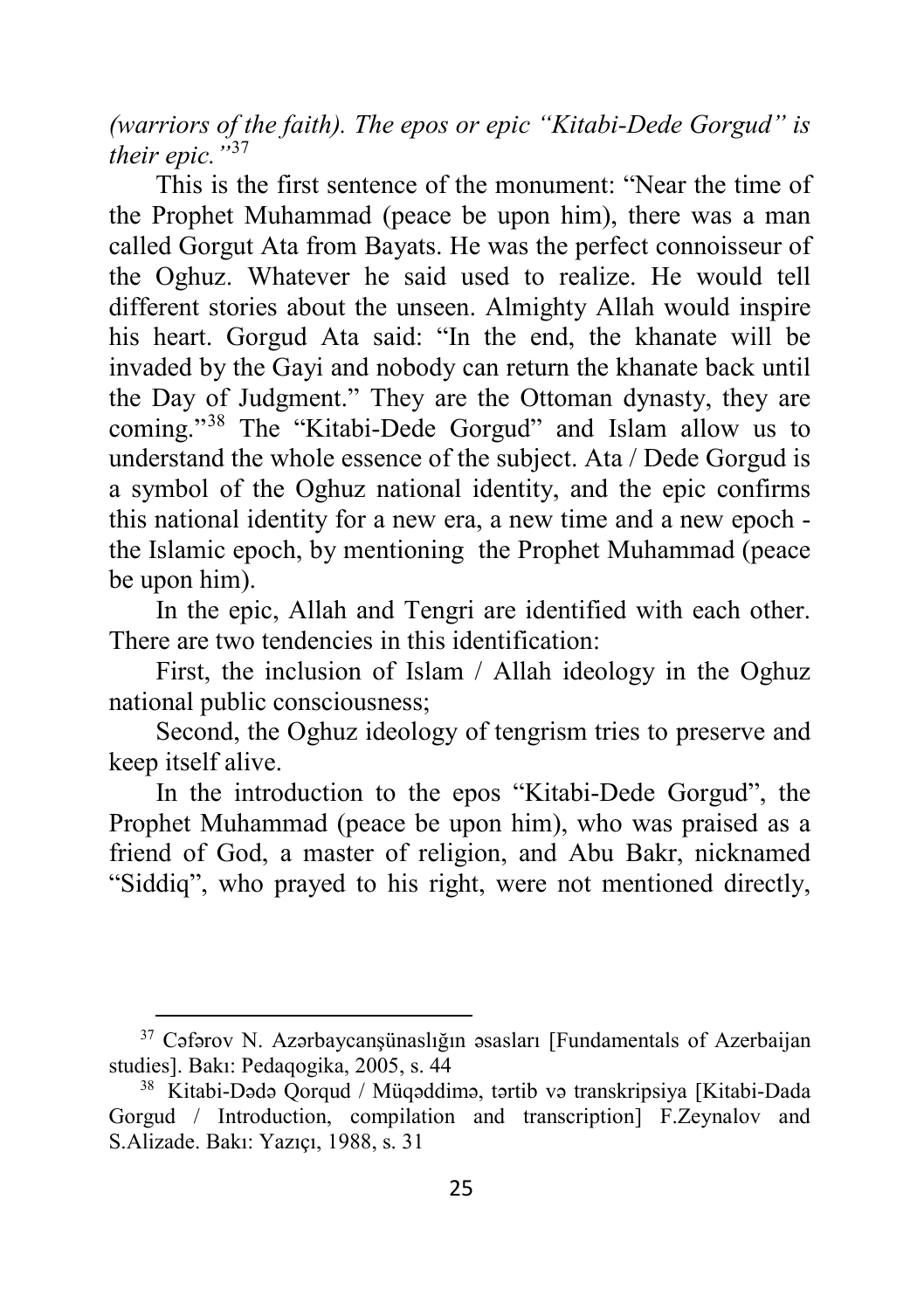but "the end of the shield" was Omar, as well as Ali and his sons, of course, the Holy Quran and the holy Mecca are not forgotten.[39](#page-25-0)

The epic begins and ends with Islam. Bahlul Abdullah, who took a broad approach to the issue of Islam in the "Kitabi-Dede Gorgud" and systematized<sup>[40](#page-25-1)</sup> the facts about Islam in it, believes that *Islamic elements were included in the epos when it was written. This is even confirmed by the fact that Gorgud has the title "Dada" (father). The second period of formation of the "Kitabi-Dada Gorgud" falls on the time of Islamic culture.[41](#page-25-2)*

In general, there is no other source in the Turkish epic tradition that covers Islam as much as the epos "Kitabi-Dede Gorgud". It is true that the epic reflects the ethnographic and folklore features of ancient times. However, in several parts of the epic, Islam is fully reflected and clearly describes the science of Allah. The "Kitabi-Dede Gorgud" is an Oghuzname. In the Muslim versions of the "Oghuzname", Oghuz khan said his first word "Allah" as soon as he was born. The "Oghuzname" was transformed into Islam and gained a new life. The "Kitabi-Dede Gorgud" is a clear example of Islamization. There seems to be more conversion to Islam. However, we believe that there is not only a transition to Islam, but also Islam itself. The epos "Kitabi-Dede Gorgud" has already absorbed the spirit, blood, soul and every cell of Islam and turned into the national book of the new era - the "constitution".[42](#page-25-3)

<span id="page-25-0"></span><sup>39</sup> Hacıyev A. Qorqudşunaslıq: axtarışlar, aşkarlamalar [Gorgud studies: searches, discoveries] // "Dədə Qorqud" jur., IV sayı.Bakı: Nurlan, 2011, s. 6-7

<span id="page-25-1"></span><sup>40</sup> Abdullayev B. "Kitabi-Dədə Qorqud"un poetikası [Poetics of the Kitabi-Dede Gorgud]. Bakı: Elm, 1999, s. 146-181

<span id="page-25-2"></span><sup>41</sup> Abdulla B. İslam dini / Dədə Qorqud kitabı [Islam / the Kitabi-Dede Gorgud]. Ensiklopedik lüğət. Bakı: Öndər Nəşriyyat, 2004, s. 176

<span id="page-25-3"></span> $42$  Sayılov Q. Kitabi-Dədə Qorqud" dastanında islam kanonları // – Bakı: Azərbaycan sifahi xalq ədəbiyyatına dair tədqiqlər, – 2018. №2 (53), – s. 6-13; Sayılov G. "Kitab-i Dede Korkut": Tanrıçılıkdan İslam'a Geçişi Yansıtan Total Modelleştirici Sistem // Disiplinar Sosyal Bilimler Dergisi, – 2018. №4, – s. 15-25; Sayılov, G. "Kitab-i Dede Korkut": Tanrıçılıktan İslama Keçidi İnikas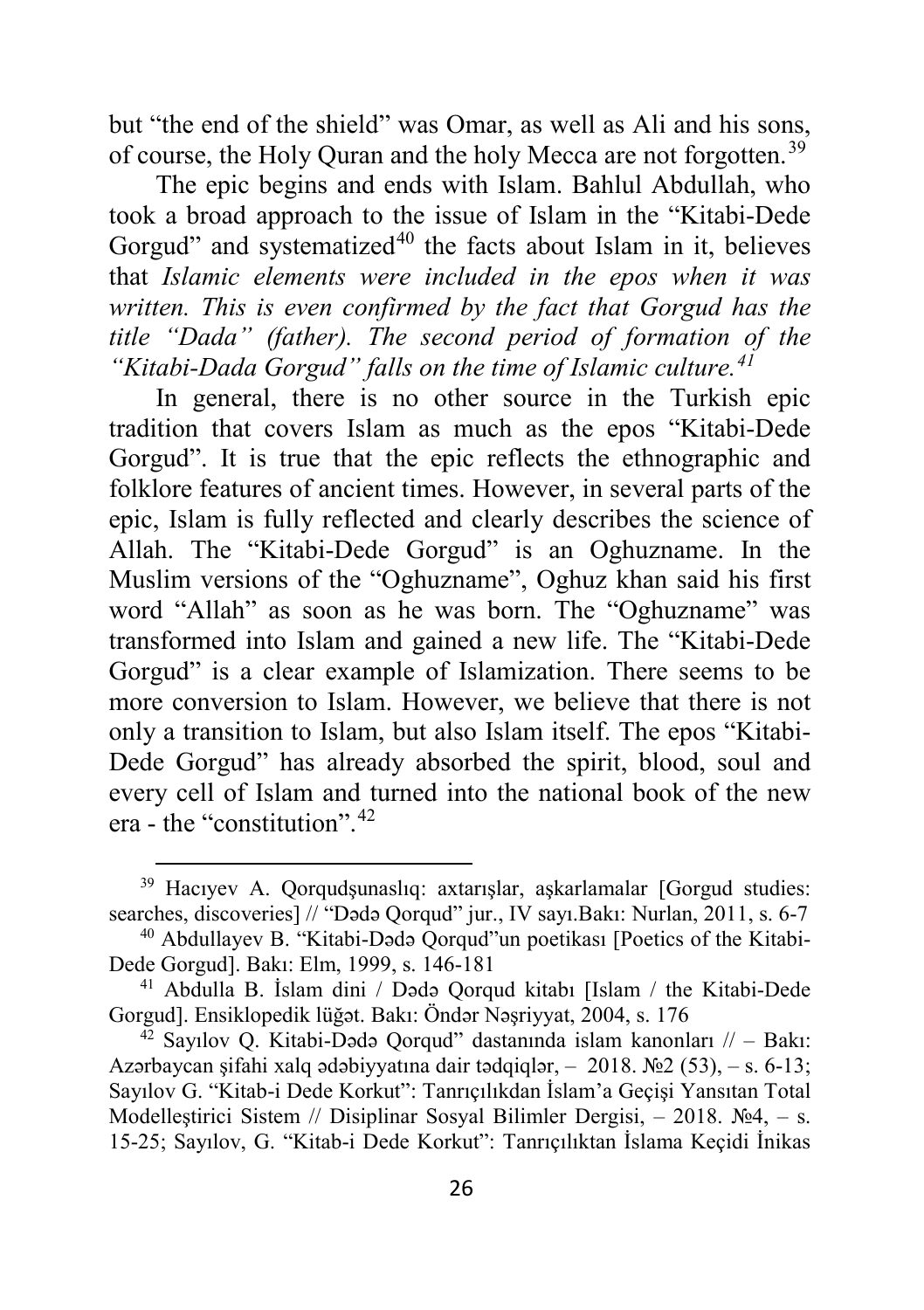**The third chapter of the dissertation, entitled "Levels of motifs of the Islamic idea in the system of epic genres**," states that the Islamic religious views, which we summarize under the title "Islamic idea," have different levels of motifs in different genres of folklore. This is determined, above all, by the ability of each genre to reflect reality. This, in turn, makes it necessary to study the Islamic idea in Azerbaijani folklore at the level of genres and types.

**The first sub-chapter of the third chapter,** entitled *"Mythical-gnosis, Sufi-Islamic motifs in the epic Koroglu,"* shows that one of the most complex areas of the subject of "Islam in Azerbaijani folklore" is the epic "Koroglu". This is determined by three key factors:

1. The Soviet editions of the "Koroglu" epos were artificially cleansed of religious views as much as possible in accordance with the requirements of Soviet atheist ideology. This aspect especially applies to the "Koroglu" publications prepared by M. Tahmasib.<sup>[43](#page-26-0)</sup>

2. In the "non-Soviet" editions of the epic, especially in the Tiflis / Tabriz versions<sup>44</sup>, the mystical, Sufi, gnosis, and Islamic views merged to form extremely complex semantemes.

**.** 

<span id="page-26-1"></span><sup>44</sup> Koroğlu (Tiflis nüsxəsi – Təbriz variantı) [Koroglu (Tbilisi copy - Tabriz version)] / Tərtib edəni, izah və lüğətin müəllifi E.Tofiq qızı, redaktorları H.İsmayılov və T.Kərimli. Bakı: Səda, 2005, 751 s.

Eden Total Modelleştirici Sistem // Uluslararası Afro-Avrasiya Araştırmaları Dergisi, – 2019. №7, – s. 237-244. 43 Koroğlu [Koroglu] / Tərtib edəni M.Təhmasib, redaktoru H.Araslı. Bakı:

<span id="page-26-0"></span>Az. SSR EA Nəşriyyatı, 1949, 482 s.; Koroğlu [Koroglu] / Tərtib edəni M.Təhmasib, redaktoru H.Araslı. 2-ci nəşri. Bakı: Az. SSR EA Nəşriyyatı, 1956, 456 s.; Koroğlu [Koroglu] / Tərtib edəni M.Təhmasib. 3-cü nəşri. Bakı: Az. SSR EA Nəşriyyatı, 1959, 508 s.; Koroğlu [Koroglu] / Tərtibçi M.Təhmasib. Bakı: Azərnəşr, 1965, 375 s.; Koroğlu [Koroglu] / Çapa hazırlayanı və müqəddiməsi M.Təhmasibindir. Bakı: Maarif, 1975, 12 s.; Koroğlu [Koroglu] / Nəşrə hazırlayanı M.H.Təhmasib. Bakı: Gənclik, 1982, 328 s.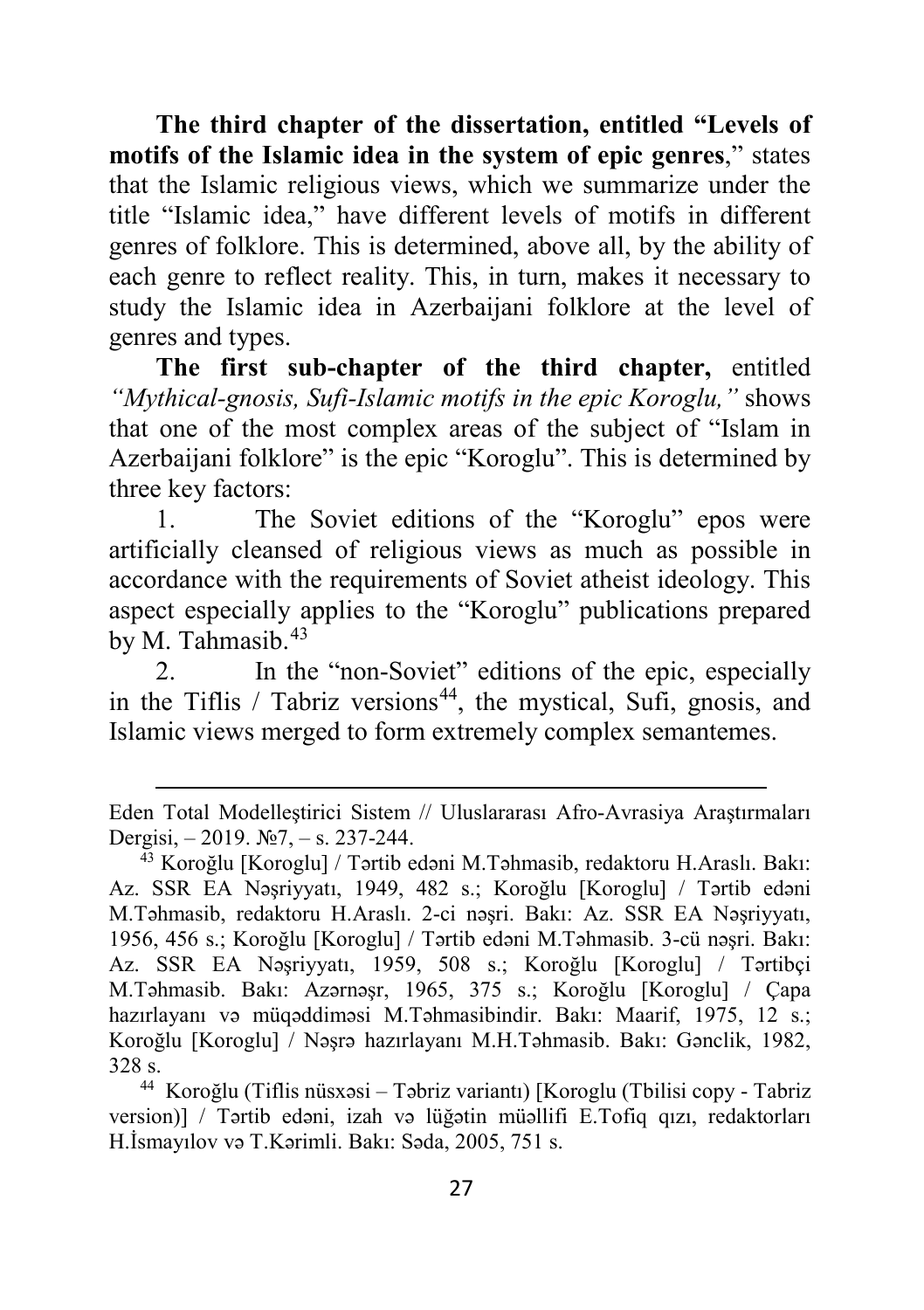3. The "Koroglu" epos, as a widespread epos among the Turkic peoples, combines the most compound beliefs with Islam.

Observations show that in the "Koroglu" epos, both mythical and Islamic views combined with mystical-gnosis views created complex lines of meaning. This is confirmed by researchers.

Fakhraddin Salim (Bakhshaliyev) writes that *"the traditional aspects of the "Koroglu" epos are mainly around his personality. The fact that he was the son of Ali, drinking water from the "Gosha Bulag", and he waited forty days for Girat and Durat to return to heavenly horses, despite all of which are in fact mythical plots, are inwardly customary.[45](#page-27-0) The author also showed that the image of Koroglu in the Tiflis version / Tabriz edition of the epic is connected with the image of Hazrat Ali (peace be upon him) in the Sufi-Irfan context on the basis of extensive comparisons."[46](#page-27-1)*

In turn, we would like to note that it is said in the "Koroglu" epos published in Baku on the basis of versions in the archives of the South Azerbaijani intellectual Ali Kamali that Koroglu's father's name is Ali<sup>[47](#page-27-2)</sup>

In the Tbilisi version / Tabriz edition of the epic, Koroglu receives a buta (almond-shaped ornament) from Hazrat Ali (as), as in the love epics:

> ...Ağam Əli verdi, içdim badəni, İtimişdim, yaxşı tapdım caddəni, Həqq ucaltdı bu türkəman zadəni,

<span id="page-27-0"></span><sup>45</sup> Salim (Baxşəliyev) F. Milli yaddaş sistemində ürfan və təsəvvüf [Tradition and Sufism in the national memory system]. Bakı: Elm və təhsil, 2010, s. 311

<sup>46</sup> Salim (Baxşəliyev) F. Göstərilən əsəri, s. 312-313

<span id="page-27-2"></span><span id="page-27-1"></span><sup>47</sup> "Koroğlu" dastanı (Əli Kəmali arxivindəki variantlar) [The "Koroglu" epos (variants in Ali Kamali's archive)] / Çapa hazırlayanı və ön söz Əli Şamil. Bakı Nurlan: 2009, s. 26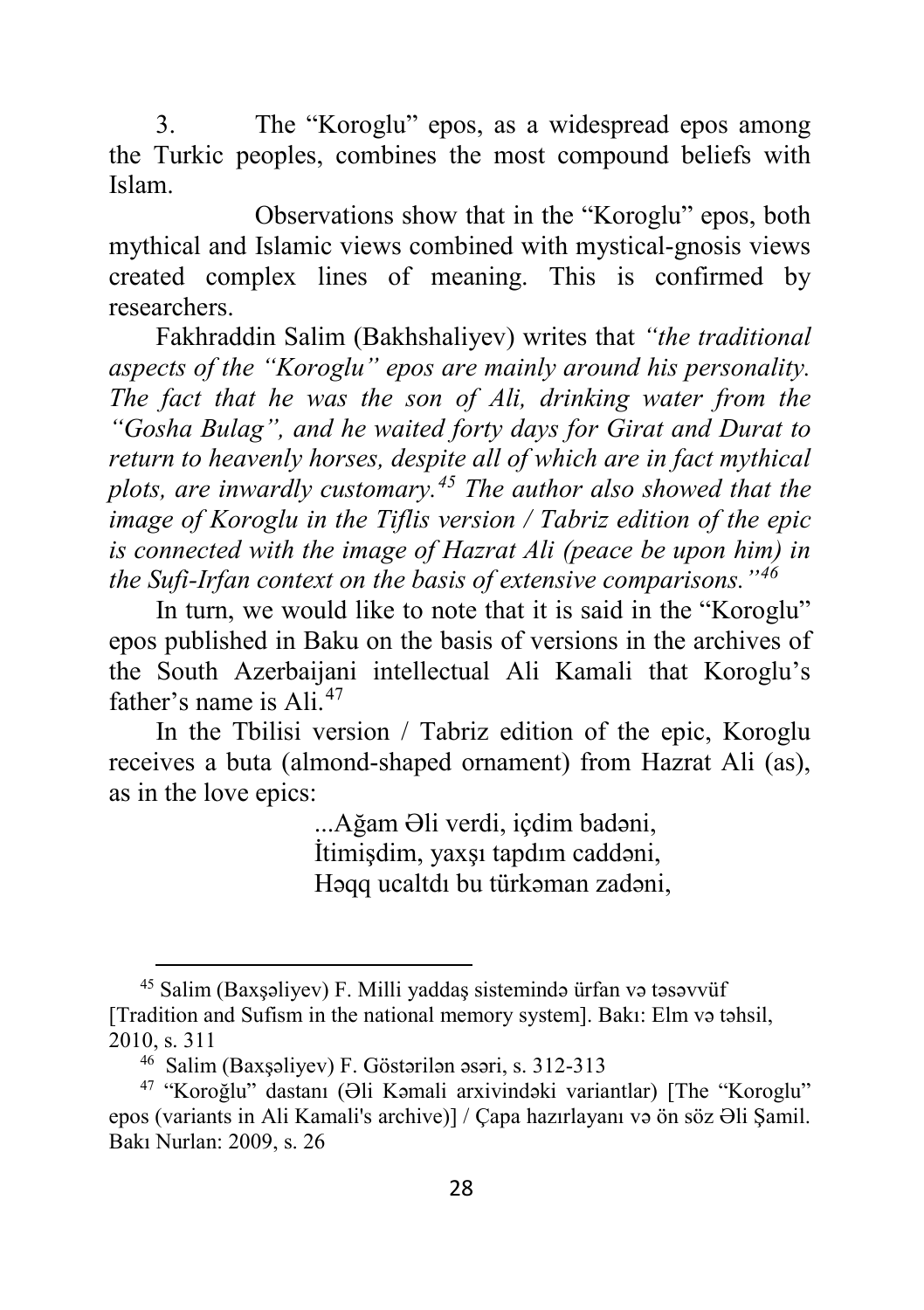Aç qulaqun, sözlərimi eşit bir...[48](#page-28-0) Another poem confirms Koroglu's connection with the cult of Hazrat Ali (as):

> Ata, məni çox eyləmə məlamət, Başımda var Ağam Əli havası, Qəni Mövlam badə verüb, içmişəm, Gecə-gündüz zövq artırır səfası...<sup>[49](#page-28-1)</sup>

As can be seen from the poems, the Islamic idea in the epic was completely transformed into a mystical-gnosis idea. The protagonist of the epic, Koroglu, became a successor of Ali (as) with all his being. His path to Allah passes through Hazrat Ali. "Brave Koroglu took refuge in Khuda / Mevlâ like Shah Ali of Shahs." Here it is possible to reveal a series of direct Sufi manifestations: Allah / Khuda manifests in Ali, who also manifests in Koroglu. This is a mystical view that is directly heterodox teaching, and such a manifestation scheme does not exist in orthodox Islamic doctrine.

Thus, there is an Islamic layer in the epic "Koroglu". However, Islam is not a motivating factor for the hero. The idea of the epic has nothing to do with Islam. Islam in the "Koroglu" is more at the level of "people's Sufism". In this regard, the belief system of shamanism and tengrism (*aze.Gök Tanrı*) in the epic has largely preserved its traces. These ancient Turkic religious elements are sometimes seen in the Turkmen, Uzbek and Azerbaijani versions of the epic.

**The second sub-chapter of the third chapter**, entitled *"The level of mystical-gnosis motifs of Islamic views in love epics,"* says that the genre, which is rich in the most various forms of Islamic views among Azerbaijani folklore genres, is undoubtedly

<span id="page-28-0"></span><sup>48</sup> Koroğlu (Tiflis nüsxəsi – Təbriz variantı) [Koroglu (Tbilisi copy - Tabriz version)] / Tərtib edəni, izah və lüğətin müəllifi E.Tofiq qızı, redaktorları H.İsmayılov və T.Kərimli. Bakı: Səda, 2005, s. 457

<span id="page-28-1"></span><sup>49</sup> Koroğlu (Tiflis nüsxəsi – Təbriz variantı) [Koroglu (Tbilisi copy - Tabriz version)] / Göstərilən nəşri, s. 457-458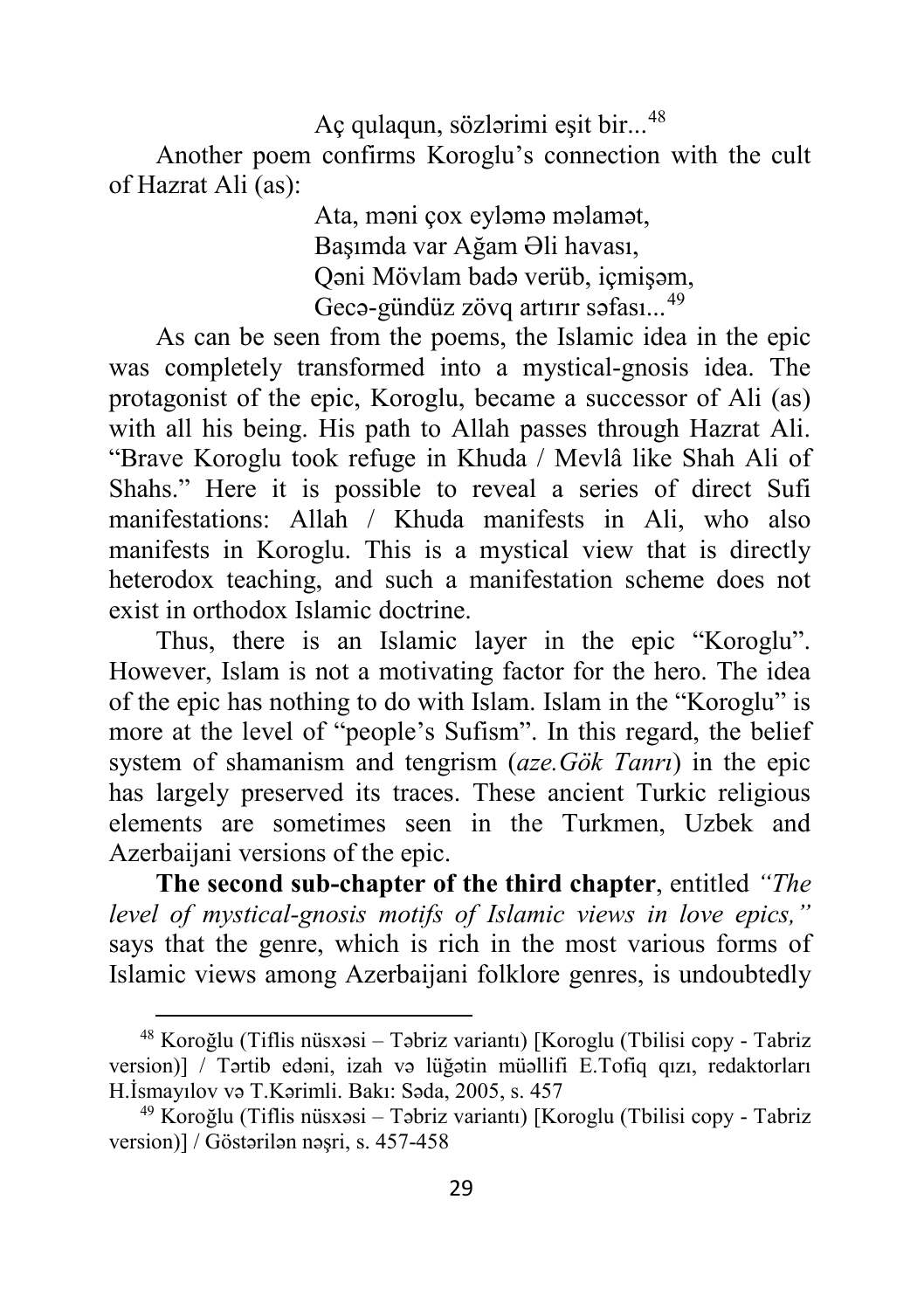love epics. In these epics, all the basic concepts, doctrinal thoughts, theological metaphors related to Islam, as well as the names of the saints that are characteristic of the heavenly religions, including Islam, etc. are found in abundance. If we pay attention to only one fact - the motif of the protagonist of the love story, the lover of the Truth, the issue becomes clear. In all these epics, the hero is tested to see if he is a true lover. This test is, in the true sense of the word, a test with questions. The test is conducted in the form of ashug poems. The lover is asked a question with a poem, and he answers these questions with a poem. The questions are related to hidden / inner knowledge. The answer to this can only be found by people who are in love with truth. If a lover is a true lover of truth, that is, has a sign from God, he will answer all these questions. In all cases, the questions are related to Islam in one way or another. Let's pay attention to this type of competition between Ashugs Heydar and Gurbani from the version "Diri" of the epos "Gurbani":

Ashug Heydar said:

Səndən xəbər alım, ay bala aşıq,

O nədi ki, göydən haça gəlibdi?

Yüz iyirmi dörd min peyğəmbər haqdı dünyada, Əfzəli içində neçə gəlibdi?

Gurbani answered:

Al cavabın deyim, ey böyük aşıq,

O qələmdi, göydən haça gəlibdi.

Yüz iyirmi dörd min peyğəmbər haqdı dünyada,

Əfzəli yeddidi, neçə gəlibdi.

Heydar sang:

O kim idi ərşdə qızdırdı tası?

O kimdi Turda qaldı əsası,

İsmayıla gələn qoçun anası

Hansı ayda, gündə qoça gəlibdi?

Gurbani answered:

Həzrət Əli ərşdə qızdırdı tası,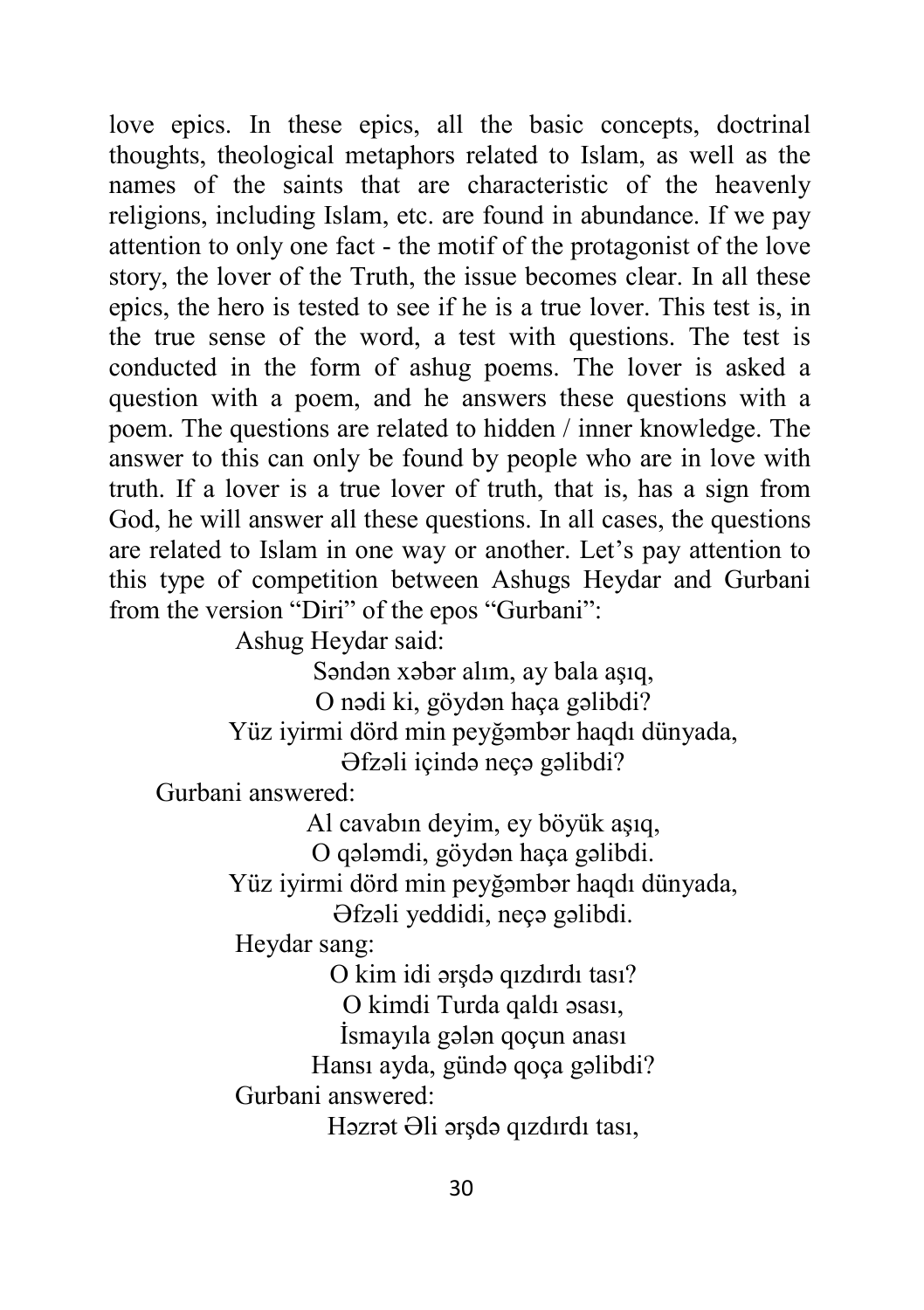Musa idi Turda qaldı əsası, İsmayıla gələn qoçun anası Çərşənbə günündə qoça gəlibdi. Aşıq Heydərin sözü olmadı.[50](#page-30-0)

In the ashug poems, we see the following elements related to Islamic views:

- − A pen from heaven;
- − One hundred and twenty-four thousand prophets;
- − Seven main prophets;
- − Hazrat Ali (as);
- − Prophet Moses (peace be upon him);
- − Mount Tur, where Moses Kalimullah spoke to Allah (swt);
- − Prophet Ismail.

 $\overline{a}$ 

Of course, love epics are rich in such Islamic elements. However, there is an important methodological point here, and its failure to be taken into account often confuses researchers. Thus, in love epics, Islamic views are not directly motivated, but at the level of mystical-gnosis symbols. In all cases, Islamic views here are dressed in mystical-gnosis.

The main idea of love epics is true love. True love is given to the hero as an ornament. M. Jafarli writes that *"according to the unity of the body, the highest instance of divine love is formed by the Divine, who manifested in the image of the Beautiful-Beloved. The lover merges with the higher substance, "melts" in it, combines, and "unites". From this point of view, the mention of lover in the names of love epics includes both of them. In love epics, the image of the Lover includes the Beloved, and the*

<span id="page-30-0"></span><sup>50</sup> Azərbaycan dastanları. 5 cilddə, I cild. [Azerbaijani epics. In 5 volumes. Volume I] Tərtib edənlər: M.Təhmasib, Ə.Axundov. Bakı: Lider nəşriyyat, 2005, s. 108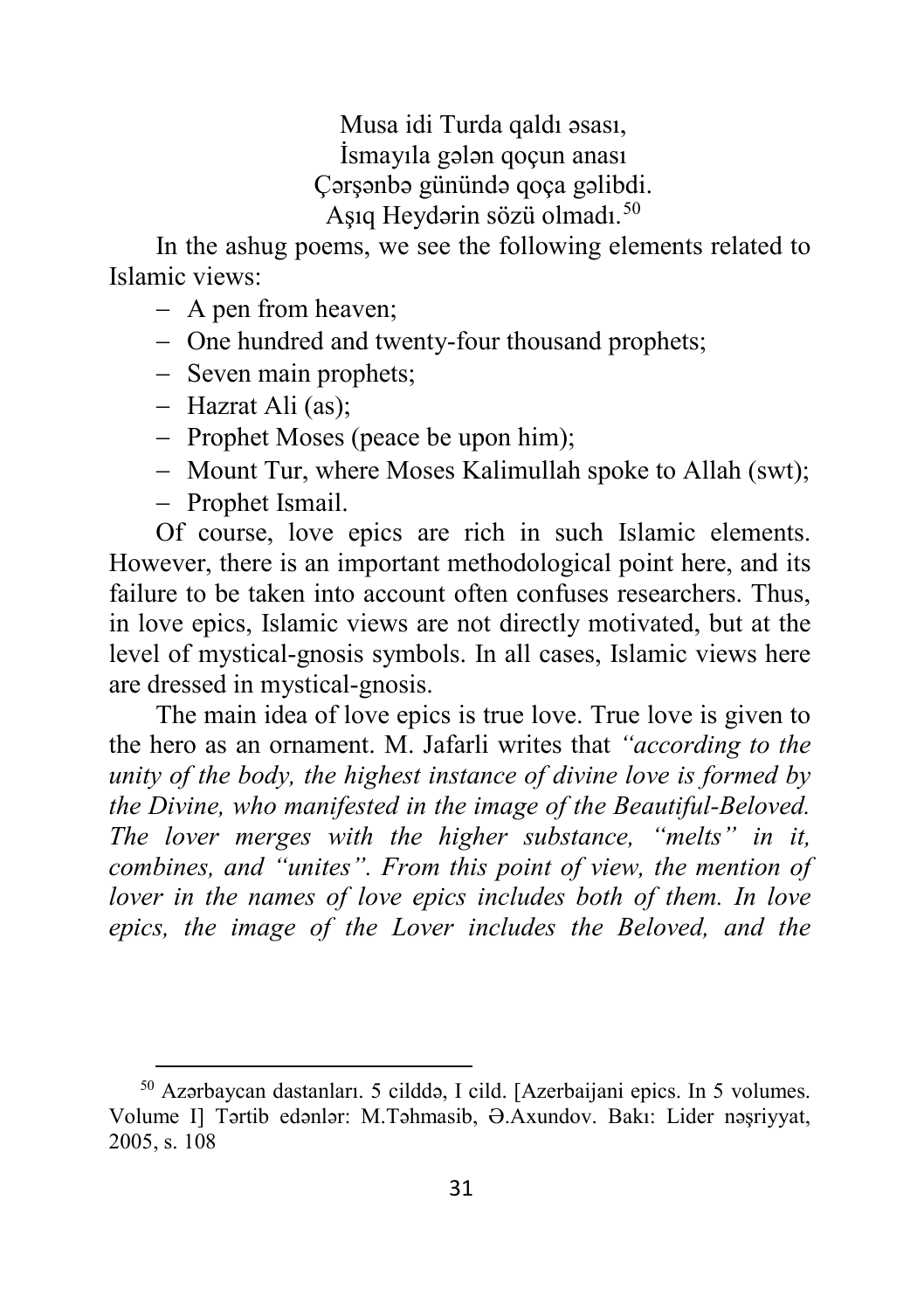*Beloved is the Lover. The Beloved symbolizes Allah. The lover is in love with the Beloved, namely Allah."[51](#page-31-0)*

There are two parallel plans for love: true and figurative love. That is, human's love for Allah is embodied in man's love for woman.

**In the third sub-chapter of the third chapter**, entitled *"The idea of Islamic justice in the model of social harmony of tales*," it is noted that tales are one of the most widespread and ancient genres of Azerbaijani oral literature as an example of folklore. Its antiquity shows that this genre reflects the epoch-making history of popular thought. In this regard, tales underwent significant changes during the Islamic epoch, and the idea of social justice, which is a key indicator of the functional nature of tales, was transformed into the idea of Islamic justice.

In the model of social harmony of tales, the idea of Islamic justice has its own level of manifestation in each group of fairy tales. In this sense, fairy tales also have their own poetic features. In fairy tales, Islamic views are more manifested in the idea of social justice. In the model of social harmony of fairy tales, the idea of Islamic justice is embodied more in everyday tales. Household tales are more modern tales than fairy tales and tales about animals. This allowed them to embody the idea of Islamic justice.

There is a thematic group of tales, which are tales with a direct religious content. There is no need to prove that they are related to Islam, its sacred values, moral model, as well as the bearers of this religion. These are simply tales that are openly connected with religious motifs, the main characters of which are mostly religious characters.

Of course, the study of religious tales in the context of Islam is a complex problem. Religiously motivated tales in Azerbaijani

<span id="page-31-0"></span><sup>51</sup> Cəfərli M. Azərbaycan məhəbbət dastanlarının struktur poetikası [Structural poetics of Azerbaijani love epics]. Bakı: Nurlan, 2010, s. 141-142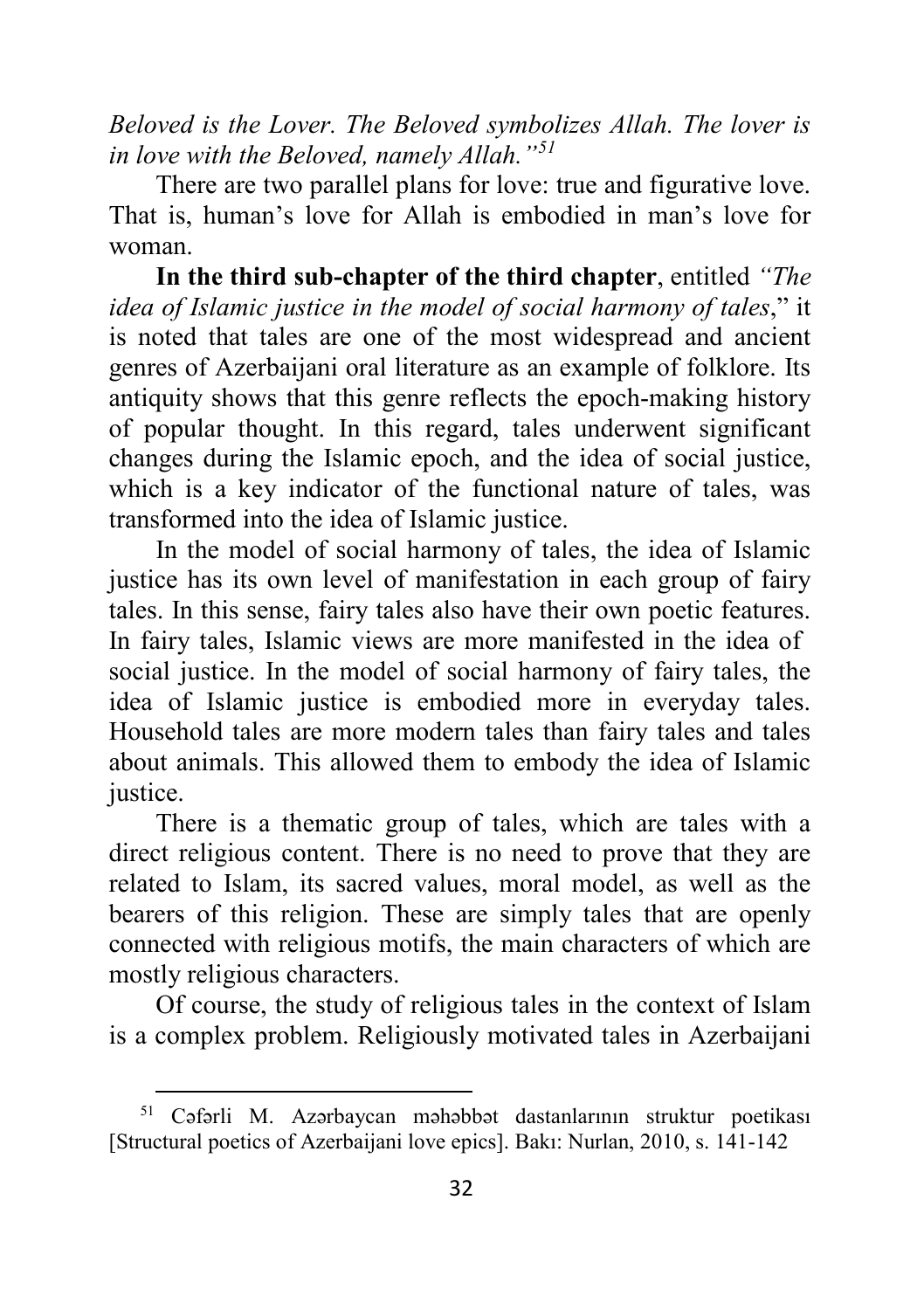folklore have been extensively studied in a monograph by a young researcher, Khanim Mirzayeva, entitled "Poetics of Religiously Motivated Azerbaijani Tales". According to the main conclusions of the author, religious tales, which are a separate group in world folklore, are distinguished among Azerbaijani tales both in terms of quantity and quality.<sup>[52](#page-32-0)</sup>

As it is seen the hero's love given for the girl, in fact, is love for God, which instilled in the image of that girl. In this aspect, love epics have two heroes: Man and God. Man is in love with God and he is symbolized in the epic by the name of Love (True Love).

Here love has two parallel plans: true and figurative love. It means in the love of man to human, man's love for God finds it in his embodiment.

In the epics of love all activity of movement is built on Love. Because Allah is the absolute substation, human is cut off from Allah and will re-join. From this point of view, love for truth transforms all elements of love epos into mystical symbols.

Thus, in the love eposes the Islamic religion has been transformed into mysticism-wisdom views, in other words, Orthodox dogmas have turned into heterodoxy meetings.<sup>[53](#page-32-1)</sup>

There is a thematic group of fairy tales, which are tales of direct religious content. In other words, there is no obligation to prove that they are connected with the religion of Islam, its sacral values, moral model, as well as bearers of this religion. These are simply fairy tales, the main characters of which are more related to religious characters, openly connected with religious motives.

<span id="page-32-0"></span><sup>52</sup> Mirzəyeva X.A. Dini motivli Azərbaycan nağıllarının poetikası [Poetics of Azerbaijani religious tales]: Fil. üz. fəl. dok. ...dissertasiya. Bakı, 2018, 171 s.

<span id="page-32-1"></span><sup>53</sup> Sayılov Q. Dastanlarda vahid Allah inancı // – Bakı: "Dədə Qorqud" jur.. – 2015. №1 (54), – s. 56-65; Sayılov, Q. Məhəbbət dastanlarında islami görüşlərin təsəvvüfi-irfani motivlənmə səviyyəsi // – Bakı: "Dədə-Qorqud" jur.,  $-2018$ .  $\mathbb{N}2(63)$ ,  $-$  s. 89-96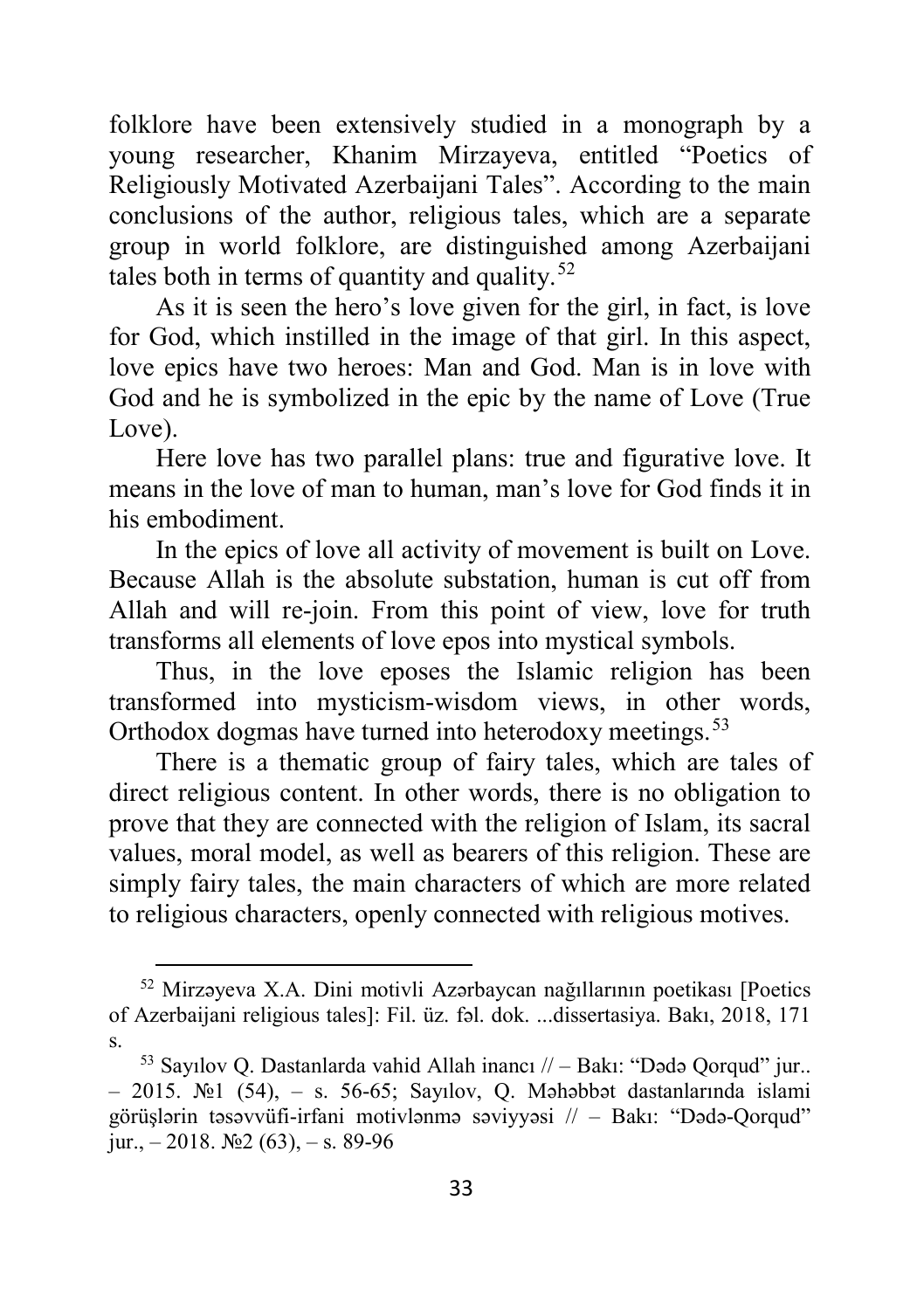Of course, it is a complex problem to investigate religious tales in the context of Islam. In Azerbaijan folklore-study the tales with religious motive were widely studied in the monographic research by Khanim Mirzayeva "Poetics of Azerbaijani tales with religious motive". According to the main conclusions made by the author, religious tales, which take place in the world folklore studies as a separate group, are specially selected among Azerbaijani tales both in quantity and quality terms. One of the main features that distinguish these tales from other fairy-tale groups is that the characters involved in them are more religious personalities. These characters include prophets and religious figures of both pre-Islamic and Islamic periods. They help people to distinguish the good from the bad, to distinguish the right from the wrong, to avoid evil, to choose the right way and to reveal the truth.[54](#page-33-0)

I. Rustamzade points out that *"if in fairy tales magical objects and people act as helpers, in religious tales that function is performed by prophets and religious personalities. When a hero is in a difficult situation, he turns to the prophet and acts on his advice".[55](#page-33-1)*

We believe that two points should not be overlooked when talking about religious tales:

1. In these tales, just as the names of Islamic saints are mentioned, so are the names of saints associated with the religions of pre-Islamic revelation. However, these are not beyond the Islamic idea in Azerbaijani tales, because Islam is the last religion of revelation and confirms the heavenly books of all the religions of revelation before it.

<span id="page-33-0"></span><sup>54</sup> Mirzəyeva X.A. Dini motivli Azərbaycan nağıllarının poetikası: Fil. üz. fəl. dok. ...dissertasiya. Bakı, 2018, 171 s.

<span id="page-33-1"></span><sup>55</sup> Rüstəmzadə İ. Azərbaycan nağıllarının süjet göstəricisi (Aarne-Tompson sistemi əsasında) [Plot index of Azerbaijani fairy tales (based on Aarne-Thompson system)]. Bakı: Elm və təhsil, 2013, s. 27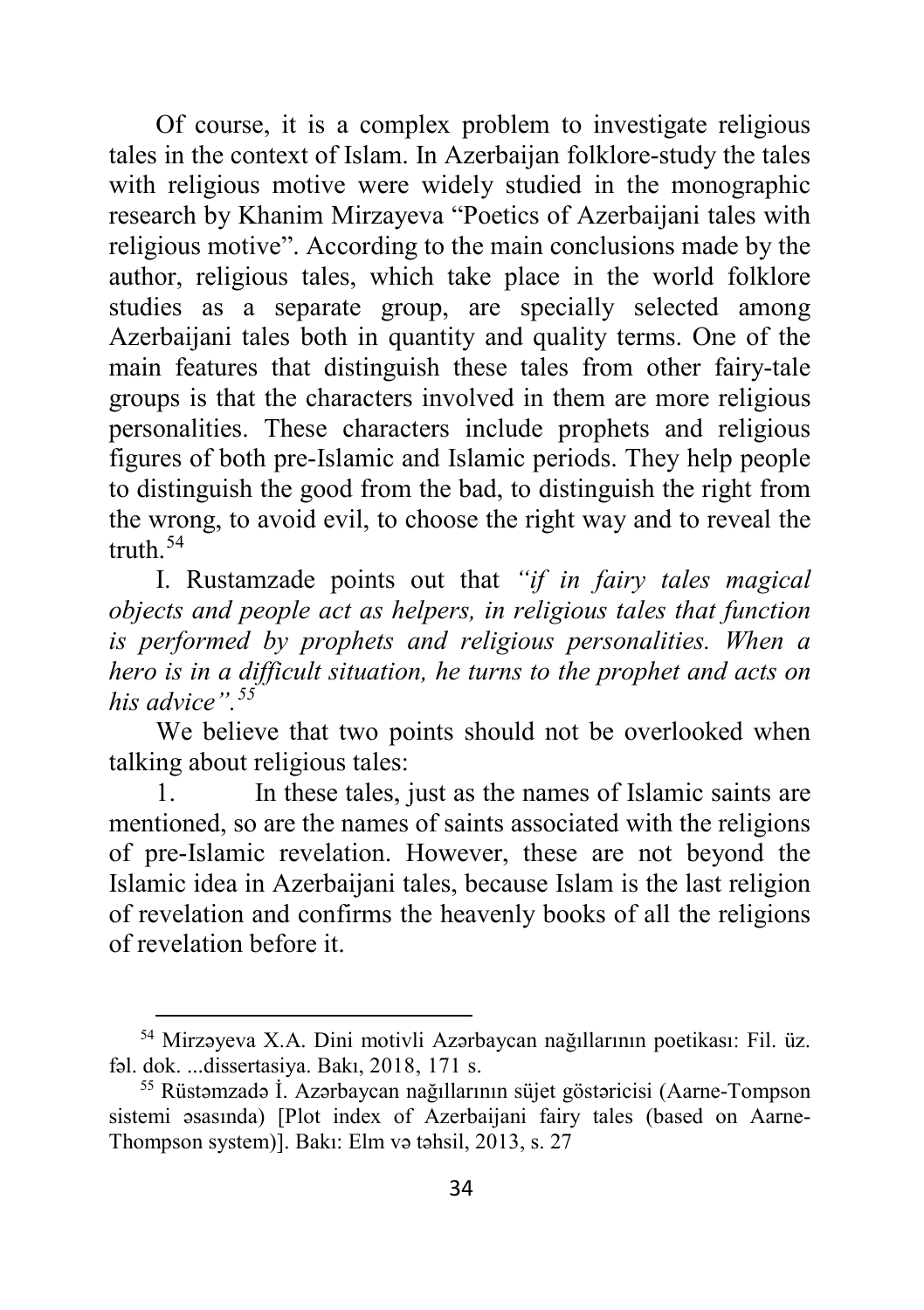2. Just as the motifs of the religions of revelation find their place in religiously motivated tales, so do the ideas and characters of non-heavenly religions, especially Zoroastrianism, but all of these ideas have adapted to the Islamic idea over time.<sup>[56](#page-34-0)</sup>

**The fourth sub-chapter of the third chapter**, entitled *"Poetic-semantics of myth-Islamic transformations in legends,"* shows that legends are one of the most favorable areas of observation in the form of specific manifestations of the subject of "Azerbaijani folklore and Islam". Through legends, we have the opportunity to observe not only the epic forms, but also how the mythical idea was transferred to the Islamic idea. This is due to the fact that legends are a genre directly related to myth. Even to the extent that S. Rzasoy calls legends "directly" transformed myths into folklore.<sup>[57](#page-34-1)</sup>

When grouping the legends, the researchers listed the religious legends as a separate group.[58](#page-34-2) In addition to grouping religious legends separately, there are religious-theological legends on all the topics mentioned in these classifications. B. Seyidoglu notes that *"legends are a genre of narration, which is a product of the verbal tradition. There is an element of faith in its foundation."[59](#page-34-3)*

<span id="page-34-0"></span><sup>56</sup> Sayılov Q. Nağıllarda mifdən islama keçid // – Bakı: "Dil və ədəbiyyat", Beynəlxalq elmi-nəzəri jurnal, – 2015. №1 (93), – s. 177-180; Sayılov Q. Nağılların islami ədalət ideyasının mətnüstü və mətnaltı səviyyələri // – Bakı: Dil və ədəbiyyat, Beynəlxalq elmi-nəzəri jurnal, – 2018. №3 (107), – s. 289- 291; Sayılov Q. Sehrli nağılların sosial harmoniya modelində islami ədalət ideyası // – Bakı: Elmi əsərlər, – 2018. №3 (35), – s. 99-102

<span id="page-34-1"></span><sup>57</sup> Rzasoy S. Folklorda vətən obrazının mifoloji semantikası [ Mythological semantics of the image of homeland in folklore] // "Dədə Qorqud" jur., № 2, 2017, s. 33

<span id="page-34-2"></span><sup>58</sup> Əfəndiyev P. Azərbaycan şifahi xalq ədəbiyyatı [Azerbaijani oral folk literature]. Bakı: Maarif, 1992, s. 131; Nəbiyev A. Azərbaycan xalq ədəbiyyatı. II hissə / Ali məktəblər üçün dərslik Bakı: Elm, 2006, s. 283

<span id="page-34-3"></span><sup>59</sup> Seyidoğlu B. Erzurum Efsaneleri [Legends of Erzurum]. İstanbul: Çemberlitaş, Erzurum Kitaplığı, 1997, s. 13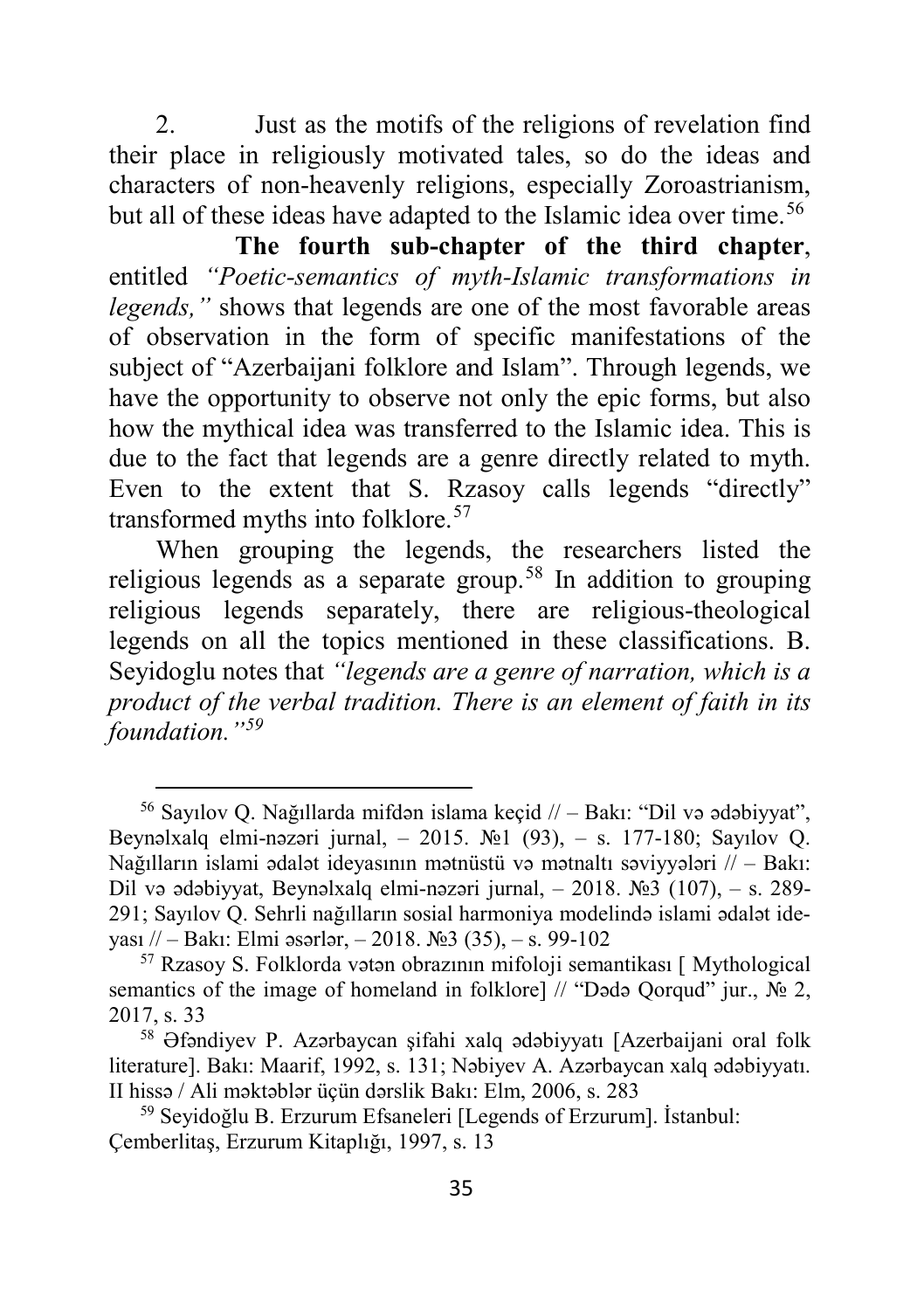Naturally, this often reflects religious-theological views. Because until recently, people looked at the world in a unified way, accepted the existence of a cosmological order, and the concept of faith was perceived as the belief in one God.

Among the legends in our folklore at the level of plot and motif with different variants, *"Dirilik suyu"*, *"Nərgiz", "Ağrıdag", "Molla qayası", "Daşa dönmüş çobanla qoyunlar", "Hüseyn daşı",* "Qız bulağı", "Mələk bulağı", *"Gəlin qayası", "Kor bulaq", "Daş dəvə", "Çoban daşı", "Qanlı qala", "Qoyun dağı", "Daş", "Qızıl qaya", "Daş qız"* and other legends draw attention in terms of religious content.

The main feature of the poetics of the legend, which passes through the filter of folk thinking, is that the elements of nature are taken as an auxiliary theme in the legends, and the people impose their beliefs on the legends. In the legends, the religious and spiritual worldview of the people shows itself at a high level. Also, the belief in the One God is the main leitmotif in these texts. If you look closely, it is clear that in legends, stones, water, springs, etc. cannot become the subject of a legend, but the level of faith in God is the central content. Of course, speaking from the textual structure of each legend, it seems that the individual, social, historical and geographical status of society is included in these texts, but all this is seen as an auxiliary function. Basically, a sacred act is performed in prayers addressed to God, depending on the behavior. In various situations, God either rewards or punishes by turning them into water, a spring, a stone, a bird, a lake, a sea, etc. Among the most interesting is that both mythological stories and legends carry these themes as motifs. There are many myths about the shepherd turning to stone as a result of the same behavior, especially in legends. $60$ 

**.** 

<span id="page-35-0"></span> $^{60}$  Sayılov Q. Əfsanələrin təsnifatında dini-teoloji təzahürlər // – Bakı: Azərbaycan şifahi xalq ədəbiyyatına dair tədqiqlər, – 2013. – c. 43. – s. 180-192;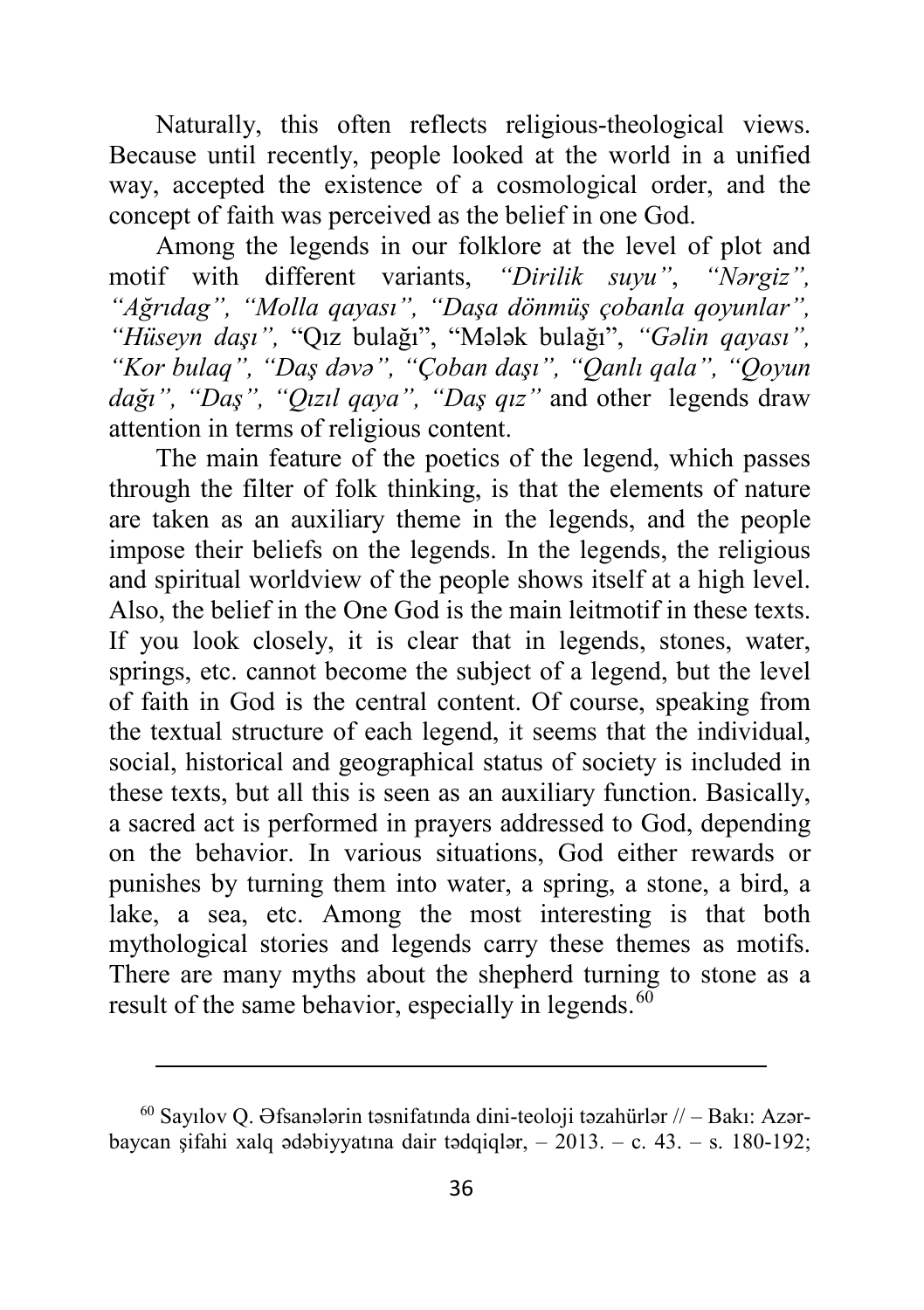**The fifth sub-chapter of the third chapter**, entitled *"The idea of Islamic justice in the poetic structural system of anecdotes,"* shows that observations on epic genres allow the author to reveal two main aspects:

First, there is no genre that is not influenced in one way or another by the Islamic religious views we conceptualize as "Islamic ideas"

Second, the Islamic idea has its own level of manifestation in each genre.

In this respect, anecdotes are also noteworthy. Although in anecdotes the clergy, certain religious traditions become the object of ridicule, but our observations show that this seems to be the case. The idea of Islamic justice has penetrated to the core of the poetic structural system of anecdotes. Underlying the strong and laughter of the anecdotes is the idea of justice, defined by the Islamic idea.

The poetic essence of the anecdote is the creation of laughter. Henri Bergson writes, *"Laughter always needs an echo. Our laughter is always the laughter of any group."[61](#page-36-0)* Alan Dandes writes, *"Any taboo, forbidden, sanctified concept is a potential object of laughter."[62](#page-36-1)* R. Huseynov creates the picture of the Eastern atmosphere of laughter as follows: *"Carnival-type holidays and festivities took a very important place in the life of a medieval man. Street theaters, city performances, "khayal-az-zil" (shadow theaters), puppet performances, and finally clowns, jugglers in the East were the peculiar carriers of the culture of folk laughter. In addition, there is another area where the culture* 

**.** 

Sayılov Q. Əfsanələrdə mif-islam transformlarının poesemantikası // – Bakı: Filologiya məsələləri, – 2018. №11, – s. 221-225

 $61$  Бергсон Анри – http://krotov.info/library/02 b/er/gson smeh.htm, s. 78

<span id="page-36-1"></span><span id="page-36-0"></span> $62$  Дандес А. Фольклор: семиотика или психоанализ (сб. ст.). Пер. с англ-го. Сост. A.C. Архипова. Москва: Вост. лит., 2003, с. 178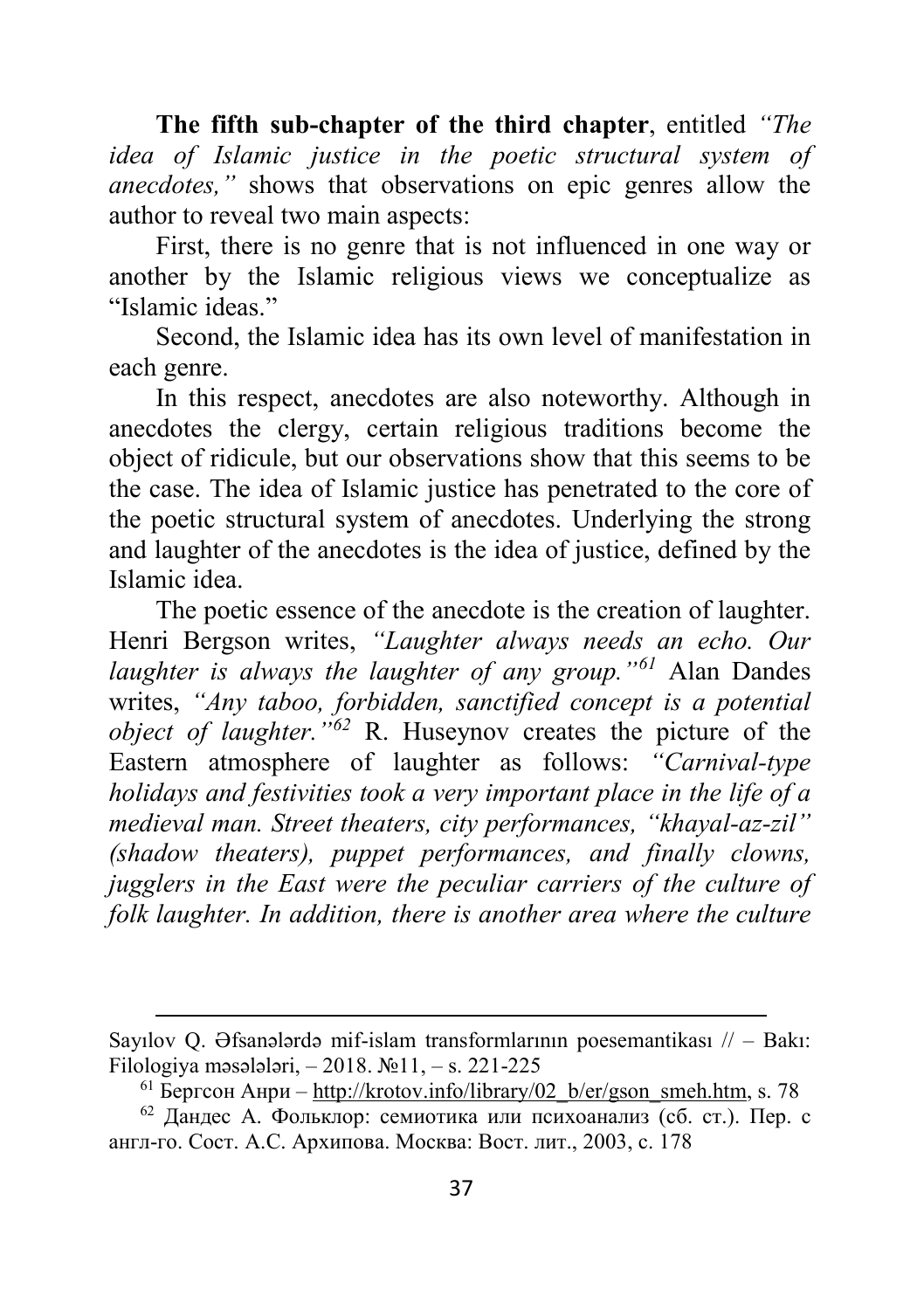*of folk laughter can be expressed every day: the Eastern bazaar."[63](#page-37-0)*

The most important functional indicator of all this laughter is, without a doubt, anecdotes.

The anecdotes in Azerbaijani folklore typically refer to the names "Mullah Nasreddin" and "Bahlul Dananda." Even some of the anecdotes associated with the names of many personalities, depending on the specifics of folk art, are spread by mentioning the names of Mullah Nasreddin and Bahlul Dananda.<sup>[64](#page-37-1)</sup>

The embodiment of the idea of Islamic justice also occupies an important place in the anecdotes of Mullah Nasreddin. The image of Mullah Nasreddin is known in many nations as a master of laughter. Sarkhan Khavari writes that *"the formation of the image of Mullah Nasreddin during the historical diachronic process in complex cultural processes, i.e. crystallization took place under the influence of the emotion of laughter, so unlike other images, its universalization took place very rapidly and widely"[65](#page-37-2).*

In Mullah Nasreddin's anecdotes, too, the whole of nature is perceived as matter created by Allah and the search for an element of faith outside of Islam and the belief in one God in the events can lead to the denial of the text. Many of these anecdotes, directly or indirectly, include Islamic views, the Islamic way of life, as well as Islamic terminology. Of course, it is noteworthy that in these anecdotes, a word in the anecdote structure can be sometimes said in reverse in the guise of laughter. However, in all

<span id="page-37-0"></span><sup>63</sup> Hüseynov R. Məhsəti Gəncəvi – özü, sözü, izi [Mahsati Ganjavi - herself, word, trace.]. Bakı: Nurlan, 2005, s. 392

<span id="page-37-1"></span><sup>64</sup> Əfəndiyev P. Azərbaycan şifahi xalq ədəbiyyatı [Azerbaijan oral folk literature]. Bakı: Maarif, 1992, s. 139

<span id="page-37-2"></span><sup>65</sup> Xavəri S.A. Azərbaycan milli mədəniyyət sistemində folklorun funksional strukturu və tipologiyası [Functional structure and typology of folklore in Azerbaijan national culture system]: Fil. üz. elm. dok. ...dissertasiya. Bakı: 2018, s. 214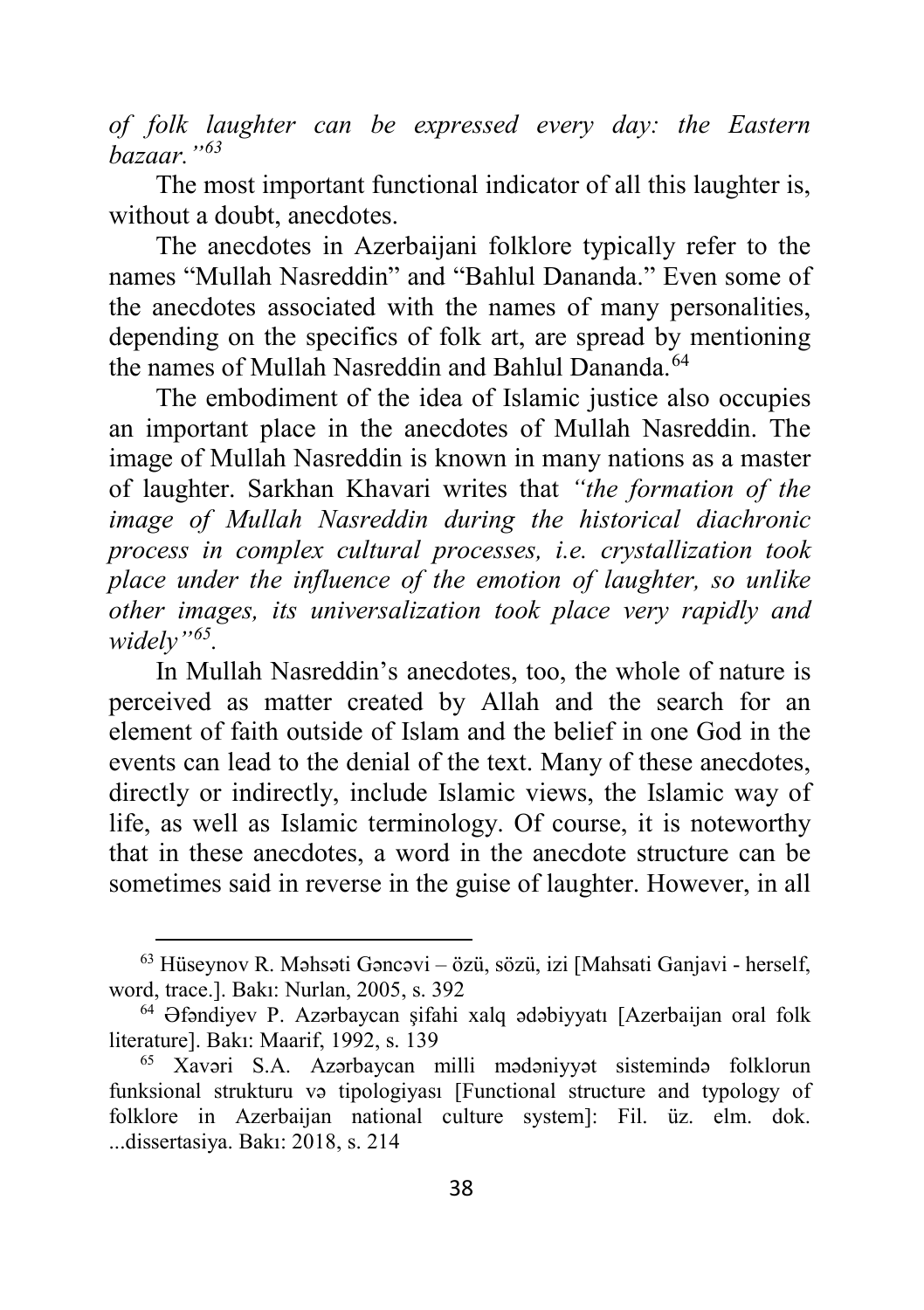cases, the views of a society living by the Islamic faith manifest themselves on the basis of different patterns of behavior in different situations [66](#page-38-0)

The conclusion that emerges from the point of view of following beliefs in anecdotes is that in Azerbaijani folklore, anecdotes are examples of moving folklore based on the interactions of people living a life within Islamic beliefs. For this reason, the beliefs highlighted in these anecdotes cannot exist outside the Islamic idea, and play a special role in conveying these beliefs in accordance with their structure.

The result emerged from the point of view of following beliefs in the anecdotes is that in the Azerbaijani folklore anecdotes are examples of folklore, formed on the basis of communication of people who lead a lifestyle within Islamic views. For this reason, the beliefs mentioned in these anecdotes cannot exist outside the Islamic idea and play a special role in conveying these beliefs in accordance with their structure.<sup>[67](#page-38-1)</sup>

**The sixth sub-chapter of the third chapter**, entitled *"Poetic-semantics of the Tengrism-Islamic Transition in Proverbs,"* states that proverbs not only model the rich lifeexperience of the people, but also reflect the philosophy of the people, their ideas about the world and, of course, its belief system. This concise genre of folklore contains the most important situations and patterns of behavior in society. These include folk sayings and proverbs that reflect various forms of religious beliefs. Their study is, on the one hand, the study of the world of wisdom and folk philosophy of folk art, and, on the other hand, the study of folk beliefs and their synthesis with the religious worldview, since proverbs keep old beliefs and religions

<span id="page-38-0"></span><sup>66</sup> Molla Nəsrəddin lətifələri. Tərtib edən Təhmasib M.H. Bakı: Öndərnəşr,

<span id="page-38-1"></span><sup>2004.</sup> s. 11  $^{67}$  Sayılov Q. Lətifələrdə İslam inancının kanonik proyeksiyaları // – Bakı: Dövlət və din, İctimai fikir toplusu, – 2019. №1 (60), – s. 82-89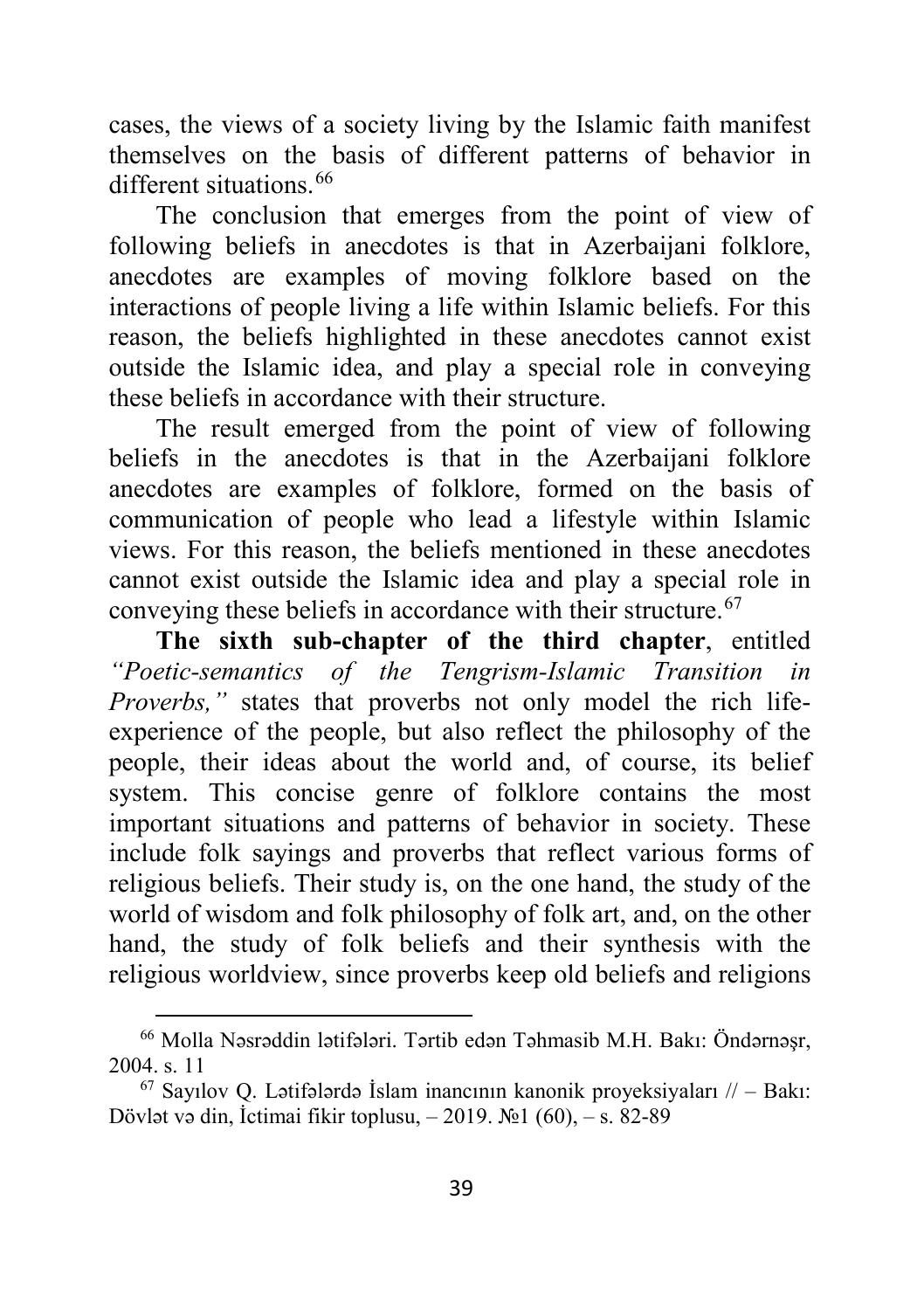alive in a certain way and adapt them to the realities of the new era, transforming them into new religious views. Other pre-Islamic religious beliefs (Christianity, Judaism, and Tengrism) are mixed with this religious belief in the Islamic era, and thus the process of synthesis takes place in the religious worldview itself. According to Islam, many ancient folk beliefs are superstitious. However, the peculiarity of folk art is that it embodies the basic beliefs and, in a way, protects them, because in many cases, these beliefs characterize the main content of the example of folklore and become its attribute. In this regard, proverbs are very relevant for the study of issues of faith and religion and to clarify the relationship between them, to predict the processes of decentralization in modern society and to protect moral values.

In M. Kashgarli's "Divan" the functions of Tengri in the ancient Turkic imagination are clearly observed. For example, sentences such as "Tənqri ajun türütti" (God created the world), "Tənqri yalnquk türütti" (God created human), "Tənqri oğul toğdurdu" (God gave human a child), "God created the earth", "God made snow", "God made rain", "God enriched me", "God made you love me" reflect ideas about God and elements of cosmogony.[68](#page-39-0)

The people of Azerbaijan have believed in one God since ancient times and are known as one of the world's monotheistic nations. Traces of the religious belief in tengrism can be seen in ancient Turkish written monuments, as well as in the manuscripts of the "Oghuzname" reflecting the Oghuz history and spiritual world of the Middle Age.

A closer look at the content of proverbs reveals that they are based on observation or experimentation. For example, *"Oldu ilə öldüyə çarə yoxdur"[69](#page-39-1)* (You can't unring a bell). This proverb has

<span id="page-39-0"></span><sup>68</sup> Kaşgarlı Mahmud. Divanü Luqati it-Türk [Divan-I Lugat-it Turk]. B.Atalayın Neşri. Ankara: 1992, I c., 530 s.; II c., 366 s.; III c., 462 s.

<span id="page-39-1"></span><sup>69</sup> Atalar sözü [proverbs] / Toplayanı Ə.Hüseynzadə. Bakı: Yazıçı,1985, s. 166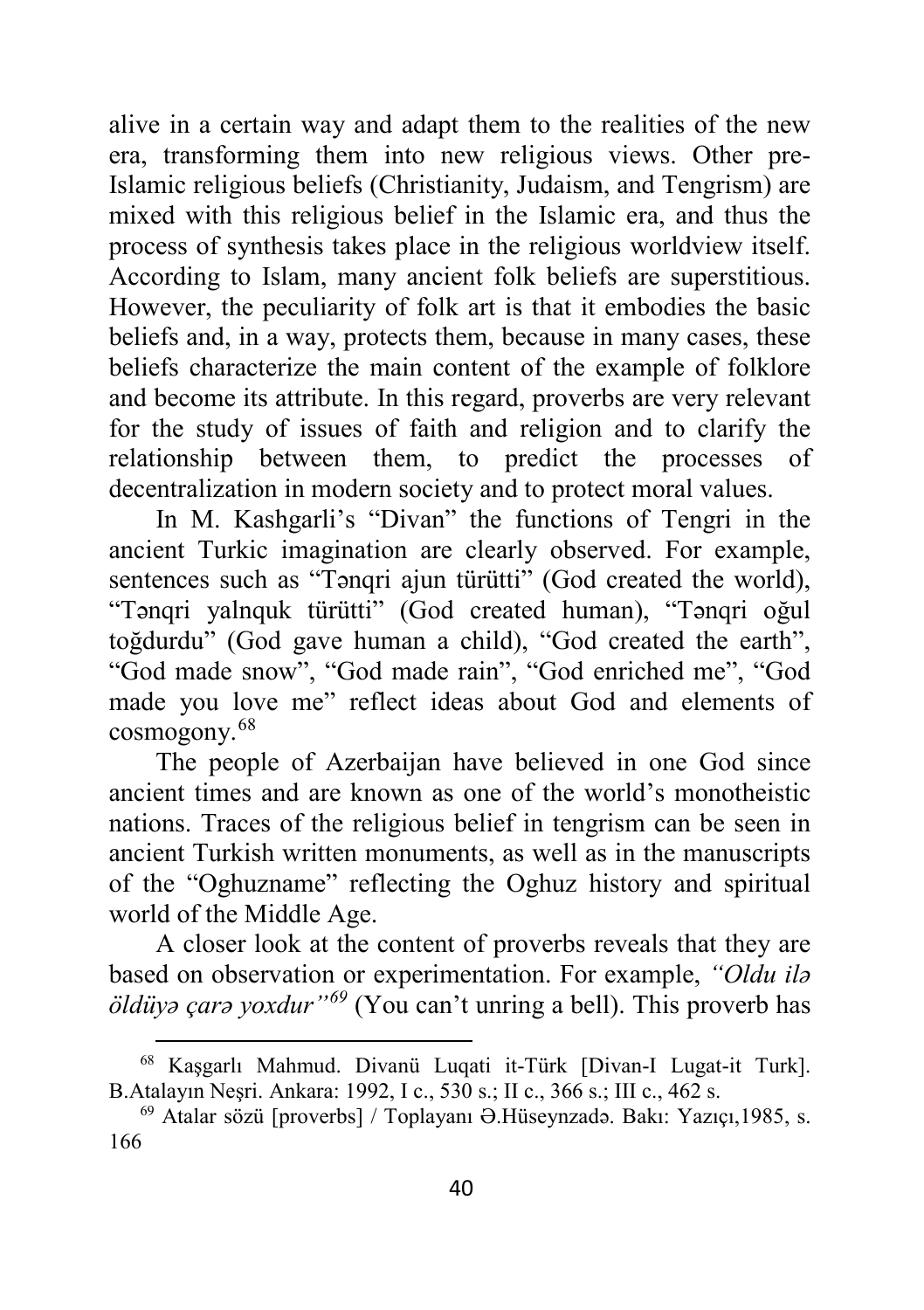its origins in observation. In our opinion, the concept of "*oldu*" in this example is not in the sense of destiny or accident, but in the sense of existence. Also, the concept of *"öldü"* means the eternal and necessary law of nature. Man realized this through observation, and because it was impossible to apply an experiment to this field, he came to the conclusion that *"Oldu ilə öldüyə çarə yoxdur."*

For example, the saying *"Pişiyin arxası yerə dəyməz"[70](#page-40-0)* (A cat's back does not touch the ground) is associated with a religious legend. It is said that the Prophet Muhammad (peace be upon him) caressed the cat's back.

In addition, in Azerbaijani proverbs, the same two-sided attitude towards religion and religious figures is theoretically attractive. For example, "Peyğəmbər öz canına dua eləyib"[71,](#page-40-1) "Ax-vayla çıxar kasıbın canı, ölənəcən deyər Allah kərimdir"[72,](#page-40-2) "Molla çörəyi ilə ilan ayağı görünməz"<sup>73</sup>. There is disbelief in God's grace and criticism of the clergy.

In the expressions *"Allah həqqi nəhəqqə verməz"[74](#page-40-4), "Allah istəyəndə danaya qurd dəyməz"[75](#page-40-5),* the attitude towards God and religion is the complete opposite.

Religious and moral views are sometimes expressed differently in proverbs and sayings: in the examples *"Allah ev yıxana ev tikər", "Allah işləyənə verməz, dişləyənə verər", "İşin düşdü səbrə, get uzan qəbrə"*, God's grace and helping hand are suspected. Proverbs such as *"Hacı dediyinin xaçı qoltuğundan çıxdı", "Dəvə Məkkəyə getməklə hacı olmaz", "Hacılar Məkkəyə getdi qapıları açıq qoyun, gəldilər qapıları bağlayın"* are the result of negative attitude towards religious figures. Motifs such

 $\ddot{\phantom{a}}$ 

<span id="page-40-0"></span><sup>70</sup> ibid. p.9

<span id="page-40-1"></span><sup>71</sup> ibid. p.175

<span id="page-40-2"></span> $72$  ibid. p.33

<sup>73</sup> ibid. p. 156

<span id="page-40-4"></span><span id="page-40-3"></span><sup>74</sup> ibid. p. 201

<span id="page-40-5"></span><sup>75</sup> ibid. p. 202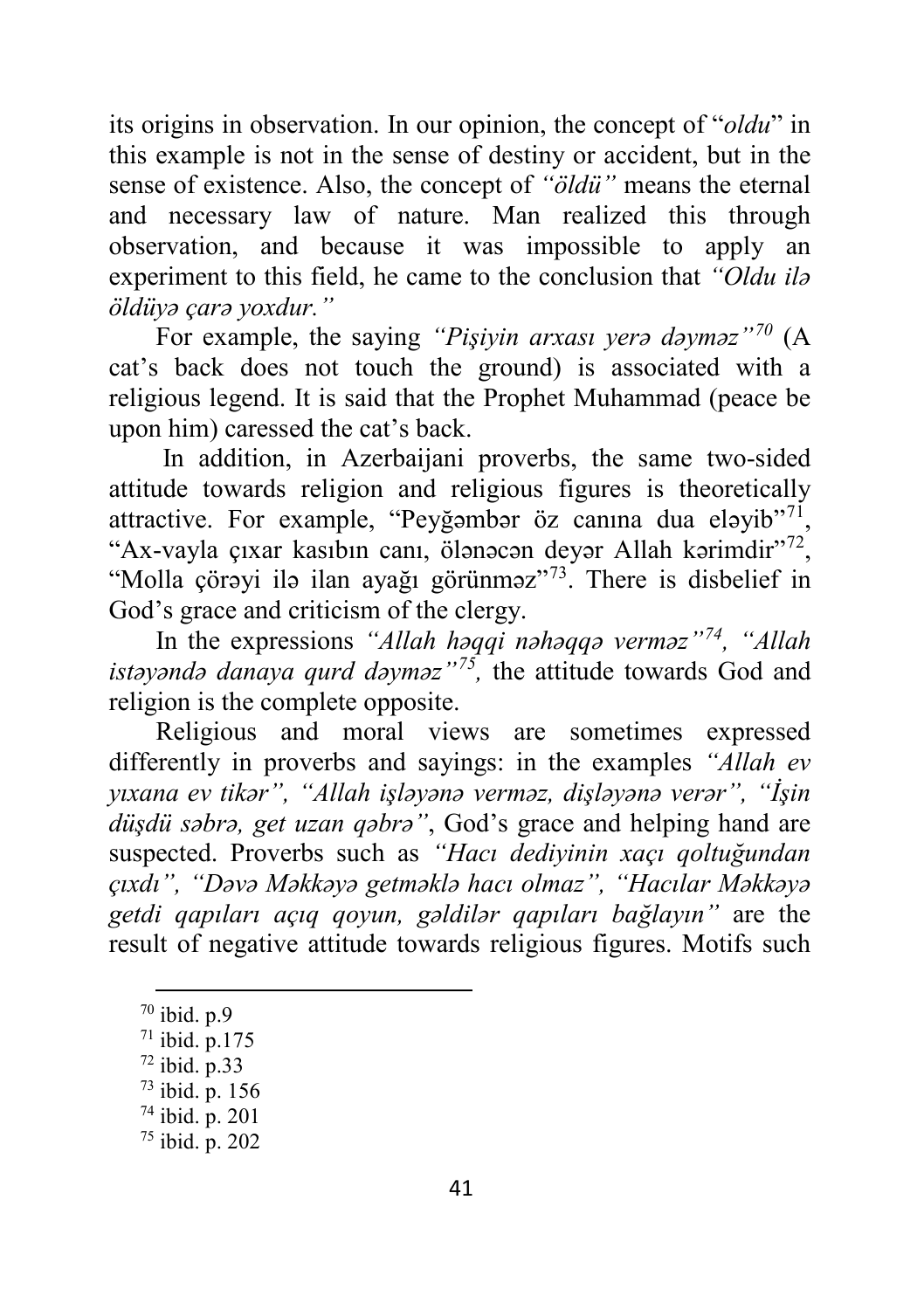"Dua oxumaqla donuz darıdan çıxmaz", "Eşşəyin duası müstəcab olsaydı Karvan yolda qalardı", "Allah itin duasını tutsaydı ət göydən yağardı", "Qurda Quran oxudular, dedi: "Tez elə sürü uzaqlaşdı" express negative attitude towards religious values. This is directly related to the processes of desacralization in society.

In many anti-religious proverbs and sayings, clergymen are known for being conceited, greedy, liar, foolish, gluttonous, boldface, and so on. There are more proverbs and sayings about the mullahs' greed and gluttony: *"Mollaya al molla demişlər, ver molla deməmişlər", "Molla doydum deməz", "Molla tuluq zurnasına bənzər, qarnı doymasa səsi çıxmaz."*

As can be seen from the examples, religious views in proverbs manifest themselves in the most diverse ways and in all cases act as a concept of moral values.<sup>[76](#page-41-0)</sup>

**The fourth chapter of the dissertation, entitled "Manifestations of the Islamic idea in the lyrical folklore system,"** shows that the subject of "Azerbaijani folklore and Islam" has a common basis at the level of all folklore genres, as well as different types and genres. This is because each type of reality is a different form of reflection. The epic type presents reality as a system of poetic arrangements of events. In the lyrical type, the sense of reality is presented through images. As this difference shifts to genres, it becomes more individualized due to the differences in the poetic nature of each genre. In this respect,

 $\ddot{\phantom{a}}$ 

<span id="page-41-0"></span><sup>76</sup> Sayılov, Q. Atalar sözlərində dini görüşlər // Литература и художественная культура тюркских народов в контексте восток-запад. Материалы международной научно-практической конференции, – Казань: – 14-15 мая, – 2014, s. 434-439; Sayılov, Q. Atalar sözlərində islami əxlaq və davranış modelləri // – Bakı: Elmi əsərlər, – 2019. №1 (37), – s. 45-48; Сайылов, Г. Источники Азербайджанской народной поэзии и парадигма родины // «Родина» Как Константа Культуры. Международная научная очно-заочная конференции, – Майкоп: 2017, – с. 206-209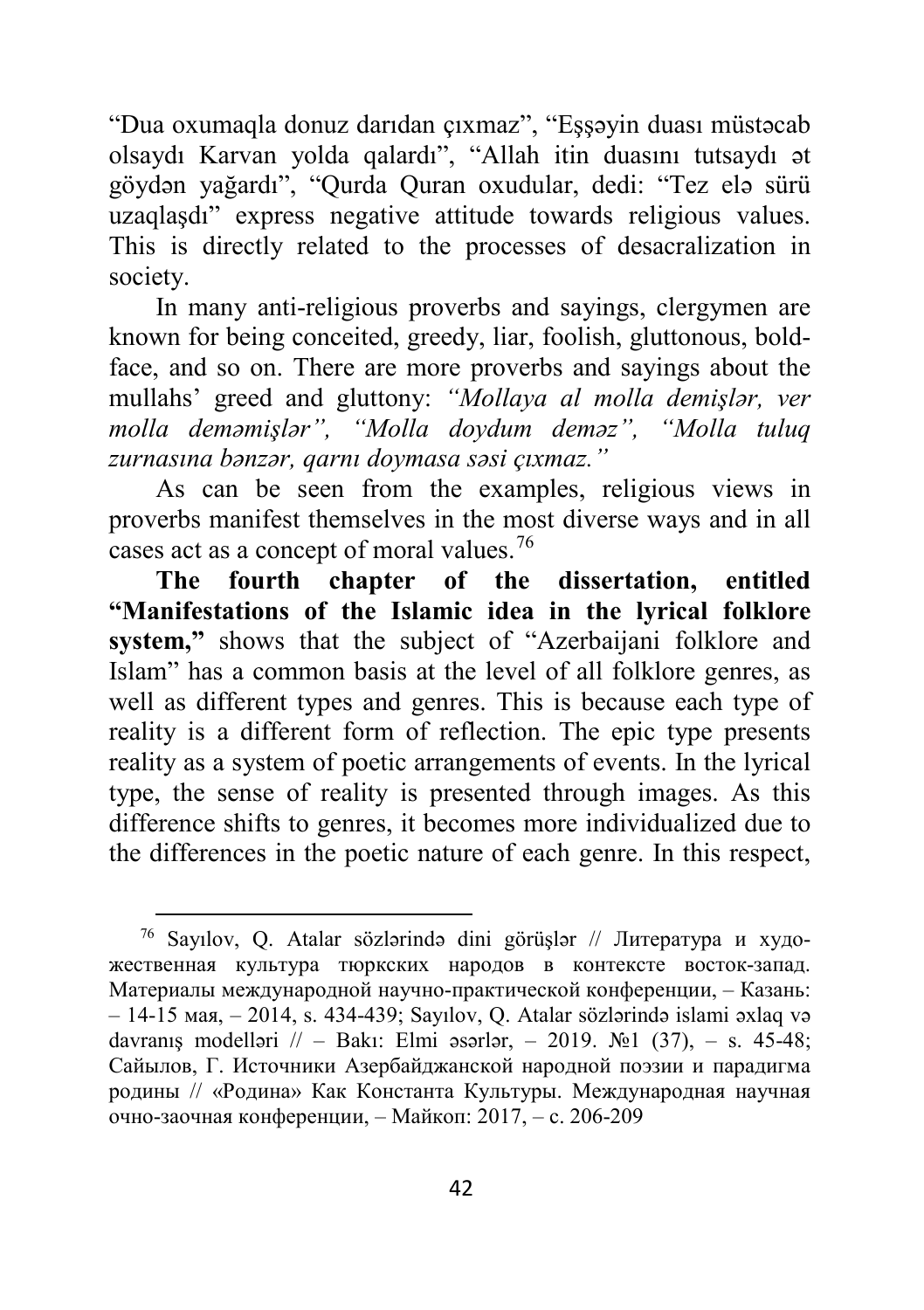the Islamic idea has various forms of expression in lyrical folklore genres.

**The first sub-chapter of the fourth chapter**, entitled *"Spiritual and psychological manifestations of the Islamic idea in lullabies and praising songs,"* states that the purpose of lullaby is to cherish the baby and put him/her to sleep, and to wish him/her a good night's sleep. In the praising song, we encounter a different function. In these songs, unlike the lullabies, the style of performance of women (mother, grandmother, etc.) does not show itself, at the same time the presence of male relatives (father, uncle and so on) as subjects is also noticeable.

Lullabies formed as a mature genre in Azerbaijani folklore combine different levels of context. The level of content of the lullabies is fundamentally Islamic, which is mainly reflected in the artistic level. Of course, as we have already mentioned, this does not happen by chance. If the humming of the lullabies is done mechanically and psychologically in order to bring the baby to sleep, the meaning and significance of the lullabies is formed by the prayers to the baby, which directly reveals the level of faith. In this regard, we think that lullaby is also a prayer. It is known that prayer is made to the Almighty Creator. That is why the issue of Tawhid (oneness of God Almighty) is most prominent in the lullabies. Meanwhile, in the etymological explanation of lullaby, the idea that the formula *La ilaha illallah ("There is no god but Allah")* is assimilated into the form of "layla" is very logical. V. Hatamov summarizes the oral and written conclusions about this and shows that *"in the past, our grandmothers used to say "La ilaha illallah" on our cradle. The word sounded like "laylay" from the outside, as it was often said. And so the sentence "La ilaha illallah" was assimilated into laylay."[77](#page-42-0)*

<span id="page-42-0"></span><sup>77</sup> Azərbaycan klassik ədəbiyyatı kitabxanası, XX cilddə, I cild. Xalq ədəbiyyatı. Cildi tərtib edənlər: Fərzəliyev T. Abbasov İ. Bakı: Elm, 1981, s. 474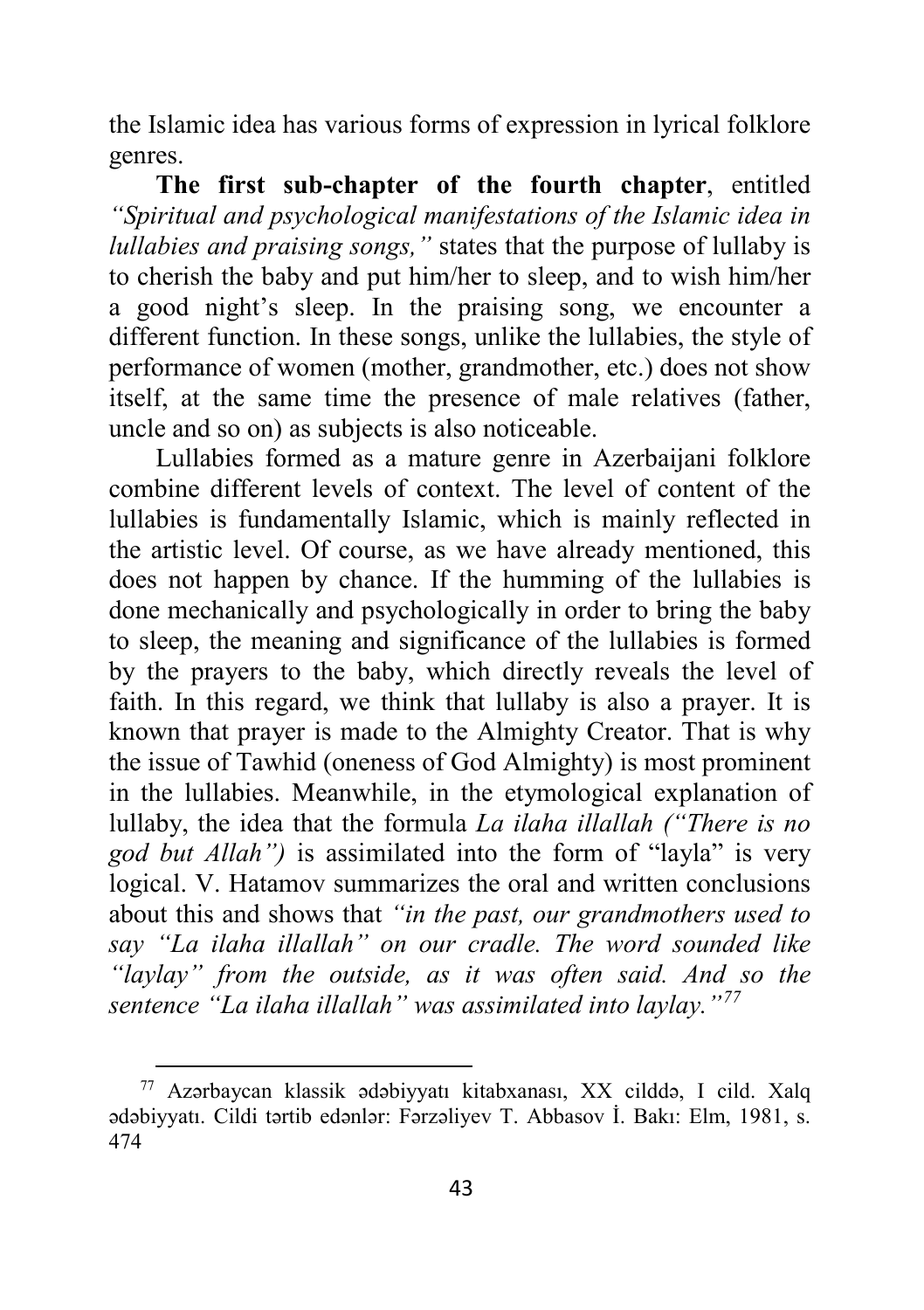It is clear that an antithesis can be made against this view, as what it was before Islam. It is a well-founded opinion that life existed even before Islam, and babies were recited in lullabies. However, it should be noted that at that time, some vocabularies describing this process were in circulation. We can say with confidence that even then, these dictionaries were used in the sense of prayer, which expresses the level of faith.

When we look at the texts of lullabies, we find in these examples a fairly broad expression of the knowledge of Tawhid. In the following examples, it is clear that lullaby is a prayer, as we have already mentioned:

Layla dedim ucadan, Ünüm çıxdı bacadan. Səni Tanrı qorusun, Çiçəkdən, qızılcadan. Balam layla, a layla! Gülüm layla, a layla!

Laylay dedim adına, Haqq yetişsin dadına… …Laylay, a gəlin bala, Yuxusu dərin bala. Tanrıdan əhdim budur, Toyunu görüm, bala![78](#page-43-0)

 $\overline{a}$ 

As can be seen, in these examples, prayers are said to Almighty God, the One, and a wish is made for the baby, as we have shown earlier. In this regard, we come across two types of prayers in lullabies:

1. Lullabies with monotheistic content;

<span id="page-43-0"></span><sup>78</sup> Azərbaycan klassik ədəbiyyatı kitabxanası, XX cilddə, I cild. Xalq ədəbiyyatı [In 20 volumes. Volume I. Folk literature]. Cildi tərtib edənlər: Fərzəliyev T. Abbasov İ. Bakı: Elm, 1981, s. 474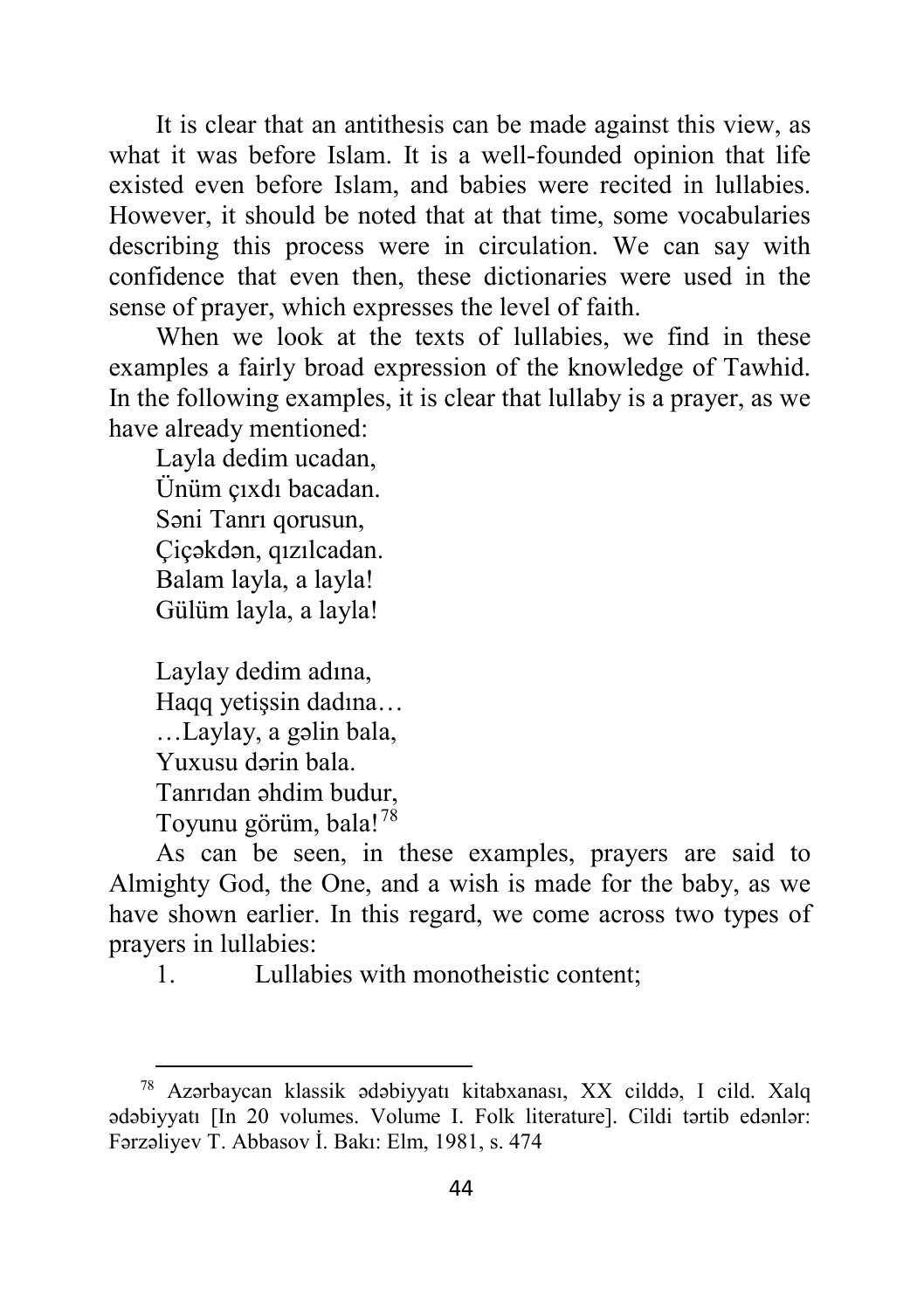2. Lullabies that are prayers even though the name of the Almighty Creator is not mentioned.

When comparing the samples of lullabies with praising songs, it becomes clear that there is a lot of Islamic information in these samples as well.

As we have noted, the artistic expression of Islamic knowledge in lullabies and praising songs carries the level of belief of the society in the texts. The examples of folklore that accompany a person from birth to death naturally appear as an expression of the source of faith of the individuals and the societies who, along with their various levels, are of Islamic origin.

**In the second sub-chapter of the fourth chapter**, entitled *"Metaphorical levels of the Islamic spirit in bayatis,"* it is noted that we observe an important feature of Islamic knowledge in bayati, one of the most widespread lyrical folklore genres in Azerbaijani folklore. Since our goal is not to study the poetics of bayati, but to follow the artistic reflection of the Islamic worldview in bayati, we feel the need to classify bayatis according to the level of content in this direction. Bayatis can be grouped as follows, if necessary, when researching the examples of bayati recorded in our folklore:

- 1. The belief in Tawhid (oneness of God) in bayati;
- 2. The degree of knowledge about the prophets in bayati;
- 3. The level of information about imams and saints in bayati;
- 4. Traditional bayatis;
- 5. Other religious-Islamic information in bayati.

Let's pay attention to the example of a bayati:

Ay doğdu, Qadir Allah,

Bu axşam nədir, Allah.

Ya yetir muradıma,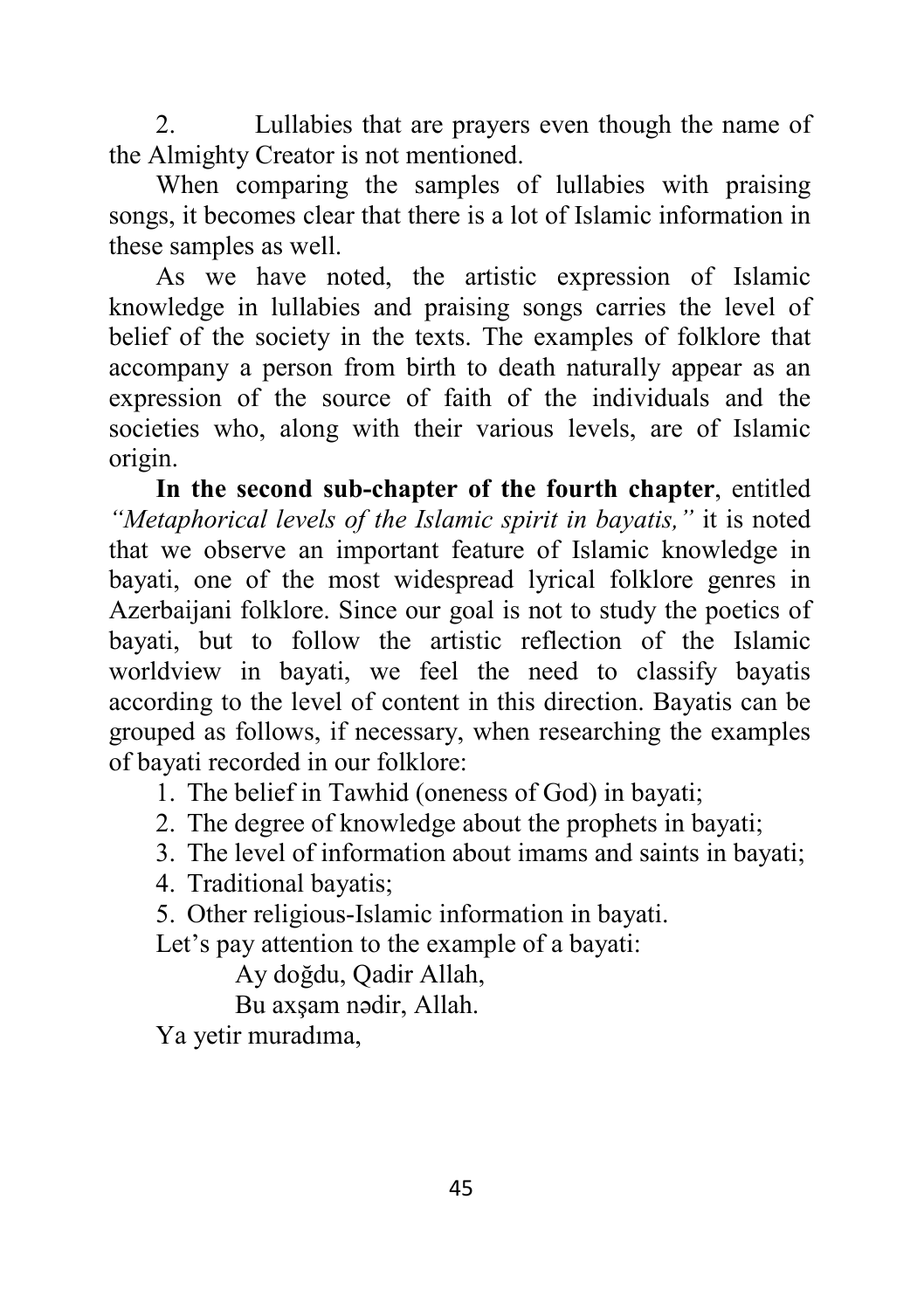Ya da ver səbir, Allah<sup>[79](#page-45-0)</sup>.

In this example, we again observe two of the most beautiful names of the Almighty Creator. Among them, the names Qadir and Sabir are mentioned in Asma'ul-Husna. In this bayati text, the name of Qadir is clearly visible in the plan of explicit expression. The other name, Sabir, appears at the semantic level in the subtext. It is known that God is patient. It is here that the caller of the bayati, as a sign of the belief in the one God, expresses the blessed names of Almighty Allah according to the situation in which he finds himself.

As one of the genres of bayati structure, the belief in the One God is also reflected in khoyrats (verses). The society demonstrates its worldview, religious and spiritual views in these examples, as in all genres. Let's refer to the texts:

Xuda səni,

 $\overline{a}$ 

Su sənin, su da sənin.

Gül çöhrəni görəydim,

Şirin yuxuda sənin.

Apparently, this verse reflects a lyrical, emotional mood. But while the lyrical "I" wishes to see his beloved in a dream, he hopes that in this way he will achieve his wish by mentioning the name of the One God. This is not a random vocabulary, but a projection of the way of thinking of the society.

One of the genres created by bayati is riddles. However, it should be noted that the riddles formed by the bayati are part of the riddles.

Baltanı vurdum daşa, Qan getdi coşa-coşa. Göydən mələklər endi, Səlam verdi birbaşa (Quran)<sup>[80](#page-45-1)</sup>.

<span id="page-45-1"></span><span id="page-45-0"></span><sup>79</sup> Azərbaycan folkloru antologiyası. XI cild. Şirvan folkloru [Shirvan folklore] / Toplayanı: S.Qəniyev. Tərtib edənlər: H.İsmayılov, S.Qəniyev. Bakı: Səda, 2005, s. 303

<sup>80</sup> Xuluflu V. Tapmacalar [Riddles]. Bakı: Nurlan, 2013, s. 103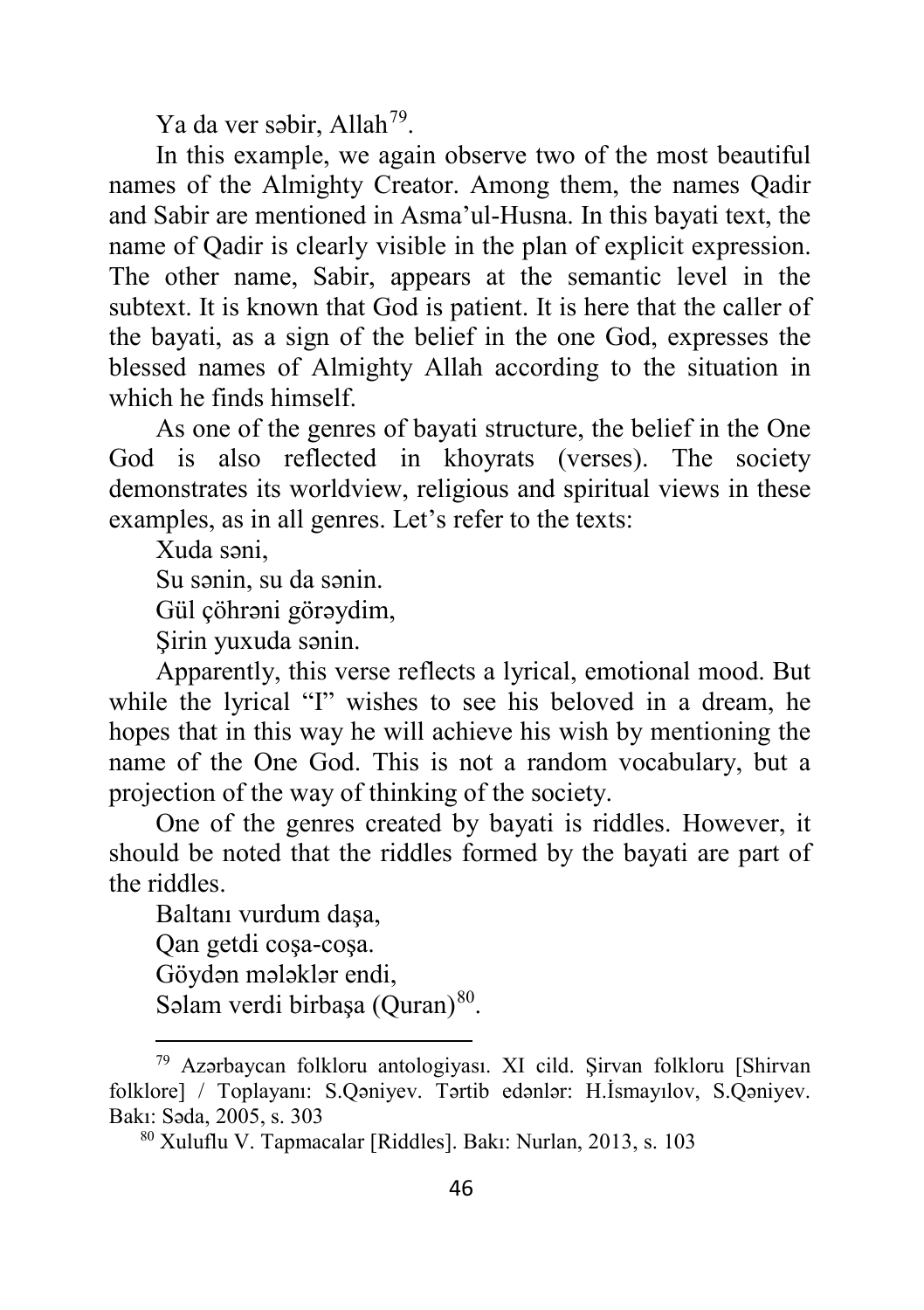There is no denying that this riddle has a bayati structure. At the level of content of this example, monotheism is observed clearly. Even the answer to this riddle demonstrates a perfect level of knowledge. Information such as angels descend from heaven to listen to the Qur'an and greeting the people, who recite the Holy Book, are conveyed on a semantic level in response to this riddle.

There is a serious need and demand for the study of traditional bayatis in our folklore. Let's look at the following example with a traditional meaning:

Eləmi, ya qar-qar,

 $\overline{a}$ 

Ötər qarğa, ya qar, qar.

Yaxşının gül üzünə,

Utanmazmı yağar qar?<sup>[81](#page-46-0)</sup>

Although the first two lines of this bayati seem meaningless, the main traditional views that we pay attention to are in the last two lines. It is said in bayati, "Isn't the snow ashamed that it falls and covers the face of the Good One's flower face?!" At first glance, it seems that this is just an artistic and poetic line, but a closer look reveals that the ideas here are not only figurative, but also symbolic. In mystical literature, the flower face symbolizes both Muhammad (peace be upon him) and the covering of the face, which is the manifestation of God, is considered an attempt to overshadow the light of the Almighty Creator and is considered blasphemy.[82](#page-46-1)

<span id="page-46-0"></span><sup>81</sup> Pirsultanlı S.P. Azərbaycan ağız ədəbiyyatında bayatılar [Bayatis in Azerbaijani oral literature]. Gəncə: GDU, 2012, s. 40

<span id="page-46-1"></span><sup>82</sup> Sayılov Q. Qarabağ fokloru: yurd, vətən nisgili dini inanclar kontekstində // "Qarabağ folkloru: problemlər, perspektivlər" mövzusunda II Respublika Elmi Konfransının materialları, – Ağcabədi şəhəri: – 15 noyabr, – 2013, – s. 213-222; Sayılov Q. Bayatı-xoryatların bədii sistemində vahid Allah kanonları // – Bakı: Filologiya və sənətşünaslıq, – 2019. №2, – s. 195-197; Sayılov, Q. Tapmaca-bayatıların bədii sistemində islam kanonlarını inikas edən metaforik modellər // – Bakı: Dil və ədəbiyyat, Beynəlxalq elmi-nəzəri jurnal, – 2019.  $\mathcal{N}$ <sup>o</sup> $1(109)$ , - s. 177-178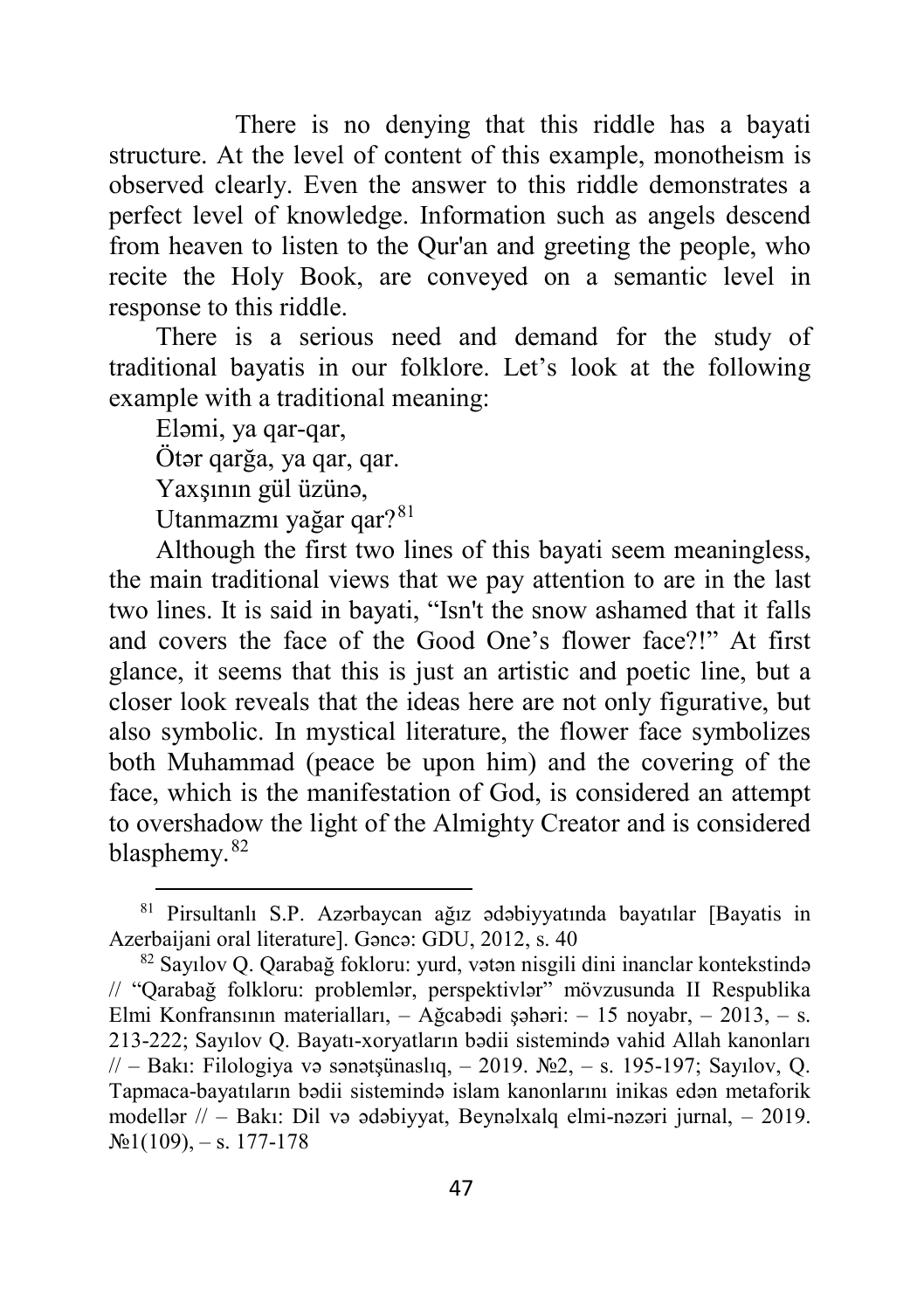**The third sub-chapter of the fourth chapter**, entitled *"Poetic-semantics of Islamic-gnosis motifs in the performances of ashugs,"* states that the genesis, origin and code of ashug folklore go back to the shamans. Modern ashugs who passed Gam / Shaman, and later the Ozan stage, filtered the character of each period and contributed to the epoch-making culture. Ashugs, who passed the stage of dervishism after the Medieval Ages, became the connoisseurs of the time and the most functional group. The art of ashug developed in the 16th century within Islamic culture, but did not complete its formation. Beginning in the mid-1700s, there was a convergence of conflicting cultures in the dargah and zava. The convergence of written and oral poetry gave contribution to the emergence and development of the art of ashug.

The place and position of Islam in the art of ashug has always enriched the poetics of art in a lofty and magnificent way. Since the transition to Islam, all art masters have touched on a sacred subject, and have shown their obedience. Bayatli Abbas writes in his poem "Bismillah":

Qaşına yazılmış sətri-bismillah,

Cəbimin sereyi Nəsru-minallah,

Üzün görən deyər əlhəmdü-lillah,

Adı kafir isə imana gəli $r^{83}$  $r^{83}$  $r^{83}$ .

As it is known, "vujudname" (autobiographic verses) also deals with difficult and authoritative topics in ashug poetry due to their content and meaning. It takes a great deal of intellect and understanding on the part of an artist to compose a poem from birth to death and to express it in an Islamic context. Malikballi Gurban's vujudname is one of the great works promoting Islam in ashug poetry:

...Bir yaşımda öz anamdan şir aldım,

İki yaşda əklü-sübrə yönəldim,

<span id="page-47-0"></span> $\overline{a}$ <sup>83</sup> Mümtaz S. El şairləri [Folk poets]. Bakı: 1935, s. 123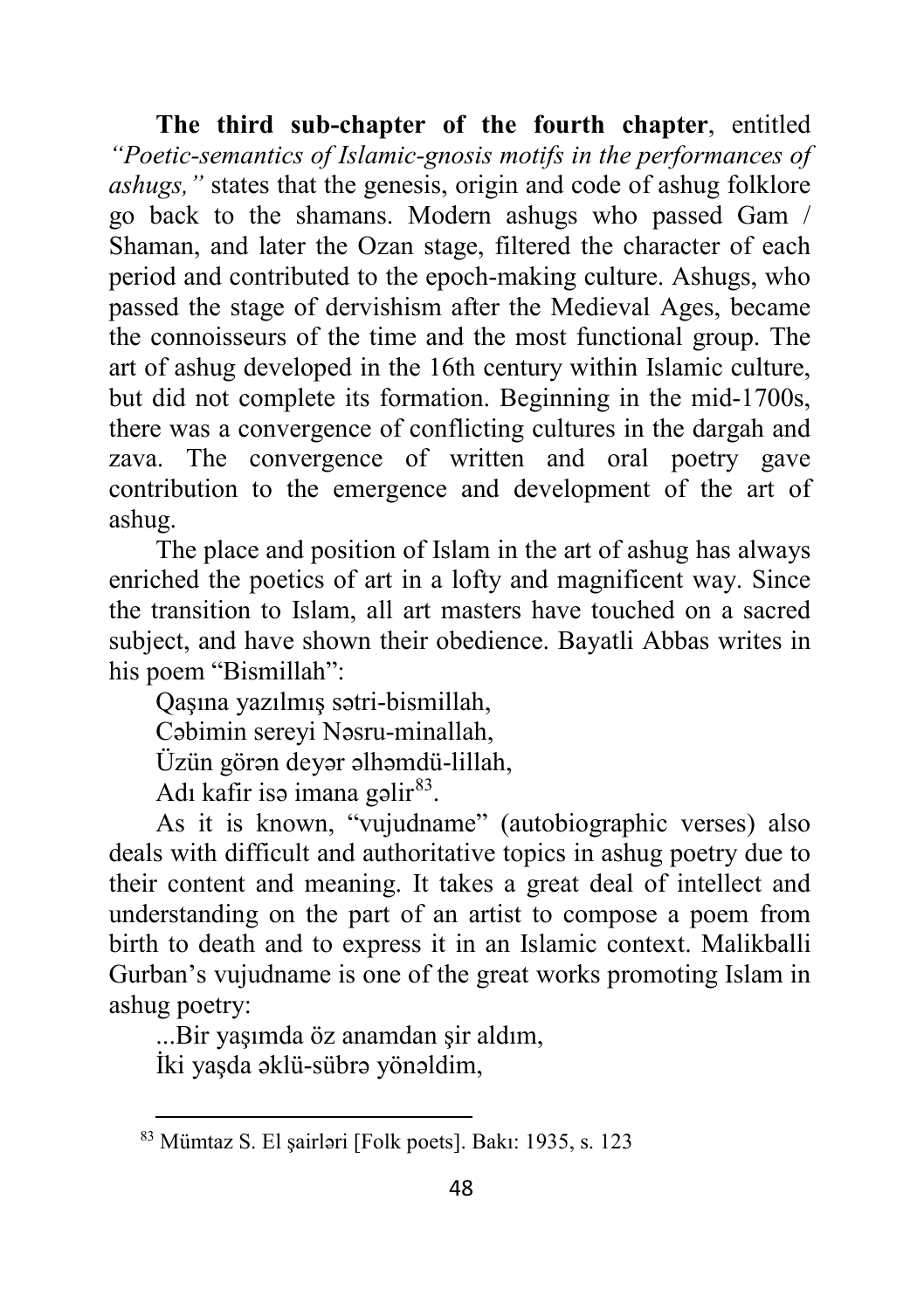Üç yaşda danışdım, oynadım, güldüm,

Qəddü-qamət dörtdə elədim izhar[84](#page-48-0).

The Creator of all beings is Allah (swt). We too can be happy only through our actions and worship. We appealed to the images of our Almighty God and the Holy Quran in the ashug poetry, which is a cultural event in Azerbaijan. Both the ashug and the poet must not forget that their talents were given by Allah (swt) and praise him at all times. In time, everyone will stand before God. This is the most horrible and magnificent scene. One cannot imagine the fear of this moment. Imagine that while you are waiting for the moment when you will be interrogated on the Day of Judgment, and they are calling your name. You will say: "Today is a very difficult day." We need to prepare for that difficult day in this world. This great preparation is also reflected in the work of the artists we apply to. $85$ 

**The fifth chapter of the dissertation, entitled "Islamic motifs in ceremonial folklore,"** shows that when studying the subject of "Azerbaijani folklore and Islam", it is certainly impossible to ignore the ceremonies. This is due to two main factors:

1

<sup>84</sup> Mümtaz S. El şairləri [Folk poets]. Bakı: 1935

<span id="page-48-1"></span><span id="page-48-0"></span>**<sup>85</sup>** Сайылов Г. Религиозные мотивы в Азербайджанской ашыгской поэзии // Литература и художественная культура тюркских народов в контексте восток-запад. Материалы международной научно-практической конференции, – Казань: – 17-19 октября, – 2013, – с. 254-258; Sayılov Q. Azərbaycan aşıq sənətində dini və irfani görüşlər // Aşıq Şəmşirin anadan olmasının 120 illiyinə həsr olunmuş "Aşıq sənətinin tarixi inkişaf yolları və Aşıq Şəmşir mərhələsi" mövzusunda Beynəlxalq Elmi Konfransının materialları, – Bakı: – 5 dekabr, – 2013, – s. 207-220; Galyautdinovna G.İ., Mingazova L.İ., Sayilov G.A. Creativity of Ahugs: An İnverstigation on Ashug Culture in Azerbaijan // Journal of History Culture and Art Research, – 6 (6), – Desember 2017, – p. 145-152; Mingazova L.İ., Sayfulina F.S., Sayilov G.A. Shirvan Woman Ashugs // Modern Philology, – Number 4 [2], – May 2018, The University og Chikago Press, – p. 1040-1050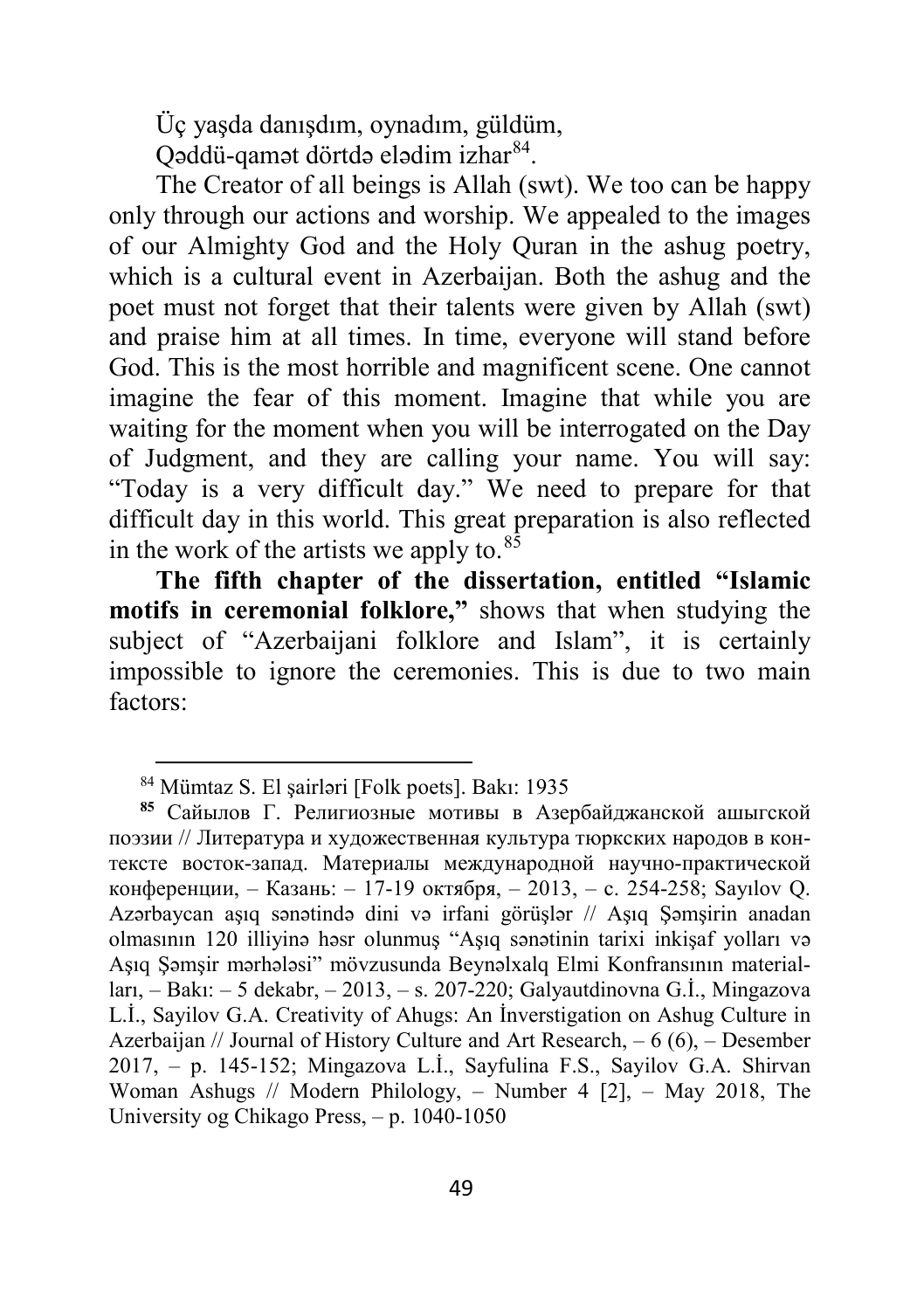First, with the penetration of Islam into the public consciousness of Azerbaijan, Islamic ceremonies such as Ramadan, the Feast of Sacrifice (Eid al-Adha) have entered our national life;

Second, the ceremonies historically belonged to the Azerbaijani culture, especially household ceremonies, have been enriched with Islamic ideas and acquired new shades of content.

**The first sub-chapter of the fifth chapter**, entitled *"Folk semantics of Islamic ceremonies,"* states that there are many ceremonies in the Azerbaijani ceremonial system exclusively related to Islam. The most famous of these are Ramadan, the Feast of Sacrifice, Karbala / Shabih and so on. The tradition of sacrifice also existed in pre-Islamic times. Early, primitive societies, after settling down, would sacrifice to nature for the intensification of nature-society relations, that is, for what they received from nature, either from themselves or from the objects they possessed. Since sacrifice is related to faith, by analyzing its religious and mythological aspects and bringing it to a new level, the modulation of myth into belief and belief into folklore is found in both texts and scientific-theoretical views.

Muslims have been celebrating the Feast of Sacrifice since the second year of the Hijri calendar. The 10th, 11th and 12th days of the month of Dhu al-Hijjah, the season of Hajj, are called "ayyami-nahr". "Ayyami-nahr" means the days of sacrifice. The nature of the sacrificial rites, which are based on the first civilization of humankind, has changed from time to time. Primitive people threw the slaughtered victims into water, mountains and forests. In the Islamic world, however, the sacrifice is not for the sake of the body and matter, but for the sake of Allah and is distributed to those in need.

There are many examples this holiday in folk art. Many of our tales and epics cover the Feast of Sacrifice ("Tapdig's Tale", the epic "Alikhan and Pari"). The Feast of Sacrifice is widely reflected in beliefs and other genres.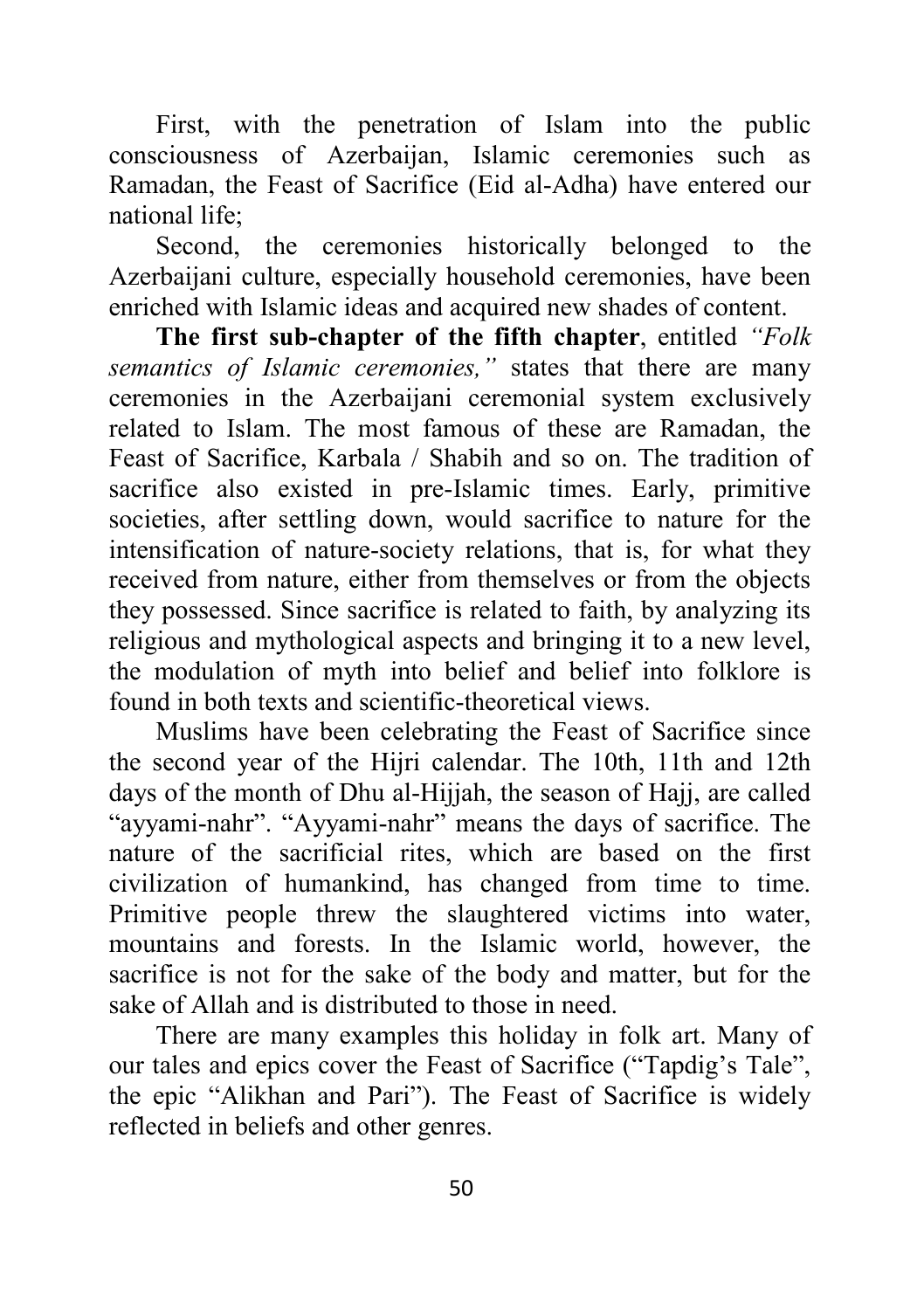The month of Ramadan, known in our national culture as the month of "fasting", has many meanings as a term. Both believers and non-believers have observed many things that are forbidden by God, who has given special importance to this month. In other words, their desire to inculcate in themselves the prohibitions such as "not doing" during the months of Muharram and Ramadan, which they used to do in the ordinary months, means that they also belong to Islam, and even serve Islam in a way that they help it to live and develop among the people.

The implementation of Ramadan customs and rituals has penetrated into many spheres of social life. From the first day to the last day, the prayers of Ramadan, the various ceremonies performed, either large or small, are, of course, expressed in words and deeds. **Ramadan has entered the world of culture and art as a ceremony, thus creating the folklore of Ramadan.** Slogans such as *"Ramadan shopping", "Ramadan discounts", "Ramadan iftar"* are a clear example of the manifestation of Ramadan in all spheres of life. These events, which have become a motto, are a ceremony, included in the sphere of folk art. Because all this happens without any instructions, decrees and decisions of the people, but with their own creative will.

Shabih performances performed in the month of Muharram are closely related to the typological nature of folklore traditions. Shabih performances are a kind of street performances. Both form and meaning have a religious character and are widespread in the Middle East, including Azerbaijan, as a mystery play. These street performances have their own dramaturgy and poetics, where the main line of conflict develops on the basis of the struggle between the Caliph Ali's son Hussein and the supporters of Yazidi, who are plotting against him. This massacre, known in history as the "Karbala tragedy", is still remembered as a lesson in Islamic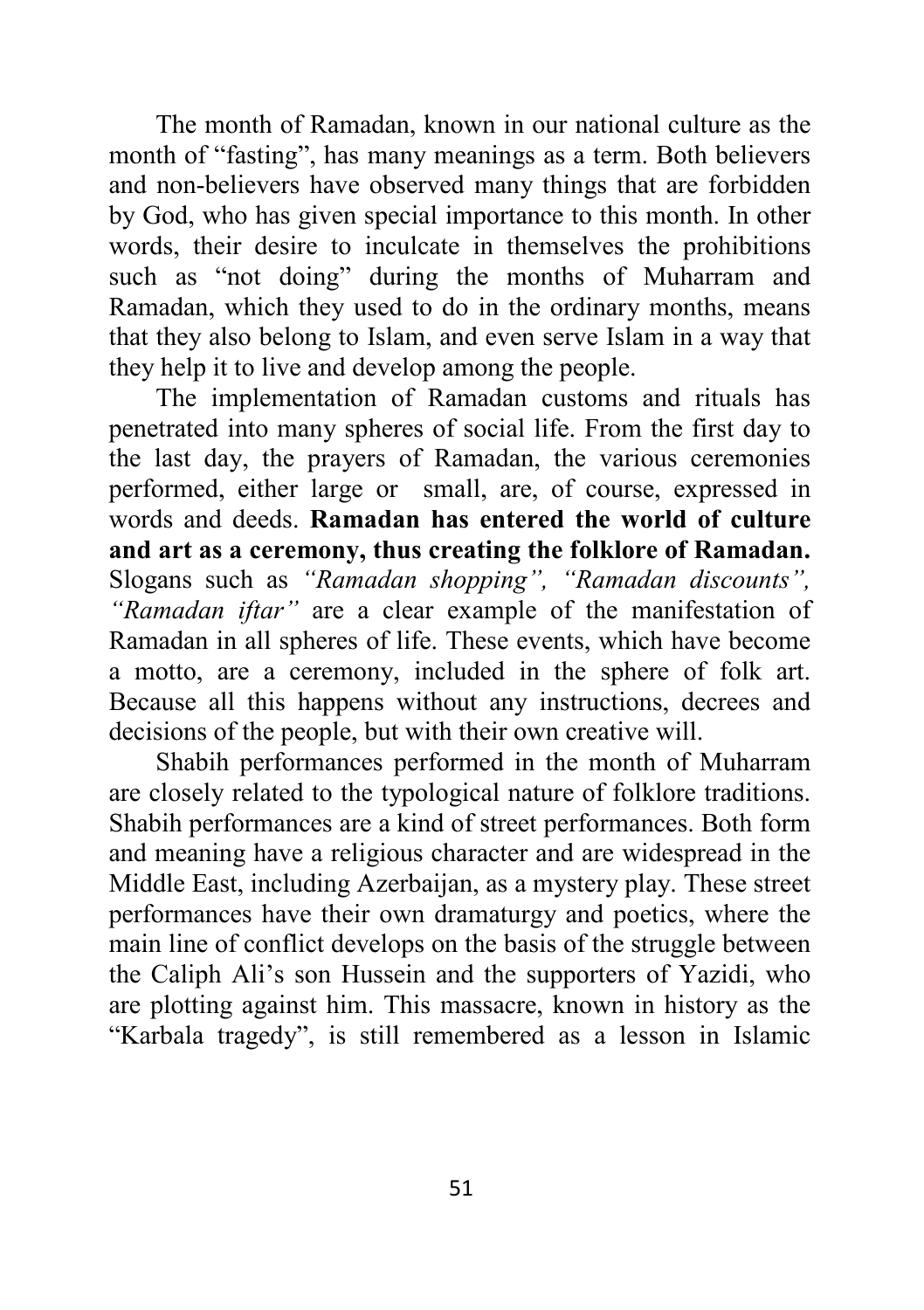history. Since the 8th century, Shiites have been mourning for the Prophet's grandson, Hussein<sup>[86](#page-51-0)</sup>.

In general, the tragedy of Karbala penetrated deeply into the national system of thought in Azerbaijan and played a great role in enriching it with Islamic beliefs. Although the prototype of the legends about Karbala is always historical events, here we are faced with a rich creative event that reflects the epic folklore of Azerbaijan. That is, the legends of Karbala, as a genre of folklore, reflect the whole "technological" aesthetics of oral creativity.

**In the second sub-chapter of the fifth chapter,** entitled *"Islamic motifs in the traditions of national ceremonies,"* it is noted that with the penetration of Islam into the public consciousness of Azerbaijan, purely Islamic ceremonies such as Ramadan, the Feast of Sacrifice have entered our national life. On the other hand, historically, the ceremonies of the Azerbaijani people have been enriched with Islamic ideas and acquired new shades of content.

S. Gasimova writes, *"If we look at the history of religions in which Novruz is in contact not only in Azerbaijan, but in all regions, we see that the world's great religions such as Christianity and Islam have influenced Novruz and left certain traces in its content and form. However, Novruz, as a holiday, has never melted into these religions."[87](#page-51-1)*

Novruz has undergone significant changes during its "contacts" with Islam. The humanitarian nature of Islam has played a major role here. In essence, Islam has kept humanist acts in the form of "monotheism" and thus maintained the

<span id="page-51-0"></span><sup>86</sup> Şəbih tamaşalarının dramaturgiyası və hazırlanma xüsusiyyətləri haqqında [On the dramaturgy and preparation features of Shabih performances]. Azərbaycan Teatrı dünən, bu gün, sabah (http://azteatr.musigidunya.az/file?id=143&dt=1161).

<span id="page-51-1"></span><sup>87</sup> Qasımova S.A. Azərbaycanda Novruz ənənələri və inancları [Novruz traditions and beliefs in Azerbaijan]: Fil. üz. fəl. dok. ...dissertasiya. Bakı, 2015, s. 17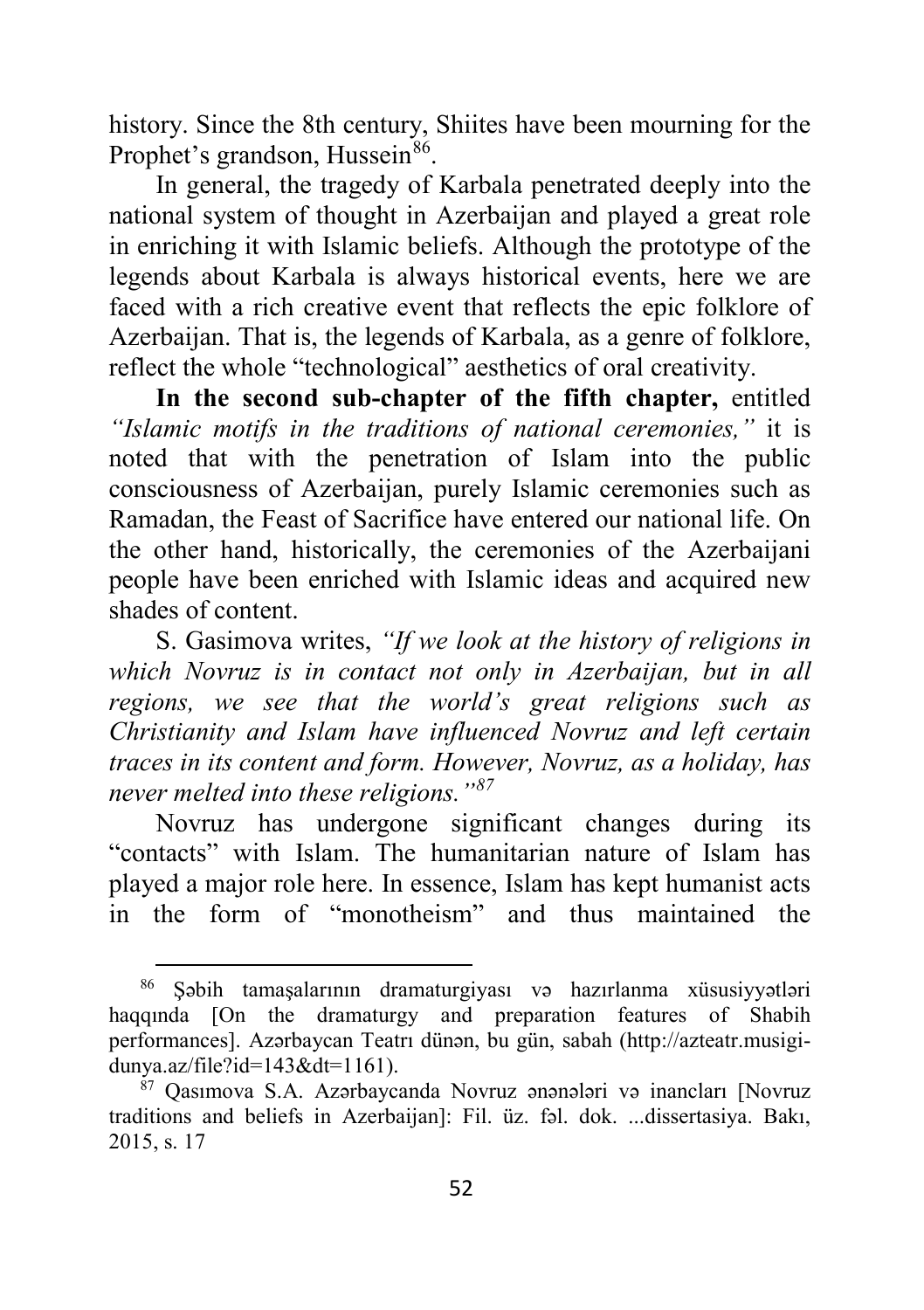"ecological" balance of ethnic and cultural diversity sanctioned by the Holy Ouran.<sup>[88](#page-52-0)</sup>

Khidir Nabi, in other words, the name of the prophet Khidir is one of the most complex facts of our national culture. So, there are many folklore and ethno-cultural events related to this image. For example, Khidir Nabi holiday, Khidir Nabi days, Khidir Nabi wedding, etc.

Khidir Nabi holiday is a seasonal holiday celebrated on the closest Thursday evening to the half of the Boz Ay, i.e. the fourteenth of February. Although this holiday is now celebrated as an Islamic holiday, its roots go back to pre-Islamic times. Most legends about Khidir are spread in Azerbaijan. There is no corner of our homeland where there is no topic related to Khidir. In this regard, there are various legends about Khidir Ilyas in Azerbaijani folklore. Repeated and sometimes contradictory legends indicate that this image is still not sufficiently studied in folklore.<sup>[89](#page-52-1)</sup>

One of the ceremonies that have a special place in the traditions of our people is the wedding ceremony. Islam, which has made its wonderful contribution to every aspect of our lives, has also drawn boundaries for people in the matter of marriage, and has openly stated the issue of halal (permissible or lawful) and haram (forbidden). It is just as easy to tear down a nonreligious marriage as it is to tear down a building without a solid foundation. The divine order, the honest way of life, is the best form of Islam that families can offer to build a healthy religion. Almighty Allah's command, "Marry those among you who are

 $\ddot{\phantom{a}}$ 

<span id="page-52-0"></span><sup>88</sup> Ravilevna A.Z., Mingazova L.İ., Sayfulina F.S., Sayilov G.A. Novruz Holiday in Shirvan Region // Ad Alta. – Journal of İnterdisciplinary Research,  $- p. 97-99$ 

<span id="page-52-1"></span><sup>89</sup> Сайылов Г. Хыдыр Ильяс как этнокультурная концепция мышления: контексты веры, религии и фольклора // – Поволжье: Традиционная культура народов, – 2015. – с. 418-425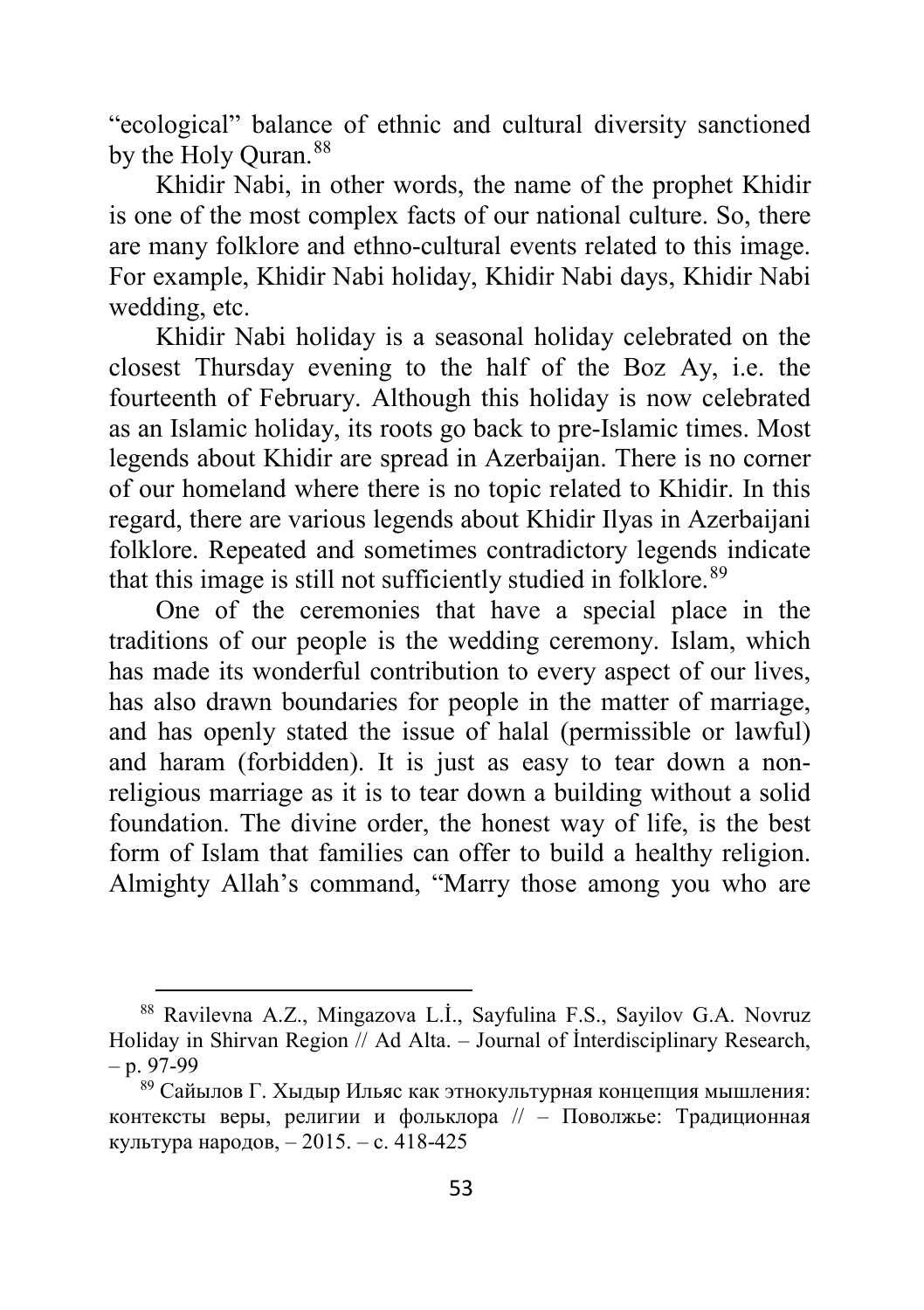single" (Nur:  $24/32$ )<sup>[90](#page-53-0)</sup> has given us a duty and encouraged us to do this good deed. The establishment of a Muslim family is ultimately the establishment of a Muslim society. $91$ 

Many of the customs forbidden by Islam in modern mourning ceremonies appear to have existed in pre-Christian history. When we look at our national mourning from the Islamic canons of mourning, an interesting picture emerges: Islamic canons have penetrated the structure of mourning many times more than weddings. This, in turn, enriched our mourning ceremonies with sacred values and gave them divine-Islamic harmony.<sup>[92](#page-53-2)</sup>

**In the part "Conclusion" of the dissertation** the studies are completed and the results are presented in the following theses:

1. The relationship between folklore and religion has always been one of the most important areas of research in folklore. This problem, in essence, is closely related to the worldview. Approaches to the history of the development of forms of social consciousness, conditioned by materialist and idealistic views, enable us to solve the problem in the most different, diverse, opposite, and even completely contradictory ways.

2. Due to the fact that Islamic religious issues are not studied as a problem in Azerbaijani folklore, the existing theoretical and methodological experience in this field is not satisfactory. The "available experience", as noted in the

<span id="page-53-0"></span><sup>90</sup> Qurani-Kərim [The Noble Quran] / Ərəb dilindən tərcümə edənlər: Z.Bünyadov və V.Məmmədəliyev. Bakı: Azərnəşr, 1992, s. 335

<span id="page-53-1"></span><sup>91</sup> Сайылов, Г. Свадебная и погребальная обрядность в Исламе // Богослужебные практики и культовые искусства в современном мире. – Майкоп: – 2018. – т.1, вып.3. – с. 892-902

<span id="page-53-2"></span><sup>&</sup>lt;sup>92</sup> Сайылов Г. Свадебная и погребальная обрядность в Исламе // Богослужебные практики и культовые искусства в современном мире. – Майкоп: – 2018. – т.1, вып.3. – с. 892-902; Сайылов, Г. Исламские каноны в художественной системе обрядового фольклора // – Urganch: İlm sarchashmaları, научно-методический журнал,  $-2019$ . №2,  $-$  с. 53-57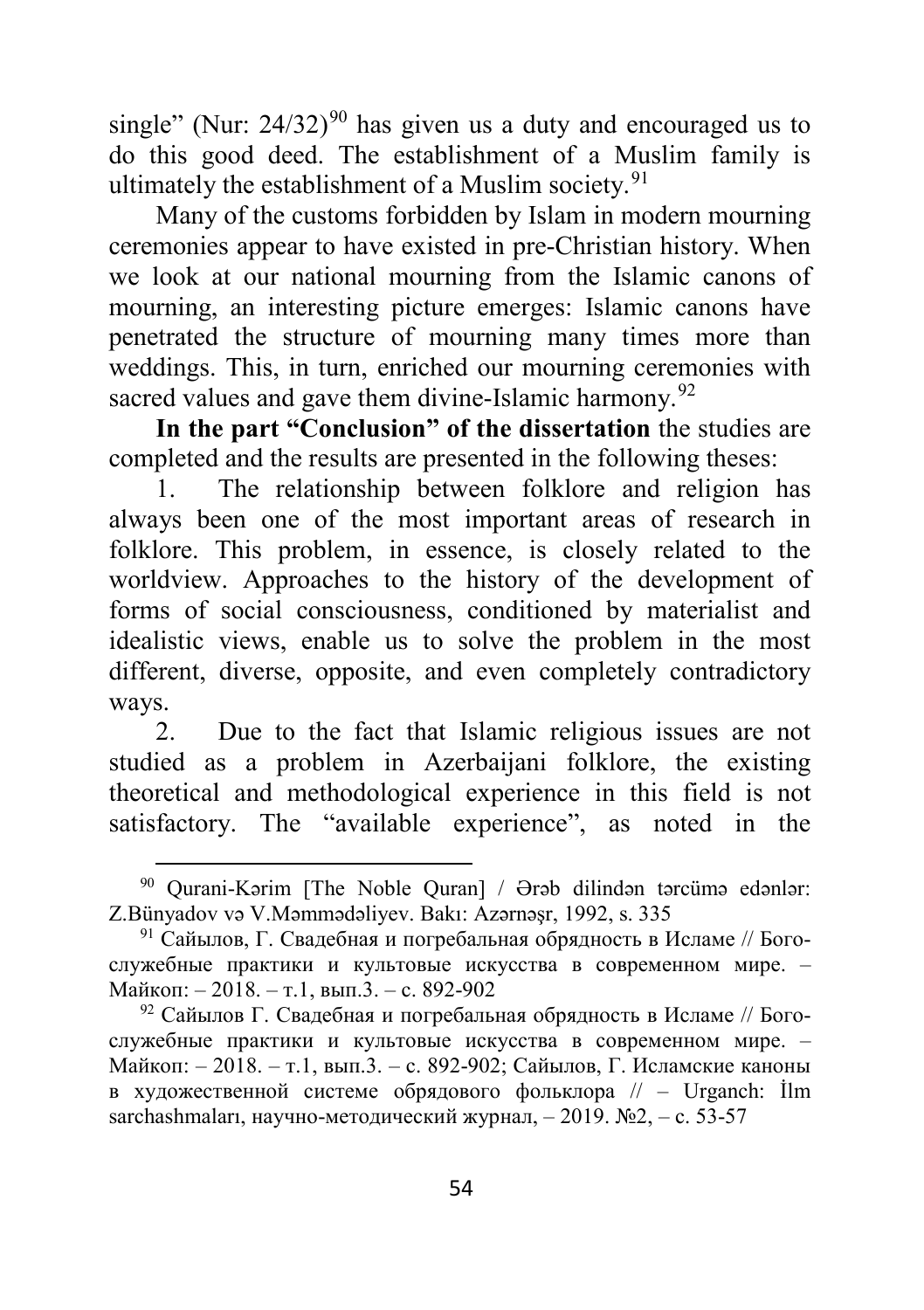introduction, belongs to the first decades of the Soviet era and is, without exception, ideological and propagandistic.

3. Mythology is considered to be the first stage in the history of public consciousness. With the disintegration of mythological consciousness, many forms of consciousness develop from it. Religion and folklore are also transforming from mythological consciousness into independent forms of historical consciousness.

4. The historical and cultural roots of Islamic views in Azerbaijani folklore go back centuries. Ideological and religious developments in the ancient Turkic epic began with the idea of mythical creation and were systematized around the beliefs of tengrism.

5. The replacement of old mythological characters with new religious ones in the Turkic mythological system and epic tradition after the adoption of Islam is also evident in the comparison of the Uyghur version of the Oghuzname with the Islamic versions. Oghuz, the bearer of the idea of tengrism in the pre-Islamic epic tradition, became the framework of a new religion in the Islamic epoch.

6. The invaluable source for the study of the subject of "Azerbaijani folklore and Islam" is the epic "Kitabi-Dede Gorgud". This epic includes not only Islamic views, but also the history, culture, ethno-psychology of our people.

7. The epic type presents reality as a system of poetic arrangements of events. In the lyrical type, the sense of reality is presented through images. As this difference shifts to genres, it becomes more individualized due to the differences in the poetic nature of each genre. In this respect, the Islamic idea has different forms of expression in lyrical folklore genres.

8. Religious propaganda appears in the ashug poetry from its first embryos. The place and position of Islam in the ashug poetry has always enriched the poetics of art in a lofty and magnificent way. Since the transition to Islam, all art masters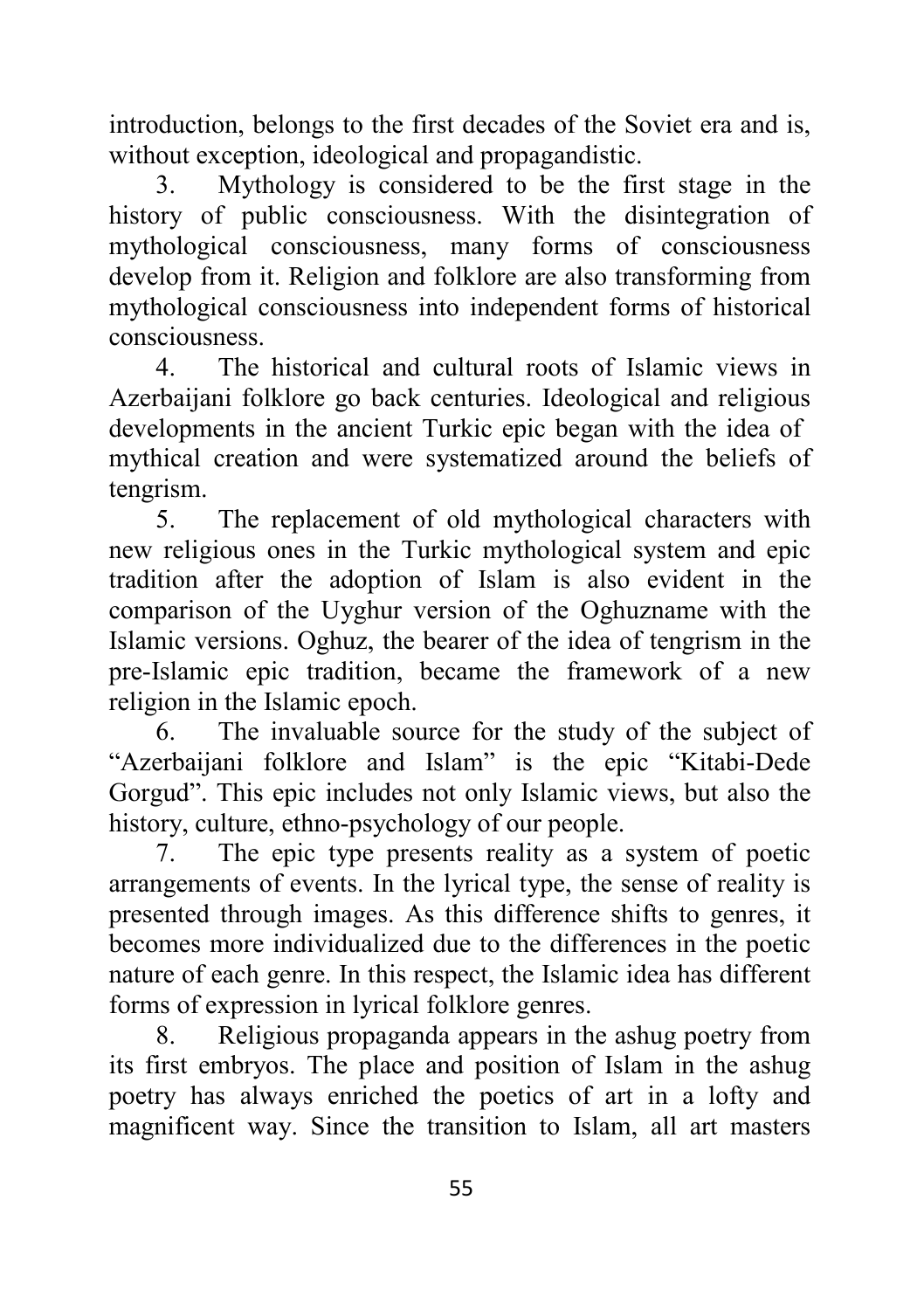have touched on a sacred subject, and have shown their obedience.

9. There are many ceremonies in the system of ceremonies related to Islam. The most famous of these are Ramadan, the Feast of Sacrifice, Karbala / Shabih and other ceremonies. However, at the same time, today we celebrate the birthday of the Prophet Muhammad (pbuh), the birthdays of the imams of the Ahl al-Bayt, their anniversaries, Qadri-khum and so on. There are numerous ceremonies like these.

10. Novruz, as a ceremony with a very ancient history, "contacted" not only with Islam, but also with many celestial and non-celestial religions and belief systems. Novruz has undergone significant changes during its "contacts" with Islam. The humanitarian nature of Islam has played a major role here.

11. One of the ceremonies that have a special place in the traditions of our people is the wedding ceremony. Wedding ceremonies have existed since the creation of human. Islam, which has made its wonderful contribution to every aspect of our lives, has also drawn boundaries for people in the matter of marriage, and has openly stated the issue of halal and haram.

12. Many of the customs forbidden by Islam in modern mourning ceremonies appear to have existed in prehistoric times. Islamic canons have penetrated the structure of mourning many times more than marriage.

## **The main provisions and results of the dissertation are reflected in the following books and articles of the author:**

1. General Roots, General Spirituality: Literary İnterrelations of Literatures in the Aspect of Cultural Dialogue / Galib Sayılov, Guluza Gimadieva, Liailia Mingazova [et al.] // Journal of History Culture and Art Research. Tarih Kültür ve Sanat Araştırmaları Degisi, – 2017. vol. 6, №4, – p. 497-504.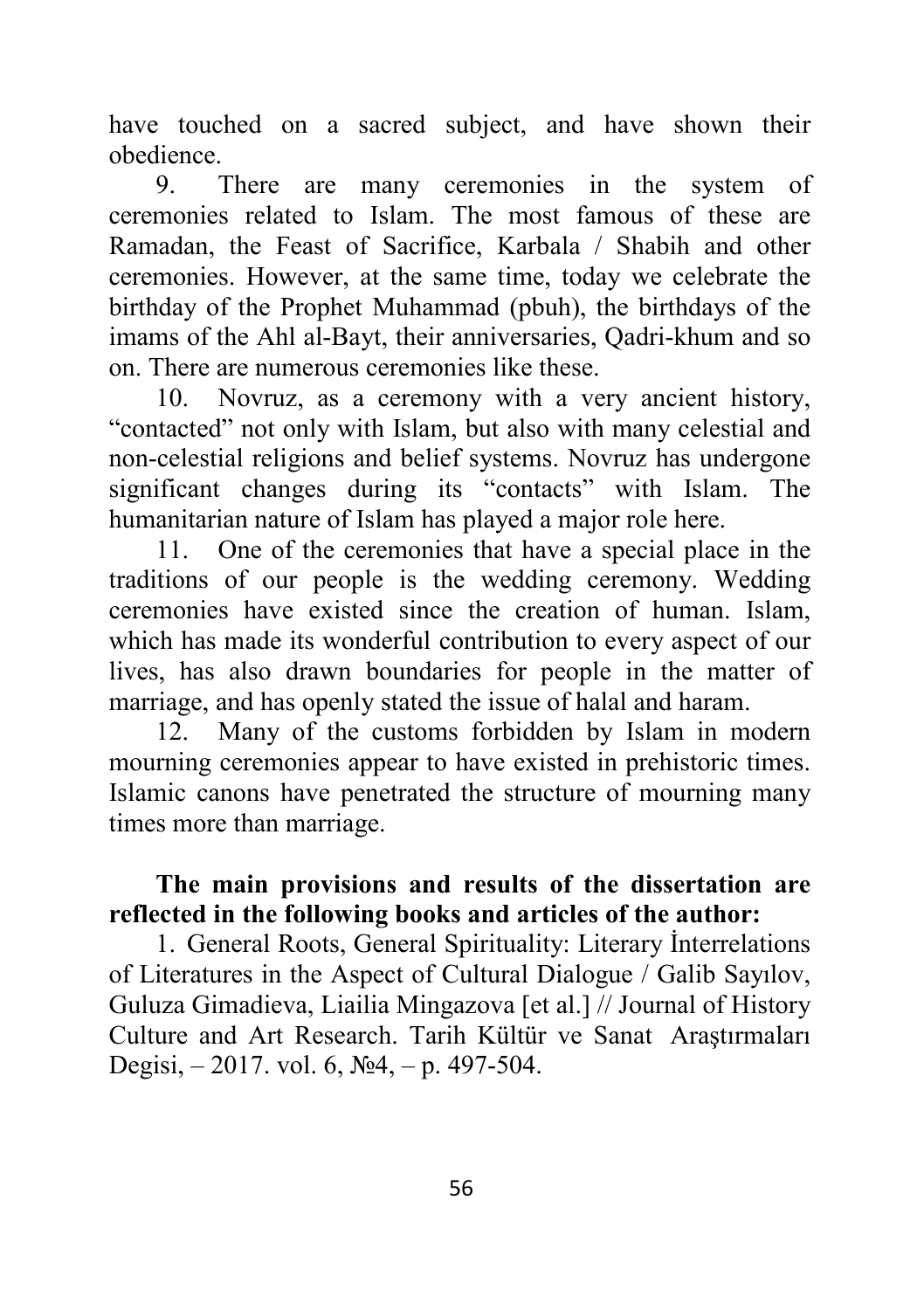2. "Kitab-i Dede Korkut": Tanrıçılıkdan İslam'a Geçişi Yansıtan Total Modelleştirici Sistem // Disiplinar Sosyal Bilimler Dergisi, – 2018. №4, – s. 15-25.

3. "Kitab-i Dede Korkut": Tanrıçılıktan İslama keçidi inikas eden total modelleştirici sistem // Uluslararası Afro-Avrasiya Araştırmaları Dergisi, – 2019. №7, – s. 237-244.

4. Aşık ideoloji kavramında islami-tasavvuf // Sosyal bilimler, Akademik araştırmalar, – 2019. – c. 4. – s. 20-25.

5. Azerbaycan folklorunde dine materiyalist bakış // Sosyal bilimler, Akademik araştırmalar, – 2019. – c. 4. – s. 13-15.

6. Creativity of Ashugs: An Investigation on Ashug Culture İn Azerbaijan / Galib Sayılov, Gulshat Galyautdinova, Liailia Mingazova // Journal of History Culture and Art Research. Tarih Kültür ve Sanat Araştırmaları Dergisi,  $-2017$ , vol. 6, No 6,  $- p$ . 145-152.

7. Foklor ve İslam problemine arkaik-mitolojik düşünce konteksinde bakış // – Türkiye: Uluslararası Afro-Avrasiya Araştırmaları Dergisi, – 2019. №7, – s. 230-236.

8. Mit-din açıklamasında magik-din ilişkileri // Sosyal bilimler, Akademik araştırmalar, – 2019. – c. 4. – s. 15-20.

9. Novruz Holiday in Shirvan Region / Galib Sayılov, Zılya Abulhanova, Liailia Mingazova [et al.] // Journal of interdisciplinary research, – p. 97-99.

10. Shirvan Woman Ashugs / Galib Sayilov, Liailia Mingazova, Flera Sayfulina // Modern Philology. The University of Chicago, – 2018, №4 (2), Volume 115, – p. 1040-1050.

11. "Azərbaycan folkloru və islam dini" mövzusu nəzərifəlsəfi problem kimi // – Bakı: Dil və Ədəbiyyat, Beynəlxalq elmi-nəzəri jurnal, – 2018. №2 (106), – s. 193-197.

12. "Folklor" konseptinə "din-folklor" münasibətləri kontekstində baxış // – Bakı: BDU-nun İlahiyyat fakültəsinin elmi məcmuəsi, – 2018. №29, – s. 427-434.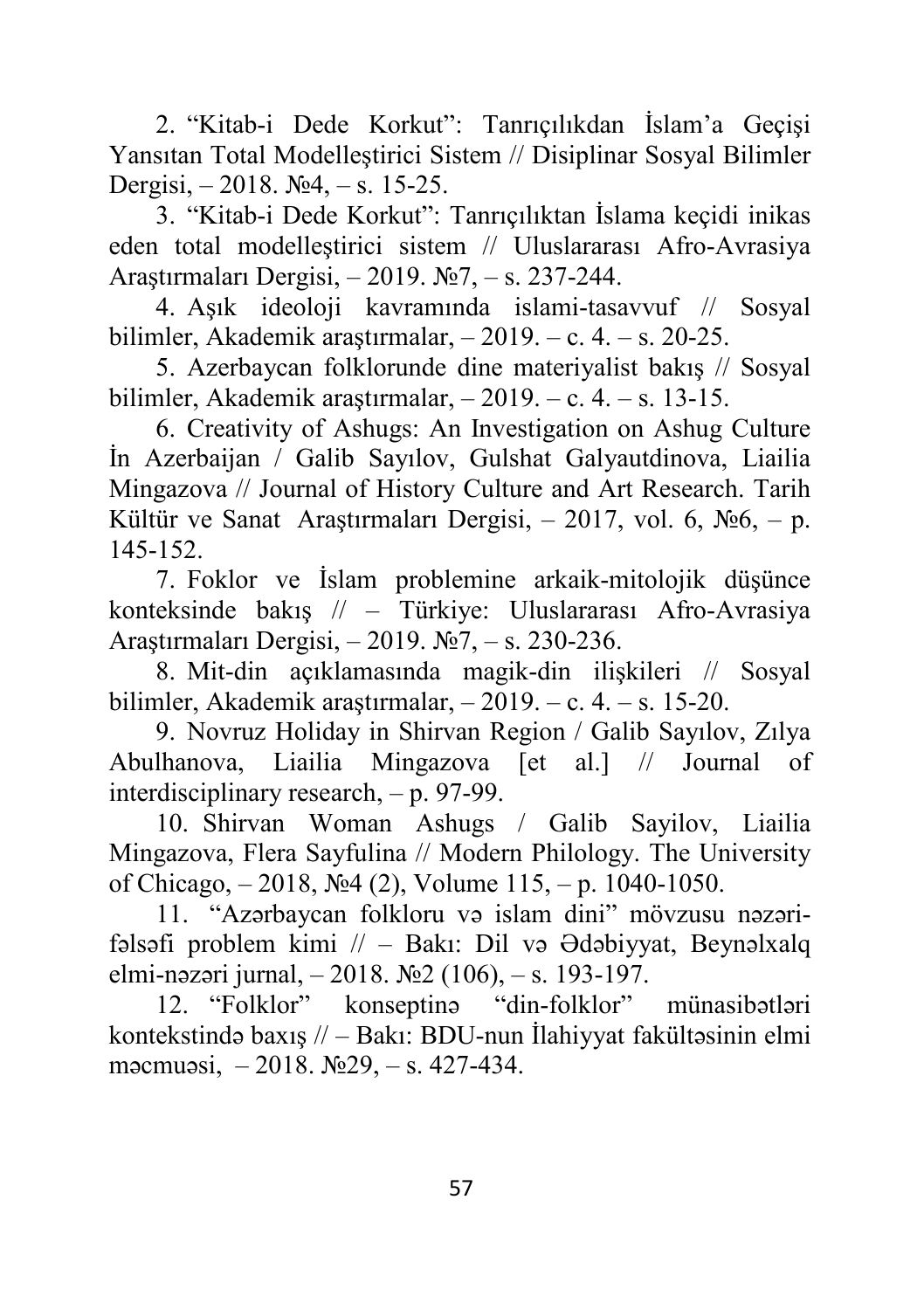13. "Folklor-din" probleminə mif-din münasibətləri kontekstində baxış // – Bakı: Filologiya məsələləri, – 2018. №4, – s. 258-264.

14. "Mifologiya-din" probleminə yeni yanaşmalar (S.Rzasoyun baxışları əsasında) // – Bakı: Azərbaycan şifahi xalq ədəbiyyatına dair tədqiqlər,  $-2018$ .  $\text{N}$ <sup>o</sup>  $1(52)$ ,  $-$  s. 67-73.

15. "Oğuznamə" dastanında islam dini motivləri // – Bakı: Filologiya məsələləri,  $-2018.16, -s.281-287$ .

16. "Oğuznamə" epik ənənəsində islami baxışlar // – Bakı: Dövlət və din, İctimai fikir toplusu, – 2018. №04 (57), – s. 71-77.

17. Atalar sözlərində dini görüşlər // Литература и художественная культура тюркских народов в контексте восток-запад. Материалы международной научнопрактической конференции, – Казань: – 14-15 мая, – 2014, s. 434-439.

18. Q. Atalar sözlərində islami əxlaq və davranış modelləri // – Bakı: Elmi əsərlər, – 2019. №1 (37), – s. 45-48.

19. Azad Nəbiyevin elmi yaradıcılığında dini inanc sistemi // Проблемы изучения и преподавания Башкирской и тюркской филологии, –Республика Башкортостан, г. Стерлитамак: – 17 декабря, – 2013, – с. 168-170.

20. Azərbaycan aşıq sənətində dini və irfani görüşlər // Aşıq Şəmşirin anadan olmasının 120 illiyinə həsr olunmuş "Aşıq sənətinin tarixi inkişaf yolları və Aşıq Şəmşir mərhələsi" mövzusunda Beynəlxalq Elmi Konfransının materialları, – Bakı:  $-5$  dekabr,  $-2013$ ,  $-$  s. 207-220.

21. Bayatı-xoryatların bədii sistemində vahid Allah kanonları // – Bakı: Filologiya və sənətsünaslıq, – 2019.  $\mathbb{N}^2$ , – s. 195-197.

22. Dastanlarda vahid Allah inancı // – Bakı: Dədə Qorqud, Elmi-ədəbi toplu, – 2015.  $\mathbb{N}$ 21 (54), – s. 56-65.

23. Əfsanələrdə mif-islam transformlarının poesemantikası // – Bakı: Filologiya məsələləri, – 2018. №11, – s. 221-225.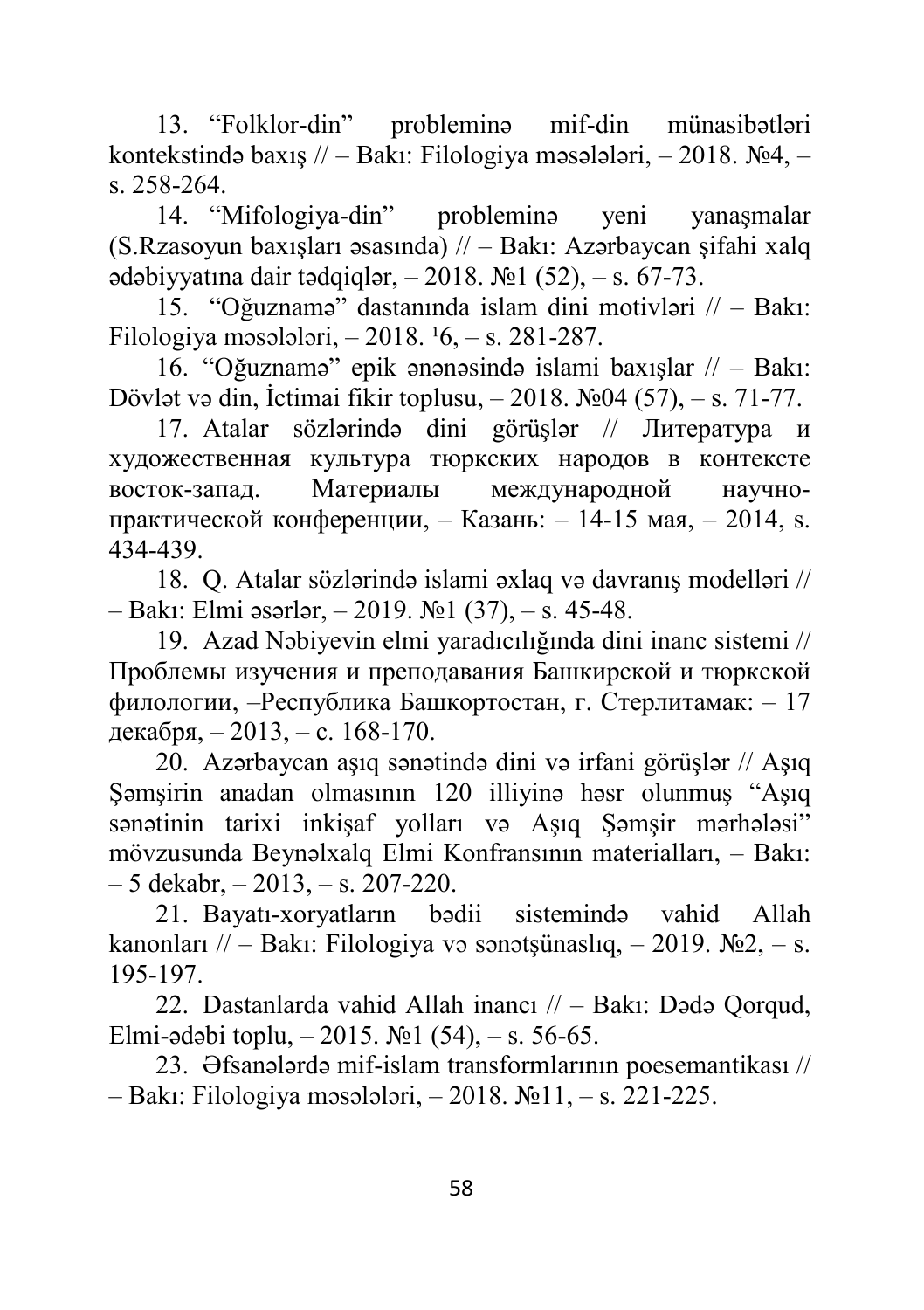24. Əfsanələrin təsnifatında dini-teoloji təzahürlər // – Bakı: Azərbaycan şifahi xalq ədəbiyyatına dair tədqiqlər, – 2013. –  $c.43. - s. 180 - 192.$ 

25. İslamöncəsi epik ənənədə dini-ideoloji gəlişmə // – Bakı: Elmi əsərlər, – 2018. №2 (34), – s. 23-28.

26. Kitabi-Dədə Qorqud" dastanında islam kanonları // – Bakı: Azərbaycan şifahi xalq ədəbiyyatına dair tədqiqlər, – 2018.  $N<sub>2</sub>$  (53), – s. 6-13.

27. Lətifələrdə İslam inancının kanonik proyeksiyaları // – Bakı: Dövlət və din, İctimai fikir toplusu, – 2019. №1 (60), – s. 82-89.

28. Lirik folklorda vahid inanc sistemi // Литература и художественная культура тюркских народов в контексте восток-запад. Материалы международной научнопрактической конференции, – Казань: – 14-17 октября, –  $2015, -c.468 - 477.$ 

29. Mədəniyyət tarixində "mif-din keçidi" problemi // – Bakı: Dədə Qorqud, Elmi-ədəbi toplu, – 2018. №1 (62), – s. 112- 118.

30. Məhəbbət dastanlarında islami görüşlərin təsəvvüfi-irfani motivlənmə səviyyəsi // – Bakı: Dədə-Qorqud, Elmi-ədəbi toplu,  $-2018.$  №2 (63),  $-$  s. 89-96.

31. Mifologiya və din: İctimai şüur konseptləri kimi // Dövlət və din, İctimai fikir toplusu, – may-iyun, – 2018. №3 (56),  $-$  s. 28-33.

32. Milli folklorda İslam dininin poetik təsvirləri // – Bakı: Dövlət və Din, İctimai fikir toplusu, – 2019. №03 (62), – s. 76- 83.

33. Nağıllarda mifdən islama keçid // – Bakı: Dil və ədəbiyyat, Beynəlxalq elmi-nəzəri jurnal,  $-2015$ .  $\mathbb{N}$ <sup>1</sup> (93),  $-$  s. 177-180.

34. Nağılların islami ədalət ideyasının mətnüstü və mətnaltı səviyyələri // – Bakı: Dil və ədəbiyyat, Beynəlxalq elmi-nəzəri jurnal,  $-2018$ . №3 (107),  $-$  s. 289-291.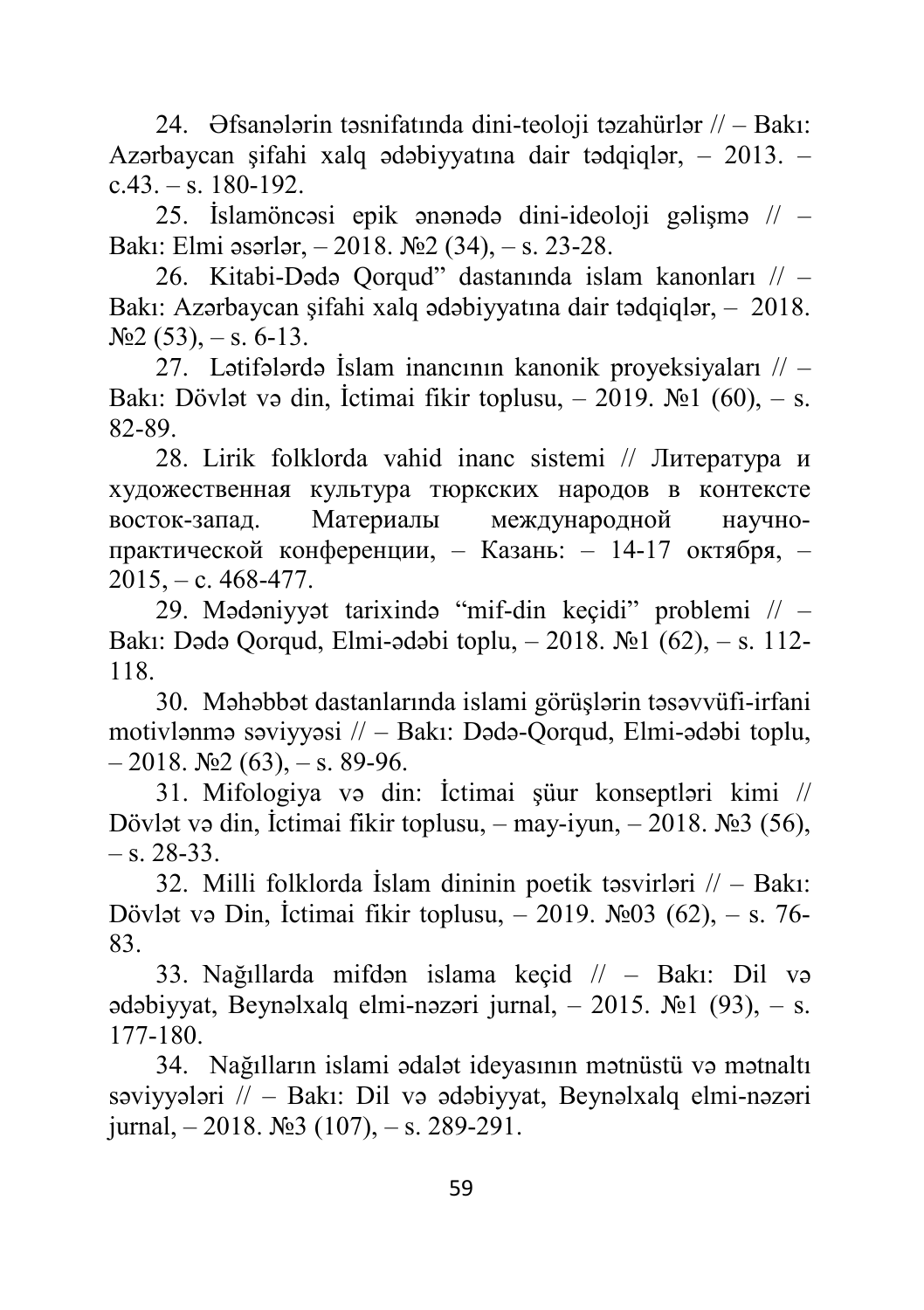35. Qarabağ fokloru: yurd, vətən nisgili dini inanclar kontekstində // "Qarabağ folkloru: problemlər, perspektivlər" mövzusunda II Respublika Elmi Konfransının materialları, – Ağcabədi şəhəri: – 15 noyabr, – 2013, – s. 213-222.

36. Sehrli nağılların sosial harmoniya modelində islami ədalət ideyası // – Bakı: Elmi əsərlər, – 2018.  $\mathcal{N}$  = 3 (35), – s. 99-102.

37. Tapmaca-bayatıların bədii sistemində islam kanonlarını inikas edən metaforik modellər // – Bakı: Dil və ədəbiyyat, Beynəlxalq elmi-nəzəri jurnal, – 2019. №1(109), – s. 177-178.

38. Исламские каноны в художественной системе обрядового фольклора // – Urganch: İlm sarchashmaları, научно-методический журнал, – 2019. №2, – с. 53-57.

39. Источники Азербайджанской народной поэзии и парадигма родины // «Родина» Как Константа Культуры. Международная научная очно-заочная конференции, Майкоп: 2017, – с. 206-209.

40. Религиозные мотивы в Азербайджанской ашыгской поэзии // Литература и художественная культура тюркских народов в контексте восток-запад. Материалы международной научно-практической конференции, – Казань: – 17-19 октября, – 2013, – с. 254-258.

41. Свадебная и погребальная обрядность в Исламе // Богослужебные практики и культовые искусства в современном мире. – Майкоп: – 2018. – т.1, вып.3. – с. 892- 902.

42. Хыдыр Ильяс как этнокультурная концепция мышления: контексты веры, религии и фольклора // – Поволжье: Традиционная культура народов, – 2015. – с.418- 425.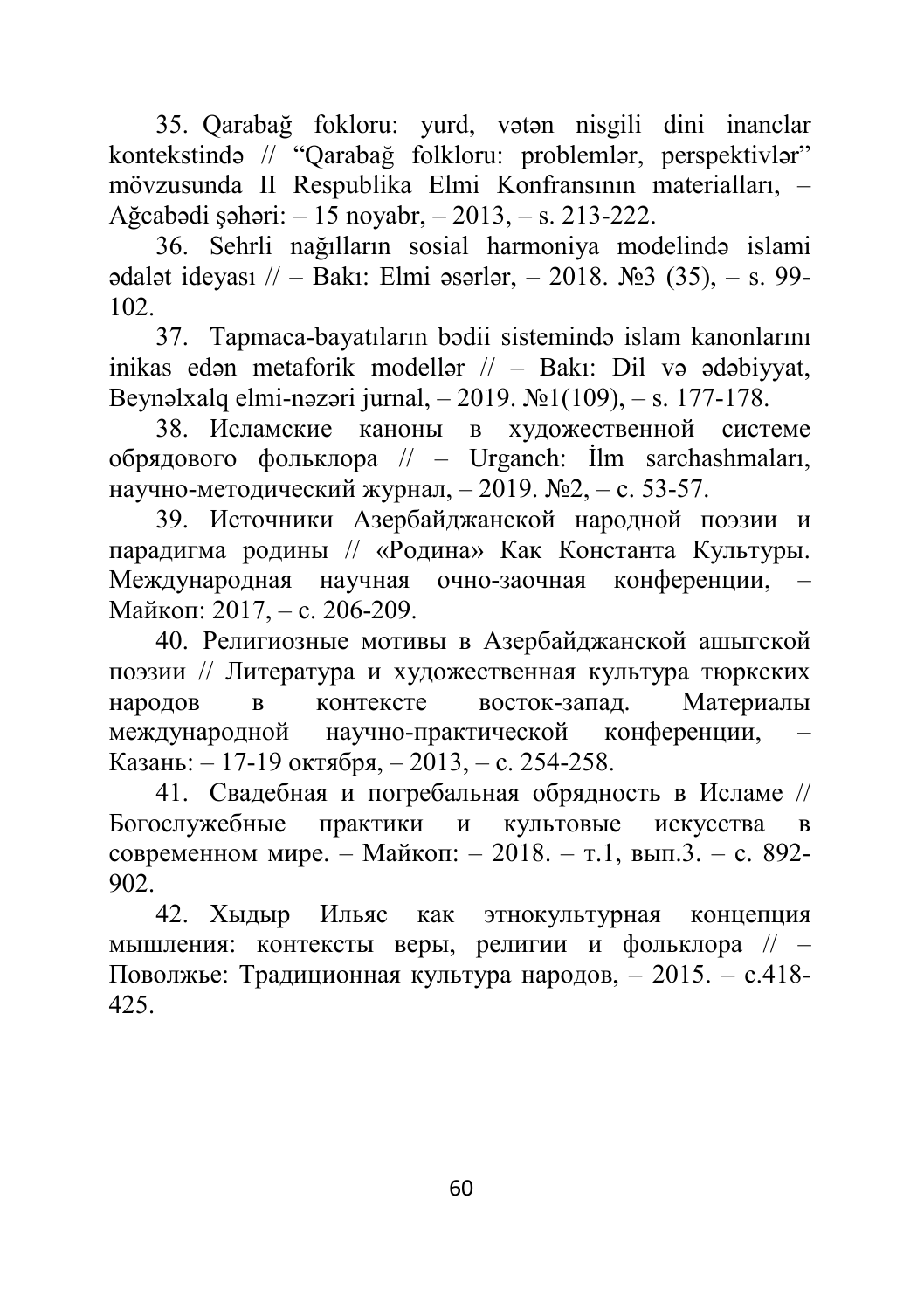**\_\_\_\_\_\_\_\_\_\_\_\_\_\_\_ 2022 at \_\_\_\_\_\_\_\_\_ at the meeting of the Discrete The detense of the unsertation will be fired on the Institute of the Institute of the** <u>Fune</u> **Folklore of ANAS.** 

Address: AZ 1001, the 8<sup>th</sup> Street, 31, Kichik Gala, Baku, **Institute of Folklore of ANAS** 

The dissertation is available at the Scientific Library of the Institute of Folklore of ANAS.

**Electronic versions of the dissertation and abstract are** posted on the official website of the HAC and the Institute of Folklore of ANAS under the President of the Republic of Azerbaijan.

The abstract was sent to the necessary addresses on 6 may 2022.